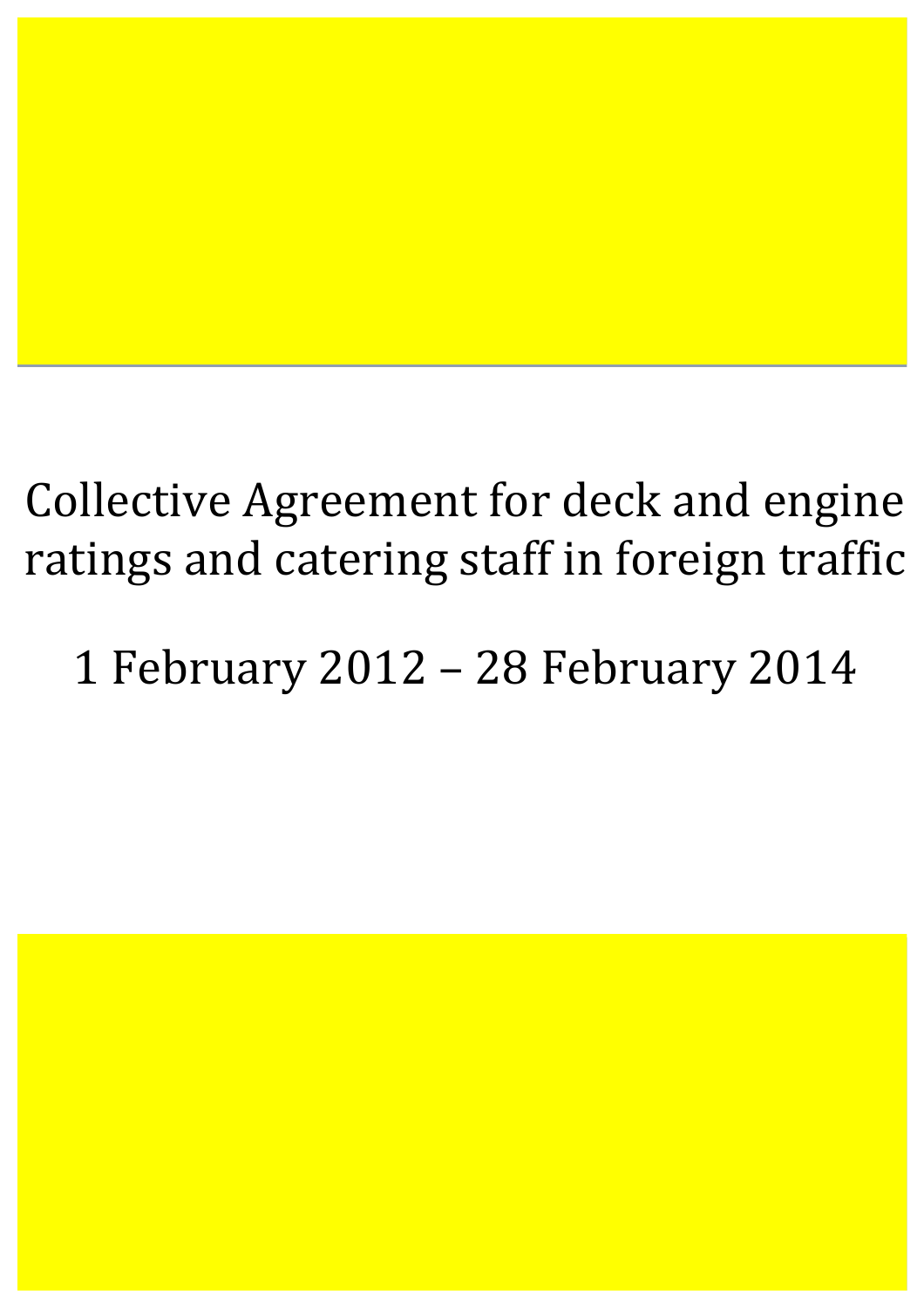# **CONTENTS**

| 3.5 Termination of an employment contract and lay-offs8 |  |
|---------------------------------------------------------|--|
|                                                         |  |
|                                                         |  |
|                                                         |  |
|                                                         |  |
|                                                         |  |
|                                                         |  |
|                                                         |  |
|                                                         |  |
|                                                         |  |
|                                                         |  |
|                                                         |  |
|                                                         |  |
|                                                         |  |
|                                                         |  |
|                                                         |  |
|                                                         |  |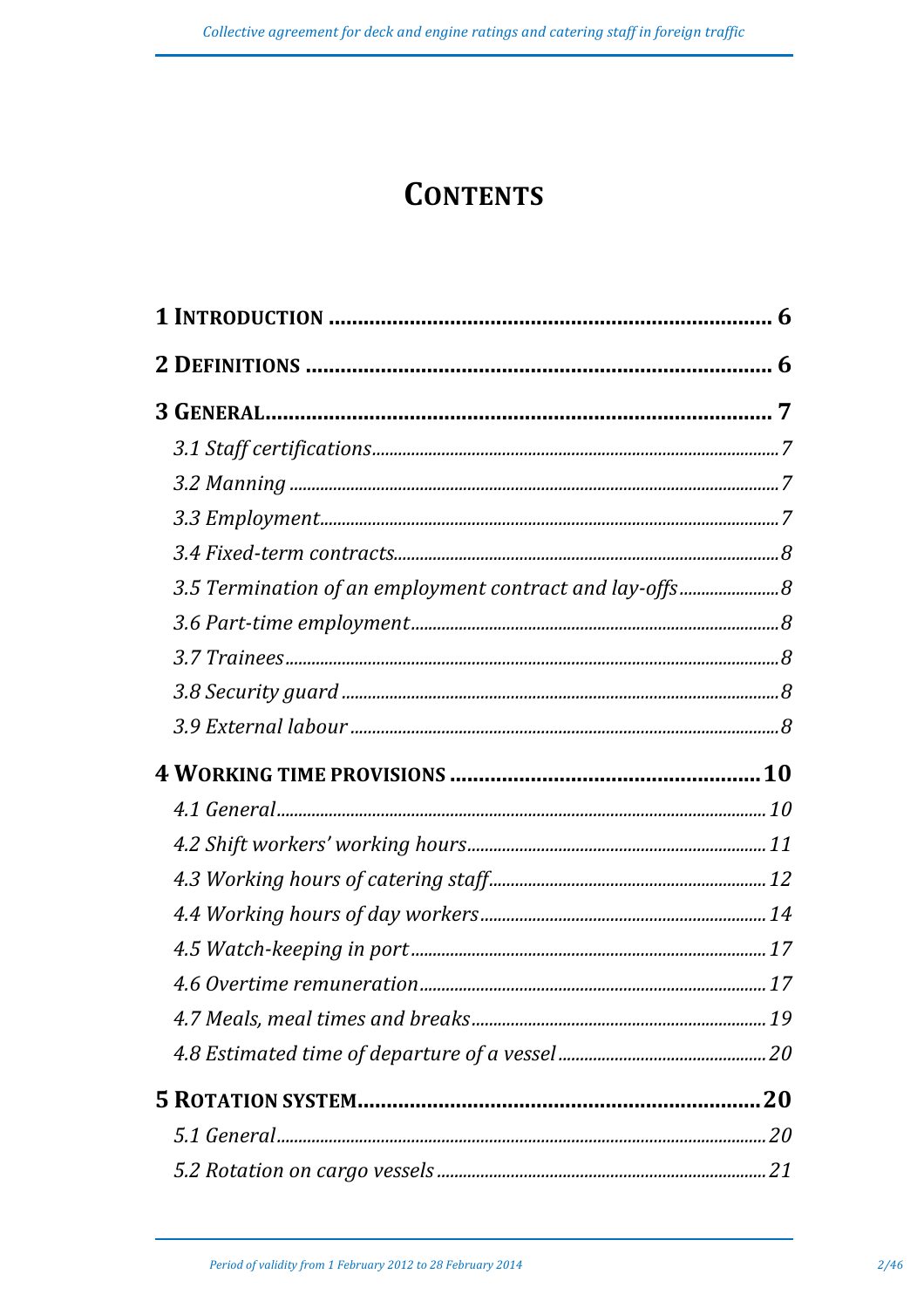| 6.2 Sudden illness, funeral and employee's own wedding 23 |    |
|-----------------------------------------------------------|----|
|                                                           |    |
|                                                           |    |
|                                                           |    |
|                                                           |    |
|                                                           |    |
|                                                           |    |
|                                                           |    |
|                                                           |    |
|                                                           |    |
|                                                           |    |
|                                                           |    |
|                                                           |    |
|                                                           |    |
|                                                           |    |
|                                                           | 28 |
|                                                           |    |
|                                                           |    |
|                                                           |    |
| 13 ADDITIONAL PROVISIONS CONCERNING MUSICIANS29           |    |
| 14 STRIKE/LOCK-OUT/BLOCKADE ANNOUNCED IN PORT30           |    |
|                                                           |    |
|                                                           |    |
|                                                           |    |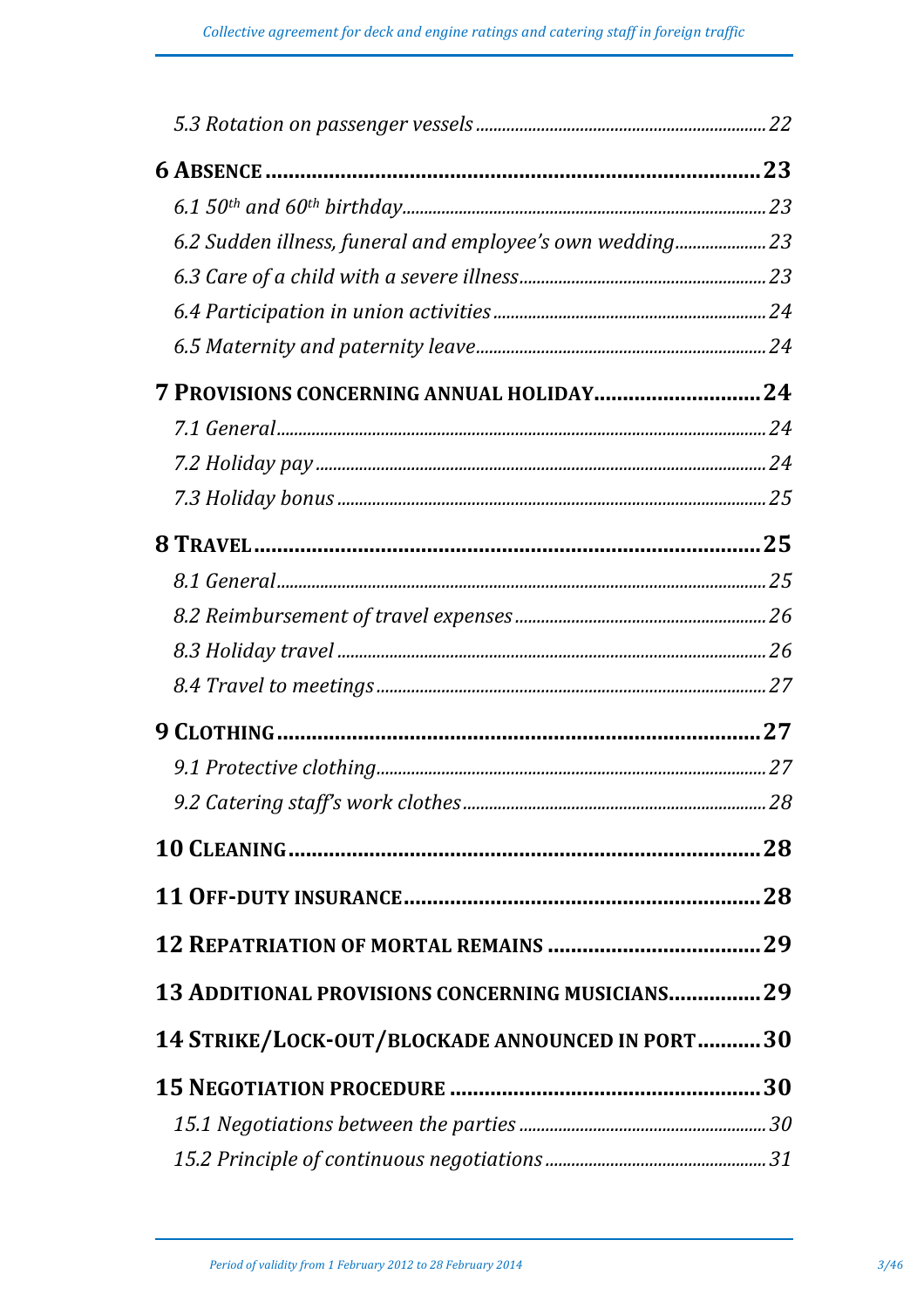| 16.1 Shop-floor committees / trade union branches  32 |  |
|-------------------------------------------------------|--|
|                                                       |  |
| 17 ASSIGNMENT OF A VESSEL AND CHANGE OF FLAG 32       |  |
|                                                       |  |
|                                                       |  |
|                                                       |  |
|                                                       |  |
|                                                       |  |
|                                                       |  |
|                                                       |  |
|                                                       |  |
|                                                       |  |
|                                                       |  |
|                                                       |  |
|                                                       |  |
|                                                       |  |
|                                                       |  |
|                                                       |  |
|                                                       |  |
|                                                       |  |
|                                                       |  |
|                                                       |  |
|                                                       |  |
|                                                       |  |
|                                                       |  |
|                                                       |  |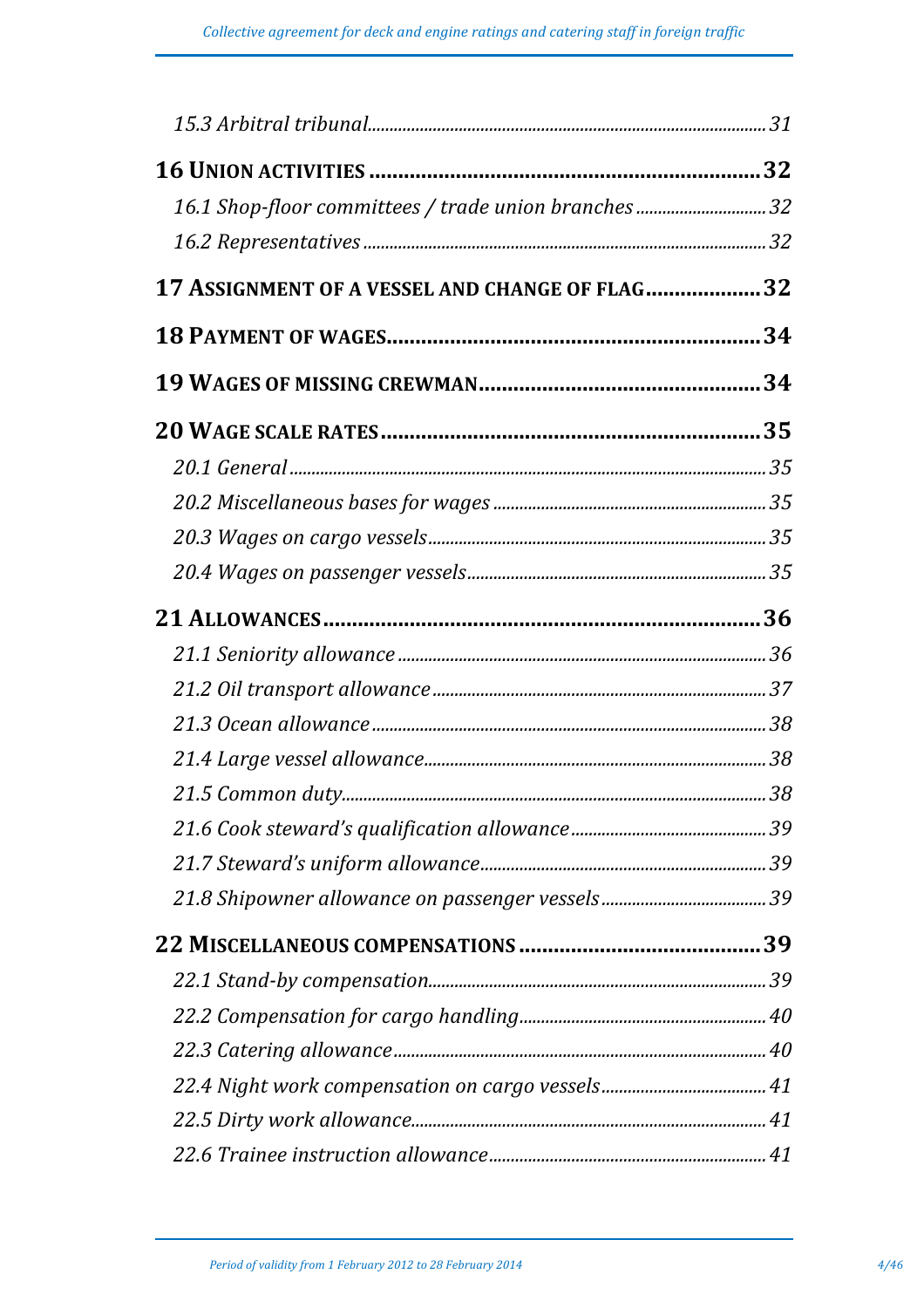| 23 CATERING STAFF SERVICE ALLOWANCE ON PASSENGER VESSELS           |
|--------------------------------------------------------------------|
|                                                                    |
|                                                                    |
|                                                                    |
| 24.2 Compensation of fringe benefits during annual holiday42       |
| 24.3 Remuneration of fringe benefits as compensatory free time  42 |
| 24.4 Remuneration of fringe benefits during an illness 43          |
| 24.5 Meal and accommodation compensation included in the holiday   |
|                                                                    |
|                                                                    |
|                                                                    |

TABLE OF GUARANTEED WAGES (separate appendix)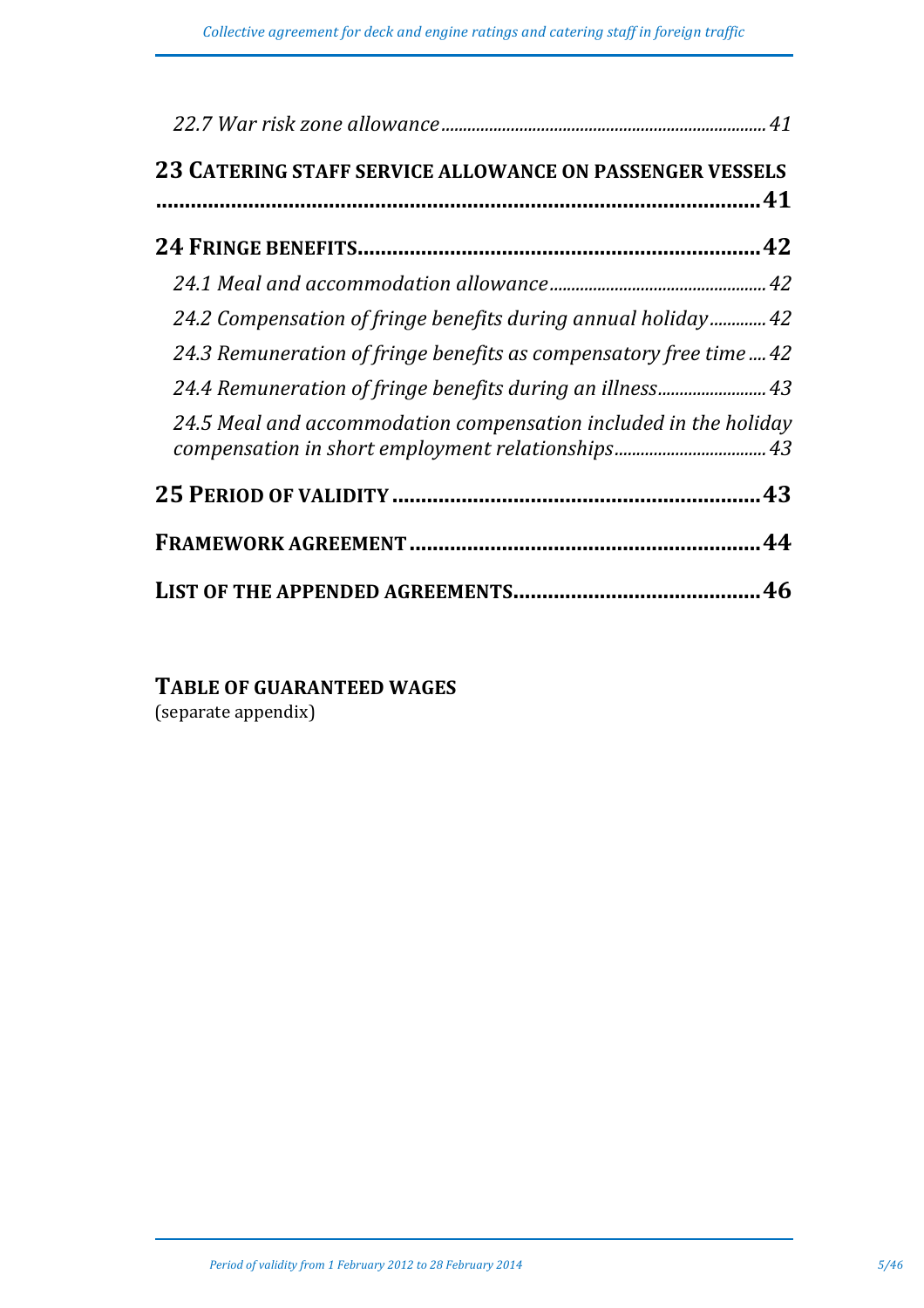**The Finnish Seamen's Union The Finnish Shipowners' Association** 

# **COLLECTIVE AGREEMENT FOR DECK AND ENGINE RATINGS AND CATERING STAFF IN FOREIGN TRAFFIC**

# **1 INTRODUCTION**

The Finnish Shipowners' Association and the Finnish Seamen's Union hereby conclude the following Collective Agreement that concerns the wages and working conditions of deck and engine ratings and catering staff serving on merchant vessels engaged in foreign traffic.

The provisions of this Collective Agreement shall also apply when vessels surveyed for foreign traffic operate between ports in Finland.

An employee shall perform his or her duties properly and in accordance with law and good seamanship, and sobriety, good order, discipline, and polite behaviour are required in duty on board. Care must be taken of the vessel and its condition. The vessel's consumables and provisions shall be used economically.

# **2 DEFINITIONS**

For the purposes of this Collective Agreement:

**cargo vessel** means a merchant vessel that is not a passenger vessel;

**passenger vessel** means a vessel which according to current regulations must be surveyed as a passenger vessel;

**basic wage** means wage scale rate + qualification allowances + large vessel allowance + passenger vessel allowance

**increased basic wage** means basic wage + common duty allowance

**monthly wage** means basic wage / increased basic wage + seniority allowances + oil transport allowance + ocean allowance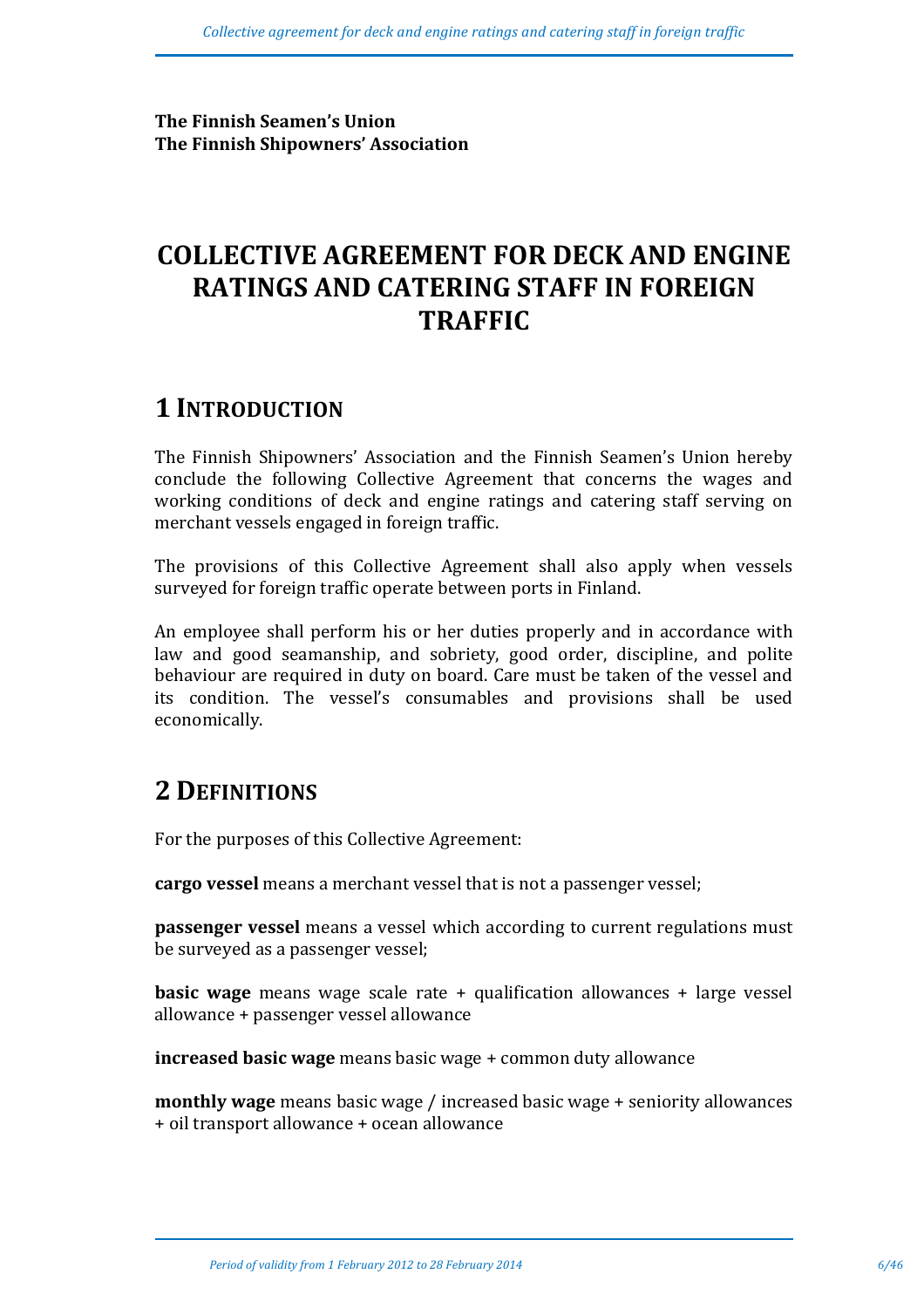**monthly earnings** mean monthly wage, other allowances, remunerations, and compensations for overtime, meals and accommodation.

# **A WORKING CONDITIONS**

# **3 GENERAL**

# **3.1 Staff certifications**

The deck and engine ratings and catering staff employed on vessels engaged in foreign traffic are required to hold a certificate of competency that is based on the current Act on Ships' Crews and the Safety Management of Ships  $(1687/2009)$  and the Government Decree on the Manning of Ships and Certification of Seafarers (1797/2009).

# **3.2 Manning**

The shipowner shall agree with the Finnish Seamen's Union on the number and competence of crew members and guaranteed wage agreements applicable to cargo vessels. Prior to making a manning agreement, the shipowner shall discuss the manning with the chief shop steward. The manning agreement concluded between the shipowner and the Finnish Seamen's Union shall be put on public display on the vessel's bulletin board. The shipowner shall present to the Finnish Seamen's Union, the chief shop steward, special occupational safety representative, and occupational safety representative the accommodation plans of newbuildings and other new vessels and the plans on alterations and repairs to be made to the accommodation areas that will have a substantial impact on the crew's accommodation conditions.

The parties agree that the employer shall, where possible and at least on new vessels, ensure private accommodation for the security guard.

Vessels of a minimum of 1,000 DWT shall have a boatswain or a deck repairman.

Vessels of a minimum of 6,000 DWT shall have a carpenter, or one of the able seamen shall be paid a carpenter's wage.

# **3.3 Employment**

The relevant agreements between the signatory associations and specific regulatory provisions shall apply to the employment of staff on Finnish vessels engaged in foreign traffic.

With reference to the above, the Finnish Seamen's Union has announced their intention to insist on the current practice requiring that other candidates may not be employed on vessels when members of the Finnish Seamen's Union with the required competence and certificates are available.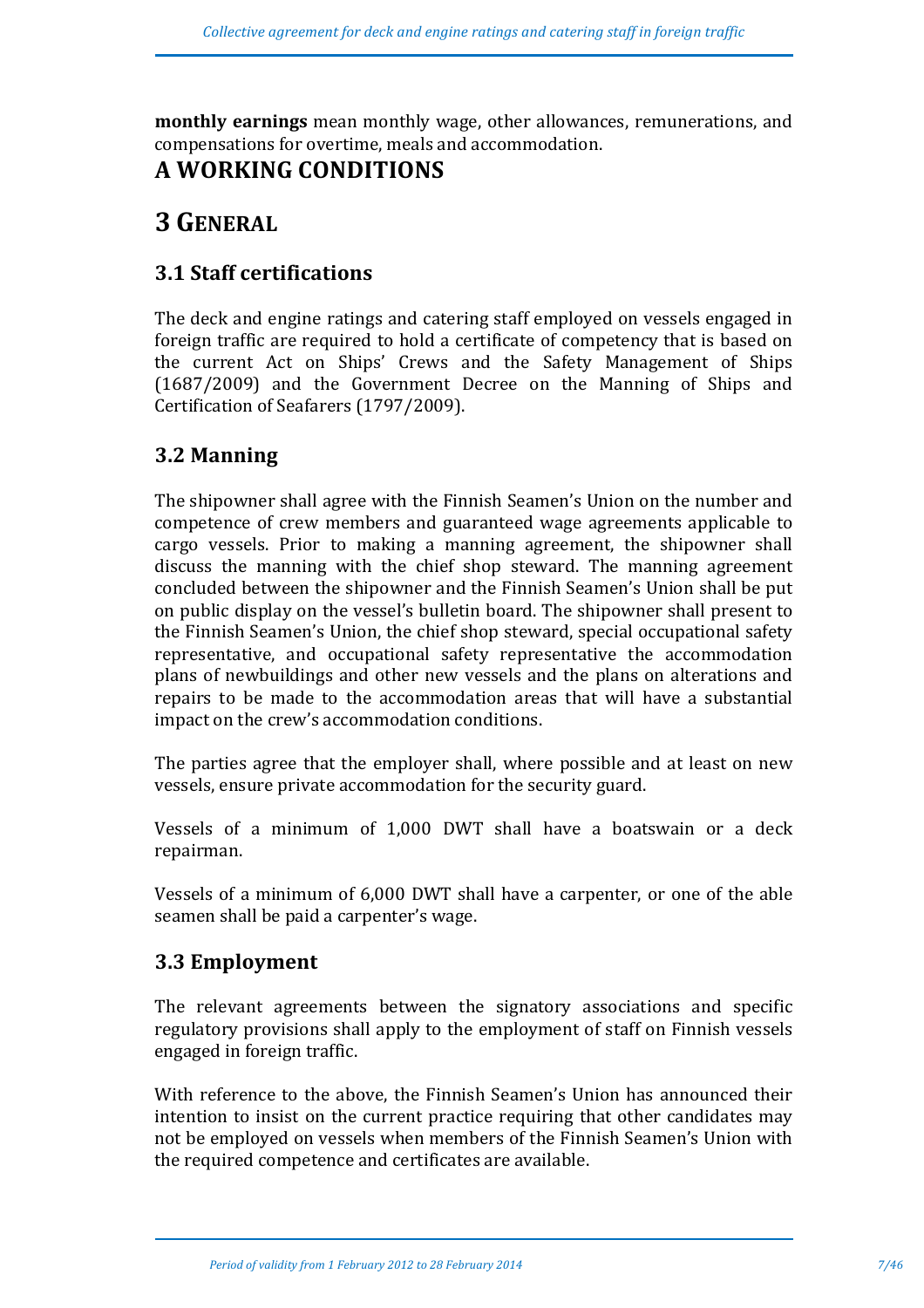However, the employers' associations in the maritime sector maintain that a seafarer who is a member of the crew may be employed regardless of his or her membership in the Finnish Seamen's' Union.

When an employer has agreed to employ an employee, but no employment contract is concluded with the employee for reasons attributable to the employer, the employee is entitled to a similar compensation as in breaches of contract.

### **3.4 Fixed-term contracts**

A fixed-term employment contract may be concluded in accordance with the provisions of Chapter 1, Section 4 of the Seafarers' Employment Contracts Act if the nature of the work, the substitution of another employee, a traineeship, or some other comparable reason so requires or if the employer has some other justified reason, relating to the operation of the company or the work to be performed, for concluding a fixed-term contract. The aim of this provision is to prevent the circumvention of the employee's protection against unilateral termination of employment and of the employee's benefits based on the duration of employment. (Appendix 10)

# **3.5 Termination of an employment contract and lay-offs**

Employment contracts shall be terminated and employees laid off in accordance with the related specific agreements.  $(Appendix 4)$ 

# **3.6 Part-time employment**

Part-time work entitling to partial retirement pension and partial disability pension under the seafarers' pension act (*Merimieseläkelaki*) and the partial child care leave and partial parental leave under the Seafarers' Employment Contracts Act are implemented in accordance with Appendix 9.1.

# **3.7 Trainees**

The parties note that the use of trainees shall not lead to the replacement of permanent labour.

# **3.8 Security guard**

The parties note that in carrying out his duties a security guard acts as a person assisting the shipmaster as referred to in Chapter 13, Section 18 of the Seafarers' Employment Contracts Act.

# **3.9 External labour**

The use of external labour shall be resorted to only after it has been determined whether it is possible to use the vessel's own staff to perform the tasks and how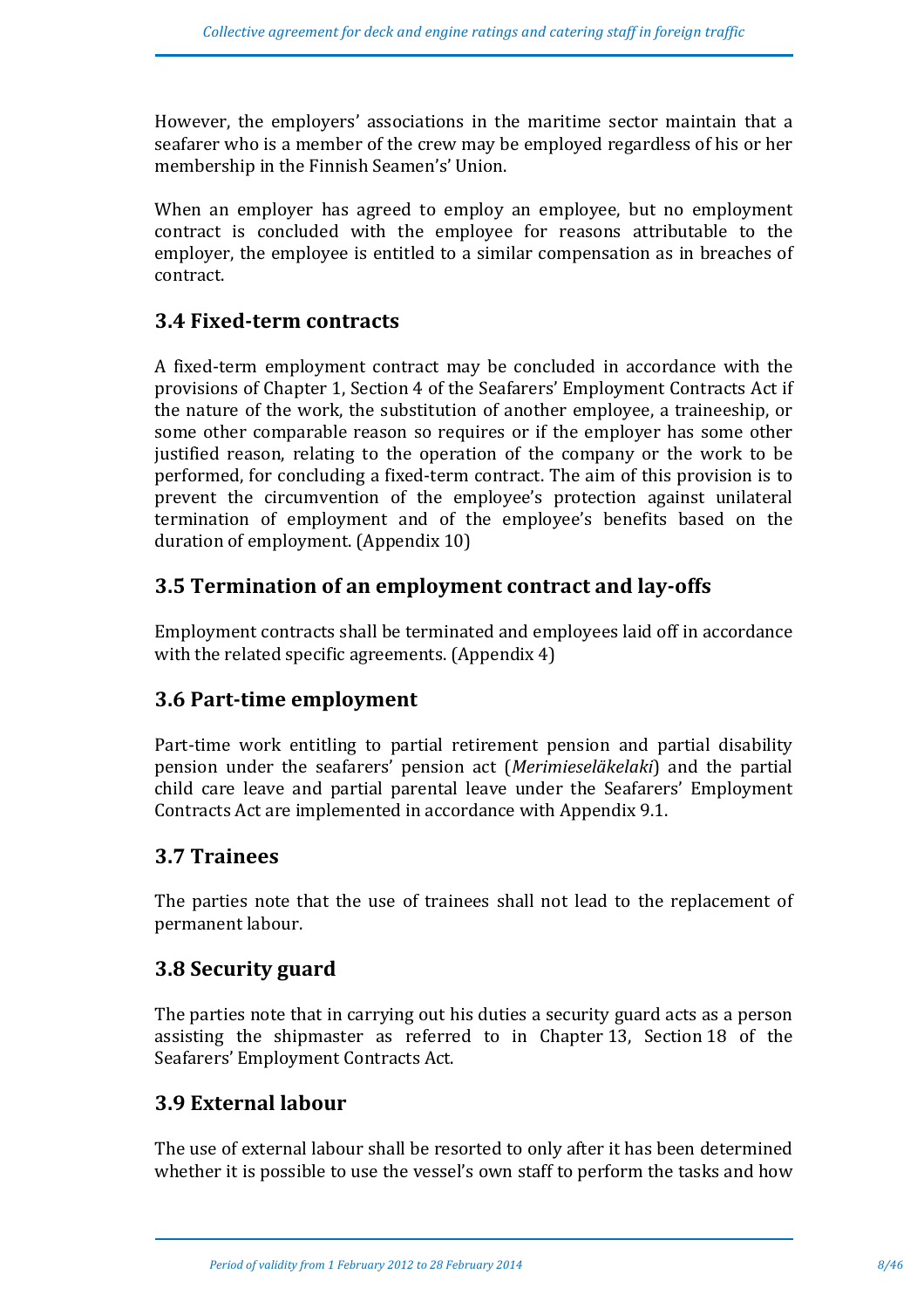the use of external labour will affect the employment and tasks of the vessel's own staff.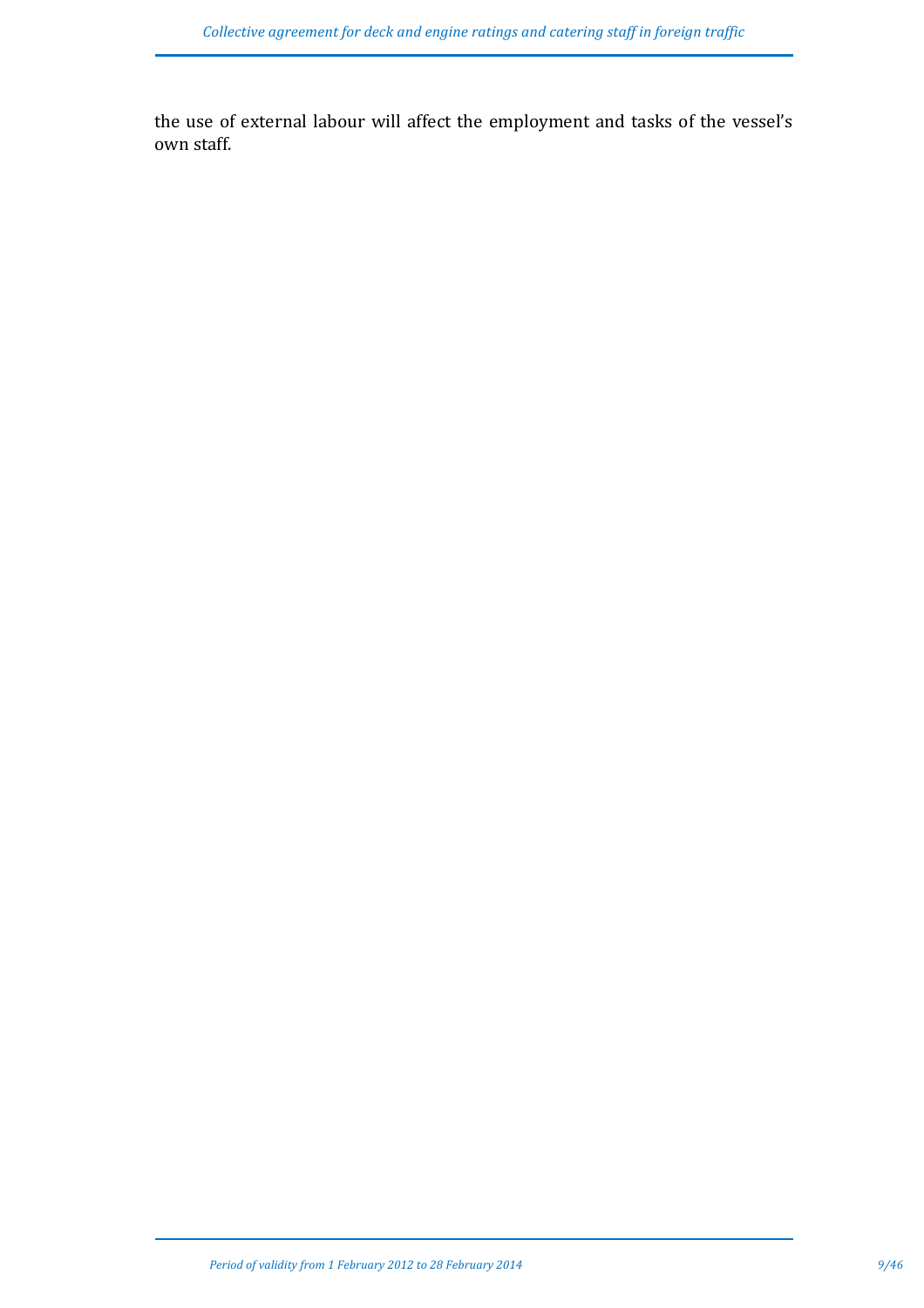# **4 WORKING TIME PROVISIONS**

# **4.1 General**

Working hours in foreign traffic shall be arranged in accordance with the current Seamen's Working Hours Act, unless otherwise provided in the following provisions.

Subject to the provisions of this Agreement and the agreement referred to in Section 3.2 of this Agreement, the regular daily working hours of catering staff may be divided into no more than two parts. This limitation shall not apply to interruptions due to meal and coffee breaks.

For the purposes of these provisions:

**shift worker** means an employee whose work is divided into watches;

**day worker** means an employee whose work is not divided into watches and who is not a member of the catering staff;

**catering staff** means employees employed for the purpose of attending to the food or comfort of the crew or passengers, or performing other tasks connected with such work, clerical work or other similar duties that are not performed by the deck, engine-room or radio units;

**day** means the period from 00.00 to 24.00 hours;

**day in port** means a day when the vessel is in port;

**day at sea** means a day when the vessel is on voyage;

**day of arrival or departure** refers to a day when the vessel enters or leaves a port. When the vessel arrives and departs during the same day, working hours are determined in accordance with the last occurrence;

**week** means the period starting on Monday at 00.00 hours and ending on Sunday at 24.00 hours;

**public** holiday means a Sunday or another religious holiday and the Independence Day and May Day on 1 May.

### **4.1.1 Special provisions concerning passenger vessels**

With reference to the minimum periods of rest as defined in the Seamen's Working Hours Act, employees shall be guaranteed an uninterrupted rest period of at least six hours; in addition, the aim should be to give employees an opportunity for eight hours of uninterrupted rest.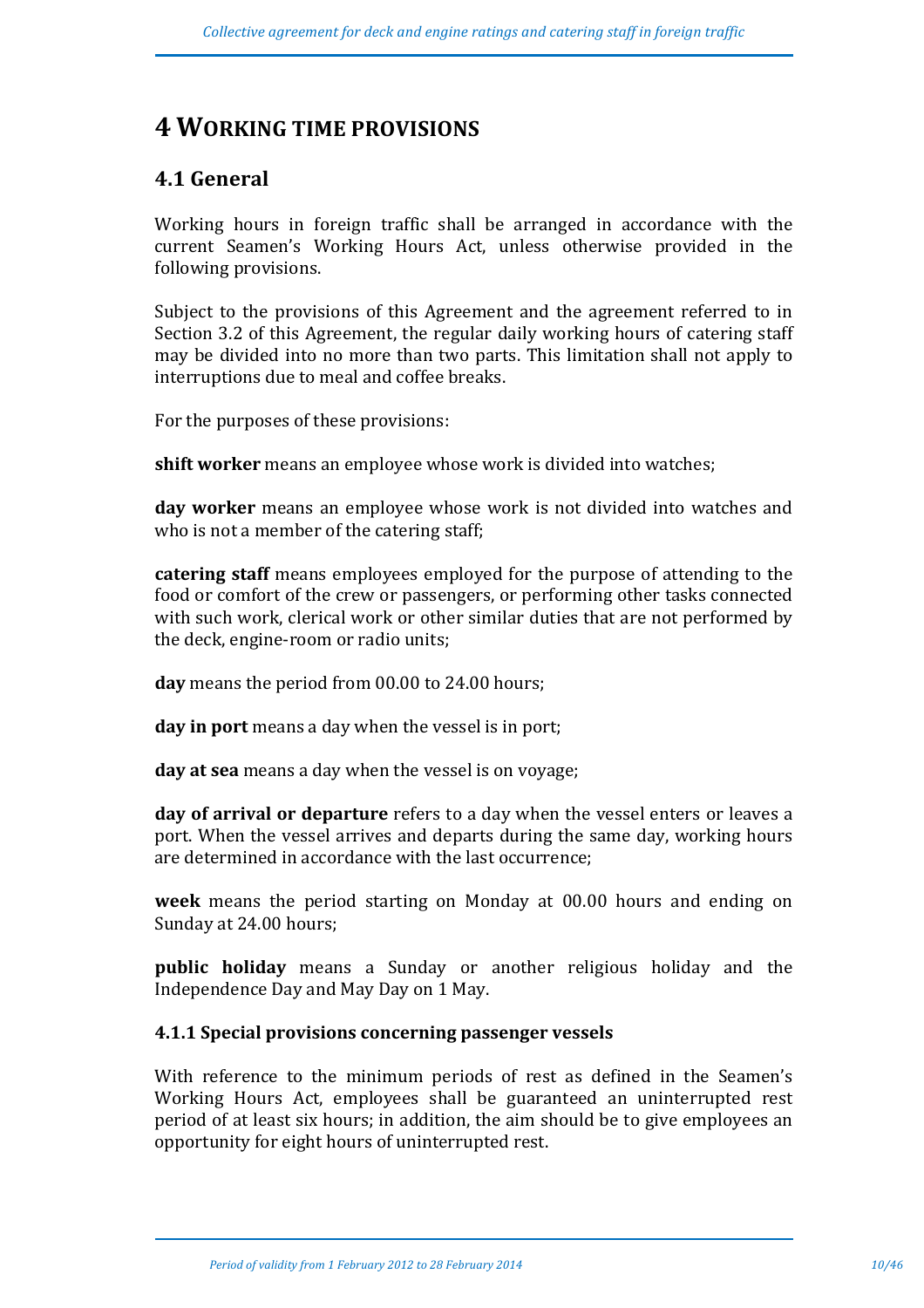By way of derogation from the overtime provisions of the Seamen's Working Hours Act, the maximum amount of working hours during a day has been agreed to be 12 hours instead of 16 hours (this provision shall not apply to vessels / traffic areas subject to a separate agreement). Within the provisions of the Seamen's Working Hours Act, regular working hours shall be arranged so that the regular working hours from Monday to Friday are four or eight hours, unless the provisions below provide for shorter working hours.

### **4.2 Shift workers' working hours**

### **4.2.1 Day at sea**

- 1) The regular working hours of a shift worker shall not exceed eight hours a day and 40 hours a week.
- 2) On public holidays, shift workers may only be required to perform the work defined in paragraphs  $1-7$  of Section  $7(2)$  of the Seamen's Working Hours Act.
- 3) On Easter, Midsummer, Christmas and New Year's Eves, overtime remuneration shall be granted for all work performed after 12.00, apart from necessary watch-keeping duties.
- 4) The shipmaster and the employees keeping watch are also free to agree on performing ship maintenance work during the period between 18.00 and 06.00 hours provided that the work in question does not disturb the other employees who are resting.

### **4.2.2 Day of arrival**

- 1) The regular working hours of a shift worker shall not exceed eight hours a day and 40 hours a week.
- 2) On public holidays, shift workers may only be required to perform the work defined in paragraphs  $1-7$  of Section 7(2) of the Seamen's Working Hours Act.
- 3) On Saturdays and the Epiphany, Good Friday, May Day, Ascension Day, All Saints' Day and Independence Day Eves, ordinary working hours shall be at least three hours but at the most eight hours. Overtime remuneration shall be granted for all work exceeding three hours, excluding work performed during a watch duty and the comparable task of mooring the vessel and the tasks related to it. After mooring, a shift worker who has, on the above grounds, worked for three hours or longer, shall not be required to perform regular ship duties.
- 4) On Easter, Midsummer, Christmas and New Year's Eves, overtime remuneration shall be granted for all work performed after 12.00, apart from necessary watch-keeping duties.
- 5) Apart from watch-keeping duties and the work related to mooring the vessel, regular working hours shall be arranged as a continuous and uninterrupted period. This limitation shall not apply to interruptions due to meal and coffee breaks.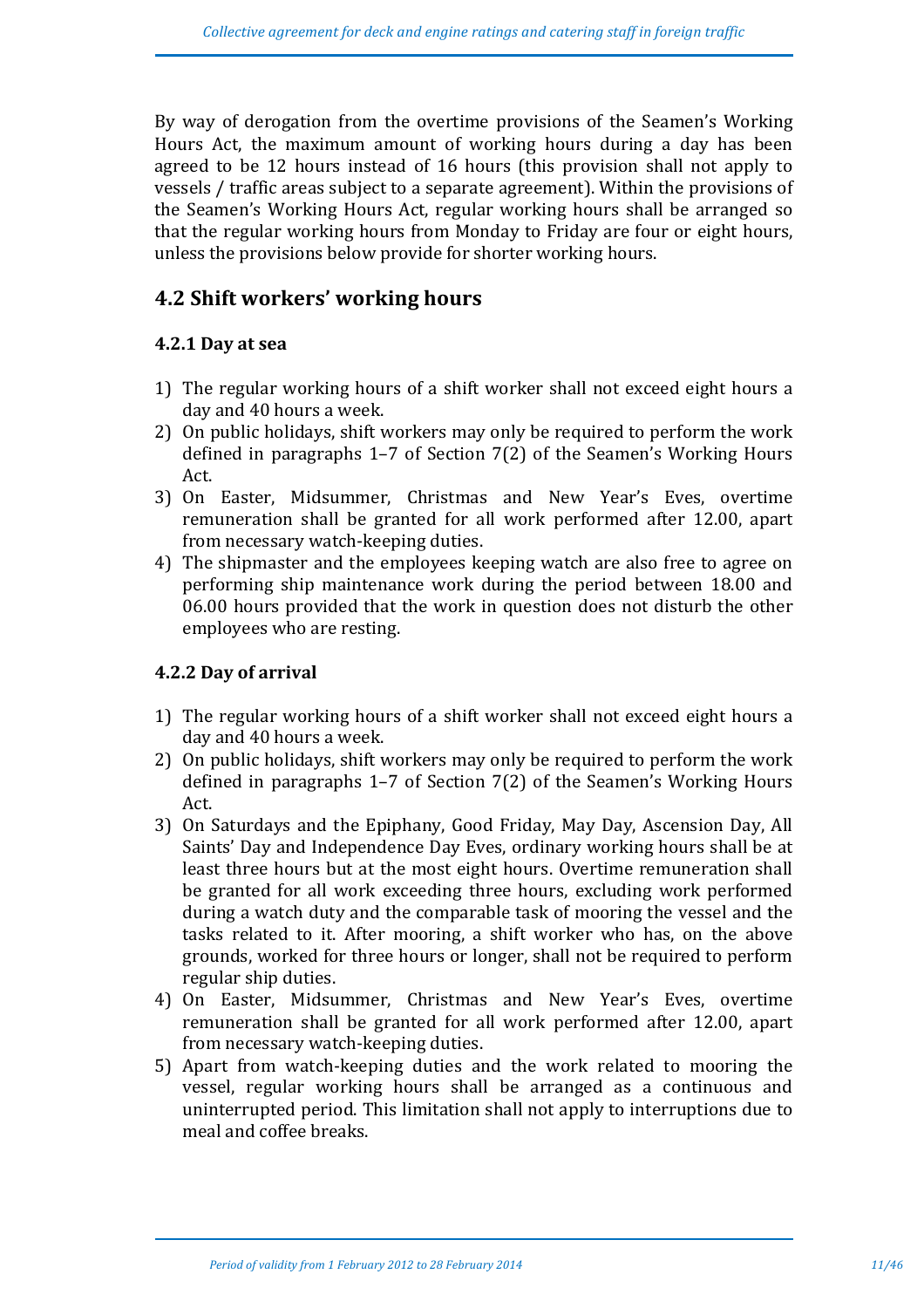### **4.2.3 Day of departure**

- 1) The regular working hours of a shift worker shall not exceed eight hours a day and 40 hours a week.
- 2) On public holidays, shift workers may only be required to perform the work defined in paragraphs  $1-7$  of Section  $7(2)$  of the Seamen's Working Hours Act.
- 3) On Easter, Midsummer, Christmas and New Year's Eves, overtime remuneration shall be granted for all work performed after 12.00, apart from necessary watch-keeping duties.
- 4) Apart from watch-keeping duties and the work related to mooring and making the vessel seaworthy, regular working hours shall be arranged as a continuous and uninterrupted period. This limitation shall not apply to interruptions due to meal and coffee breaks.

### **4.2.4 Day in port**

- 1) The regular working hours of a shift worker shall not exceed eight hours a day and 40 hours a week.
- 2) Shift workers may not be required to work on a day in port that falls on a public holiday or a Saturday. (Seamen's Working Hours Act, Section 7(3).) Notwithstanding this provision, an employee may be required to work overtime in return for remuneration. (Seamen's Working Hours Act, Section 9(1).)
- 3) Regular working hours shall be arranged so that a shift worker is only required to work between 06.00 and 18.00 hours.
- 4) On Easter, Midsummer, Christmas, New Year's, Epiphany, Good Friday, May Day, Ascension Day, All Saints' Day and Independence Day Eves, ordinary working time is three hours and it shall be arranged during the period between 06.00 and 12.00 hours. If the said eves fall on a Saturday, overtime remuneration is granted for the work.

### **4.3 Working hours of catering staff**

### **4.3.1 Rules concerning cargo vessels**

### **4.3.1.1 Day at sea and days of arrival and departure**

- 1) The regular working hours of a catering staff employee shall not exceed eight hours a day and 40 hours a week.
- 2) Regular working hours shall be arranged so that the catering staff on board a cargo vessel do not need to be at work outside the period between 06.00 and 19.00 hours. (Seamen's Working Hours Act, paragraph 4 of Section 5(1))

### **4.3.1.2 Day in port**

1) The regular working hours may not exceed eight hours a day and 40 hours a week. However, on a day in port that falls on a public holiday or a Saturday, the regular working hours of catering staff shall not exceed five hours.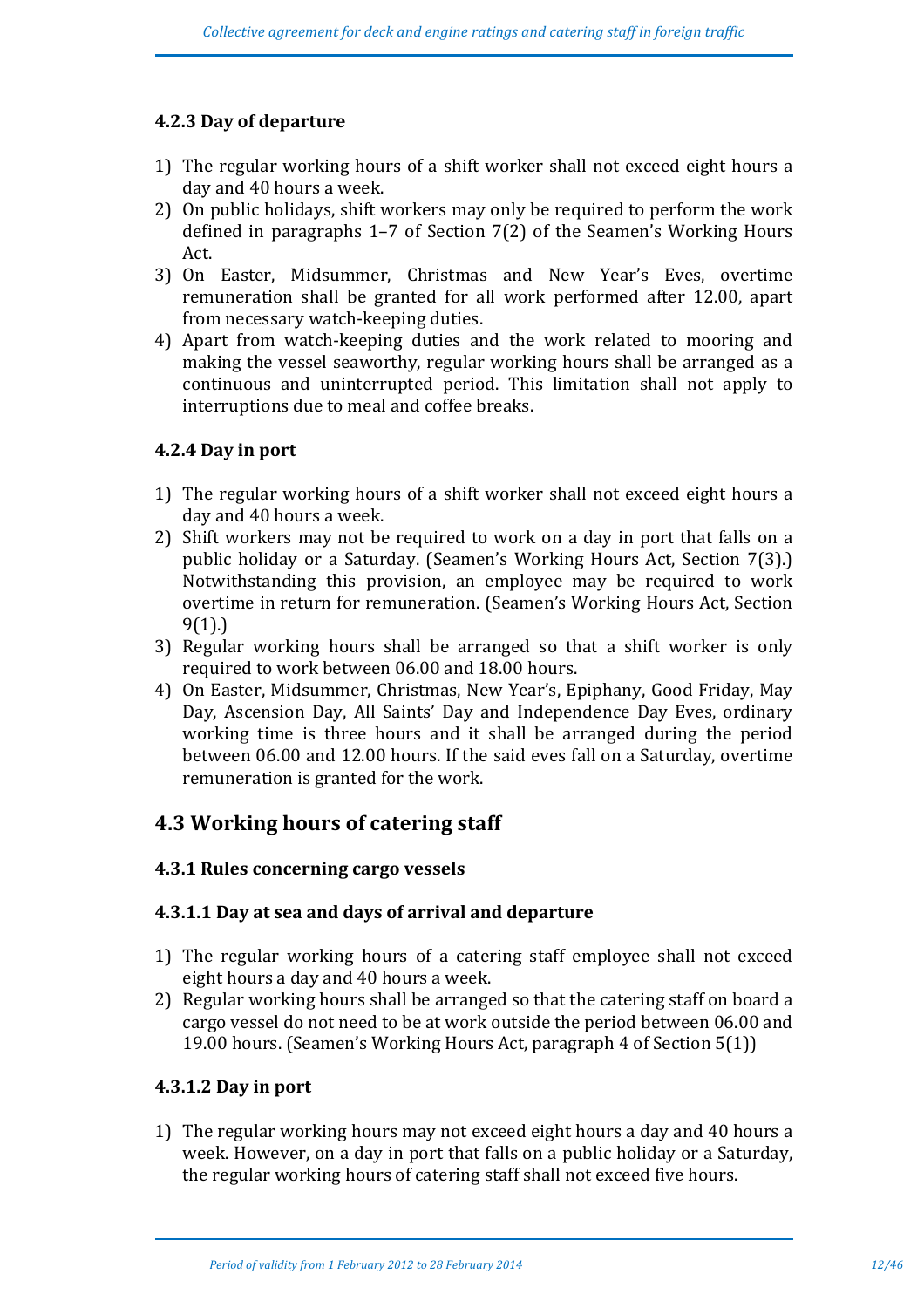- 2) The regular working hours shall be arranged so that catering staff on board a cargo vessel do not need to be at work outside the period between 06.00 and 19.00 hours, or on a public holiday or a day in port that falls on a Saturday, outside the period between 06.00 and 15.00 hours. (Seamen's Working Hours Act, paragraph  $4$  of Section  $5(1)$ )
- 3) On a day in port that falls on a public holiday, catering staff serving on board a cargo vessel may only be required to perform work involved in catering for the crew and passengers, any necessary waiting at table and light cleaning work. (Seamen's Working Hours Act, Section 8(2)) The parties have agreed (derogation from Seamen's Working Hours Act,

Section  $12(2)$ ) that on days in port that fall on a public holiday, catering staff shall be paid  $1/63$  of their monthly wages for each hour worked during regular working hours.

4) On Easter, Midsummer, Christmas, New Year's, Epiphany, Good Friday, May Day, Ascension Day, All Saints' Day and Independence Day Eves, regular working hours may not exceed five hours.

### **4.3.2 Provisions concerning passenger vessels**

### **4.3.2.1 Days at sea and days of arrival and departure**

- 1) The regular working hours of a catering staff employee shall not exceed eight hours a day and 40 hours a week.
- 2) Regular working hours shall be arranged so that catering staff on board a passenger vessel do not need to be at work over a period of more than 14 hours a day (Seamen's Working Hours Act, paragraph 3 of Section 5(1)).

By way of derogation from the above provision, the parties have agreed that the regular working hours of catering staff may be divided into no more than two parts during a day, so that the employees will have an uninterrupted rest period of at least eight hours a day. This requires that the matter is handled on board the vessel in the order defined in the Act on Co-operation within Undertakings.

### **4.3.2.2 Day in port**

- 1) The regular working hours may not exceed eight hours a day and 40 hours a week. However, on a day in port that falls on a public holiday or a Saturday and when there are no passengers on board, the regular working hours of catering staff shall not exceed five hours.
- 2) Regular working hours shall be arranged so that catering staff on board a passenger vessel do not need to be at work over a period of more than 14 hours a day (Seamen's Working Hours Act, paragraph 3 of Section 5(1)). However, when there are no passengers aboard a passenger vessel on a day in port, the period referred to above shall not exceed 12 hours and shall end before 19.00 on any weekday other than a Saturday and before 15.00 on any public holiday or Saturday. (Seamen's Working Hours Act, Section 5(2).)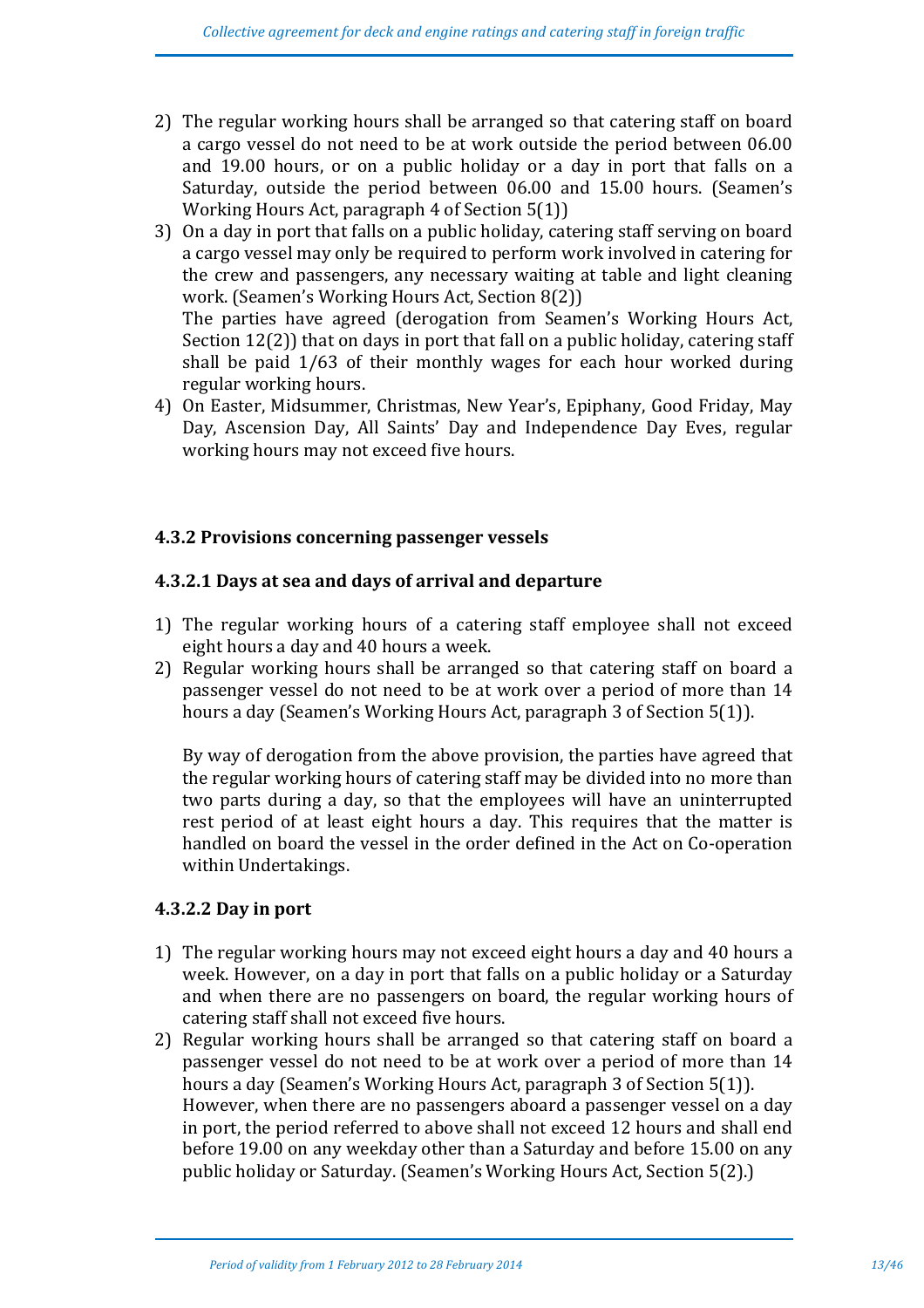- 3) On a day in port that falls on a public holiday and when there are no passengers on board, an employee may only be required to perform work involved in catering for the crew and passengers, any necessary waiting at table and light cleaning work. (Seamen's Working Hours Act, Section 8(2).) The parties have agreed (derogation from Seamen's Working Hours Act, Section  $12(2)$ ) that on days in port that fall on a public holiday, catering staff shall be paid  $1/63$  of their monthly wages for each hour worked during regular working hours.
- 4) On Easter, Midsummer, Christmas, New Year's, Epiphany, Good Friday, May Day, Ascension Day, All Saints' Day and Independence Day Eves, regular working hours may not exceed five hours.

### **4.3.2.3 Working hours of security guards**

The regular working hours of a security guard shall not exceed eight hours a day and 40 hours a week. During days at sea and in port and days of arrival or departure, regular working hours may be arranged in two parts.

### **4.4 Working hours of day workers**

### **4.4.1 Day at sea**

- 1) The regular working hours of a day worker shall not exceed eight hours a day and 40 hours a week. (NB: Section 5).
- 2) On All Saints' Day, day workers shall not be required to perform ship duties as regular work.
- 3) On Easter, Midsummer, Christmas and New Year's Eves, overtime remuneration shall be granted for all work performed after 12.00. (Working hours correspond to the length of mornings on normal weekdays, e.g. 07.00-08.00 and  $08.30-12.00 = 4.5$  hours.)
- 4) The regular working hours shall be arranged so that day workers do not need to be at work on a day at sea outside the period between 06.00 and 18.00 hours.
- 5) On a day at sea that falls on a Saturday, day workers' working time lasts three hours and the working hours shall be arranged during the period between 06.00 and 12.00 hours. The foregoing overtime work shall be remunerated with a special compensation in accordance with Section 14 of the Seamen's Working Hours Act.
- 6) In addition to the provisions in Section 5, day workers are entitled to compensation when they, based on agreement, work for more than three hours on a Saturday. Based on agreement, day workers may work up to eight hours on public holidays provided they are remunerated with compensation.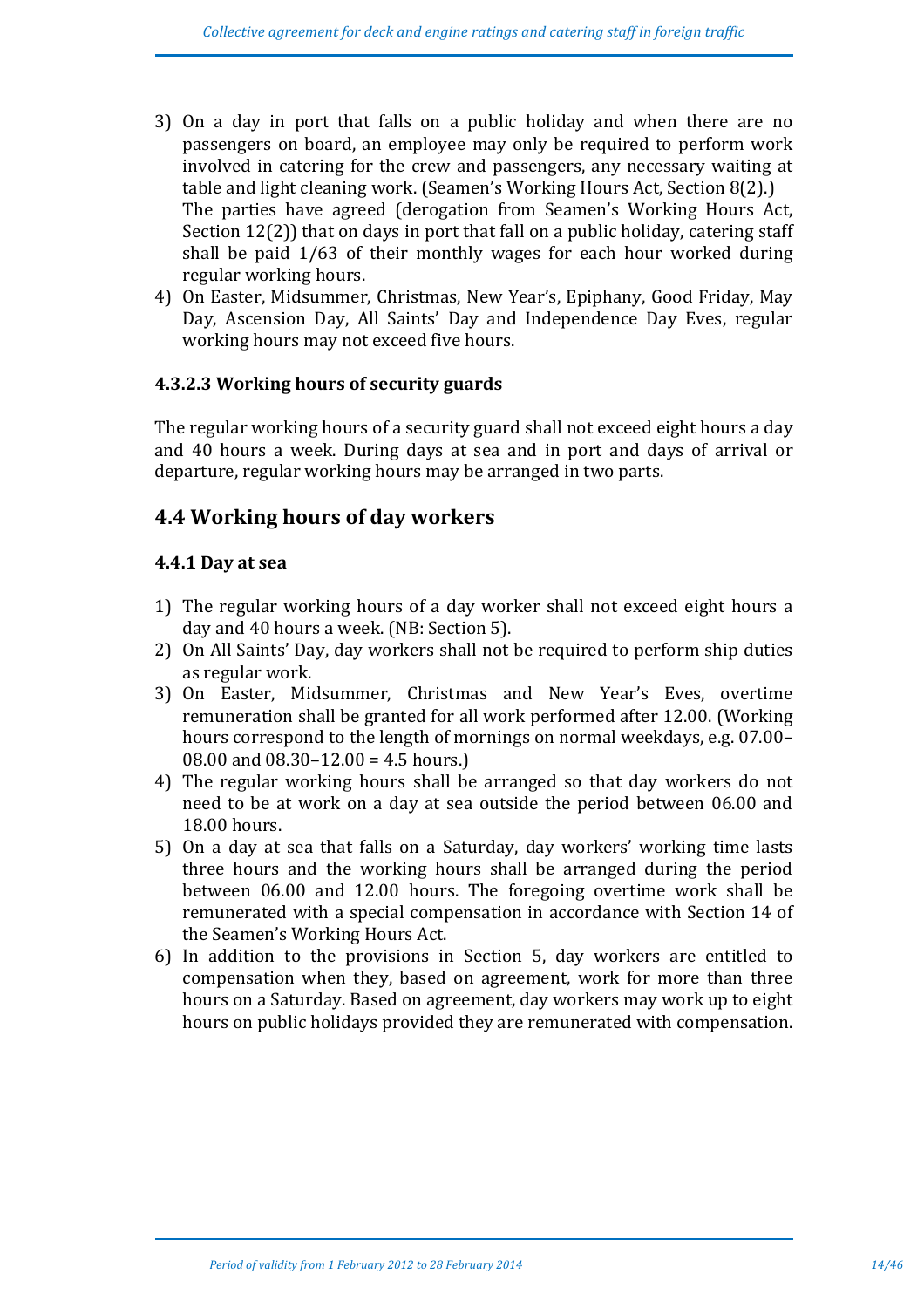### **4.4.2 Day of arrival**

- 1) The regular working hours of a day worker shall not exceed eight hours a day and 40 hours a week. (NB: Section 6).
- 2) Apart from mooring the vessel, regular working hours shall be arranged as a continuous and uninterrupted period. This limitation shall not apply to interruptions due to meal and coffee breaks.
- 3) On Epiphany, Good Friday, May Day, Ascension Day and All Saints' Day Eves, regular working hours shall not exceed eight hours. Overtime remuneration shall be granted for all work exceeding three hours, apart from mooring the vessel and the related work. If the vessel arrives before 12.00, regular working hours shall be arranged during the period between 06.00 and 12.00, and if the vessel arrives after 12.00, during the period between 06.00 and 18.00.
- 4) On Easter, Midsummer, Christmas and New Year's Eves, overtime remuneration shall be granted for all work performed after 12.00.
- 5) On All Saints' Day, day workers shall not be required to perform ship duties as regular work.
- 6) On a day of arrival that falls on a Saturday, day workers' working time lasts three hours and the working hours shall be arranged during the period between 06.00 and 12.00 hours. The aforementioned overtime work shall be remunerated with a special compensation in accordance with Section 14 of the Seamen's Working Hours Act.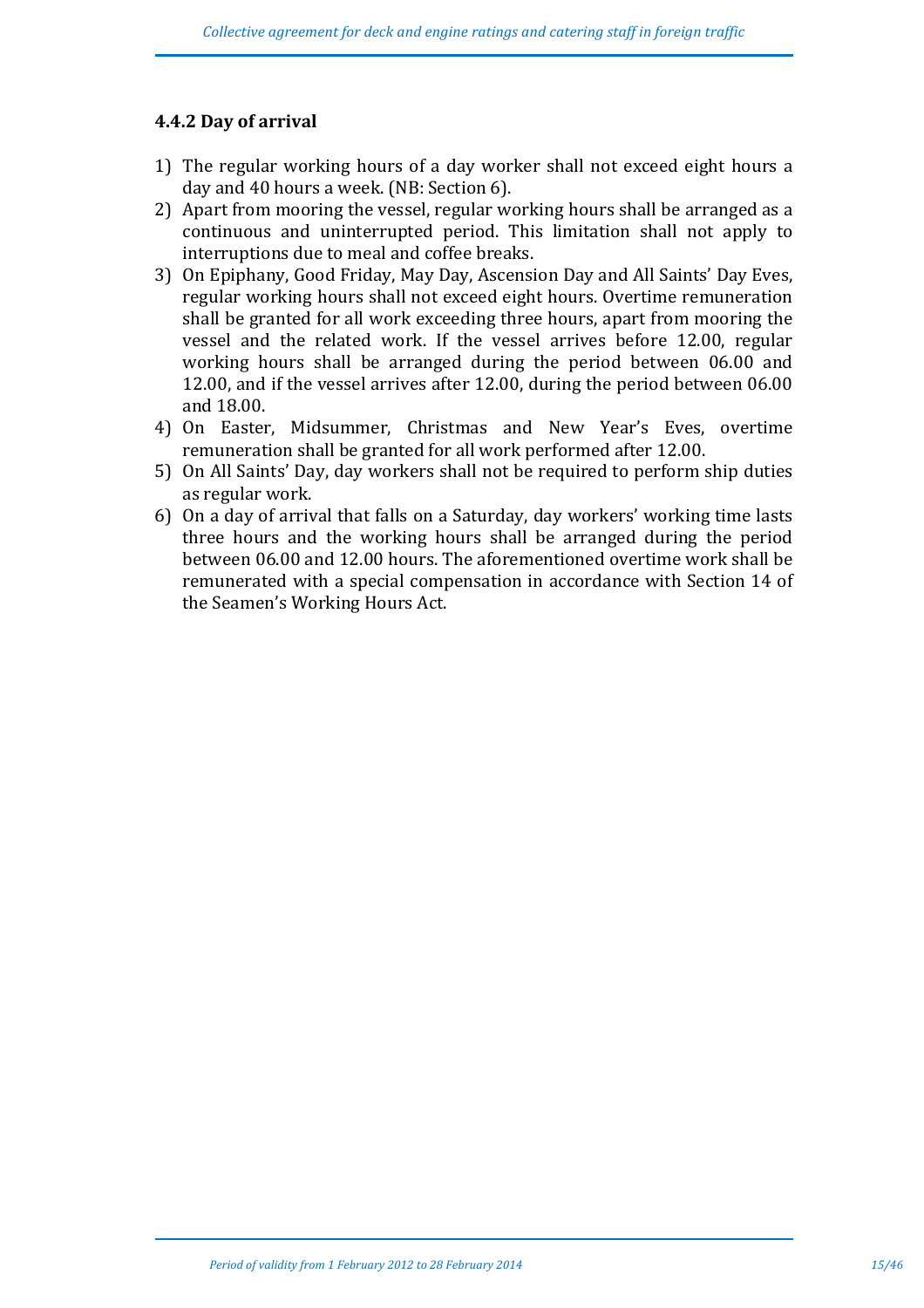### **4.4.3 Day of departure**

- 1) The regular working hours of a day worker shall not exceed eight hours a day and 40 hours a week. (NB: Section 5).
- 2) Apart from the work related to unmooring and making the vessel seaworthy, regular working hours shall be arranged as a continuous and uninterrupted period. This limitation shall not apply to interruptions due to meal and coffee breaks.
- 3) On Easter, Midsummer, Christmas and New Year's Eves, overtime remuneration shall be granted for all work performed after 12.00.
- 4) On All Saints' Day, day workers shall not be required to perform ship duties as regular work.
- 5) On a day of departure that falls on a Saturday, day workers' working time lasts three hours. The foregoing overtime work shall be remunerated with a special compensation in accordance with Section 14 of the Seamen's Working Hours Act.

### **4.4.4 Day in port**

- 1) The regular working hours of a day worker shall not exceed eight hours a day and 40 hours a week.
- 2) On All Saints' Day, day workers shall not be required to perform ship duties as regular work.
- 3) Overtime remuneration shall be paid for work performed on days in port that fall on a Saturday.
- 4) On a day in port, regular working hours shall be arranged so that day workers do not need to be at work outside the period between 06.00 and 18.00 hours.
- 5) On Easter, Midsummer, Christmas, New Year's, Epiphany, Good Friday, May Day, Ascension Day, All Saints' Day and Independence Day Eves, ordinary working time is three hours and it shall be arranged during the period between 06.00 and 12 hours, except when the aforementioned eves fall on a Saturday, in which case overtime remuneration shall be paid for the work performed.

### **4.4.5 Day workers' working hours on public holidays and Saturdays on passenger vessels**

To enhance the rotation system, day workers on passenger vessels shall also be given the opportunity to work eight hours on public holidays, eves and Saturdays provided they are remunerated with compensation. Such working hours shall be arranged in no more than two parts during a day. However, deck ratings shall not be required to perform ship maintenance work, e.g. chipping of rust, painting and other comparable tasks, as ordinary ship duties during the period between 18.00 and 06.00.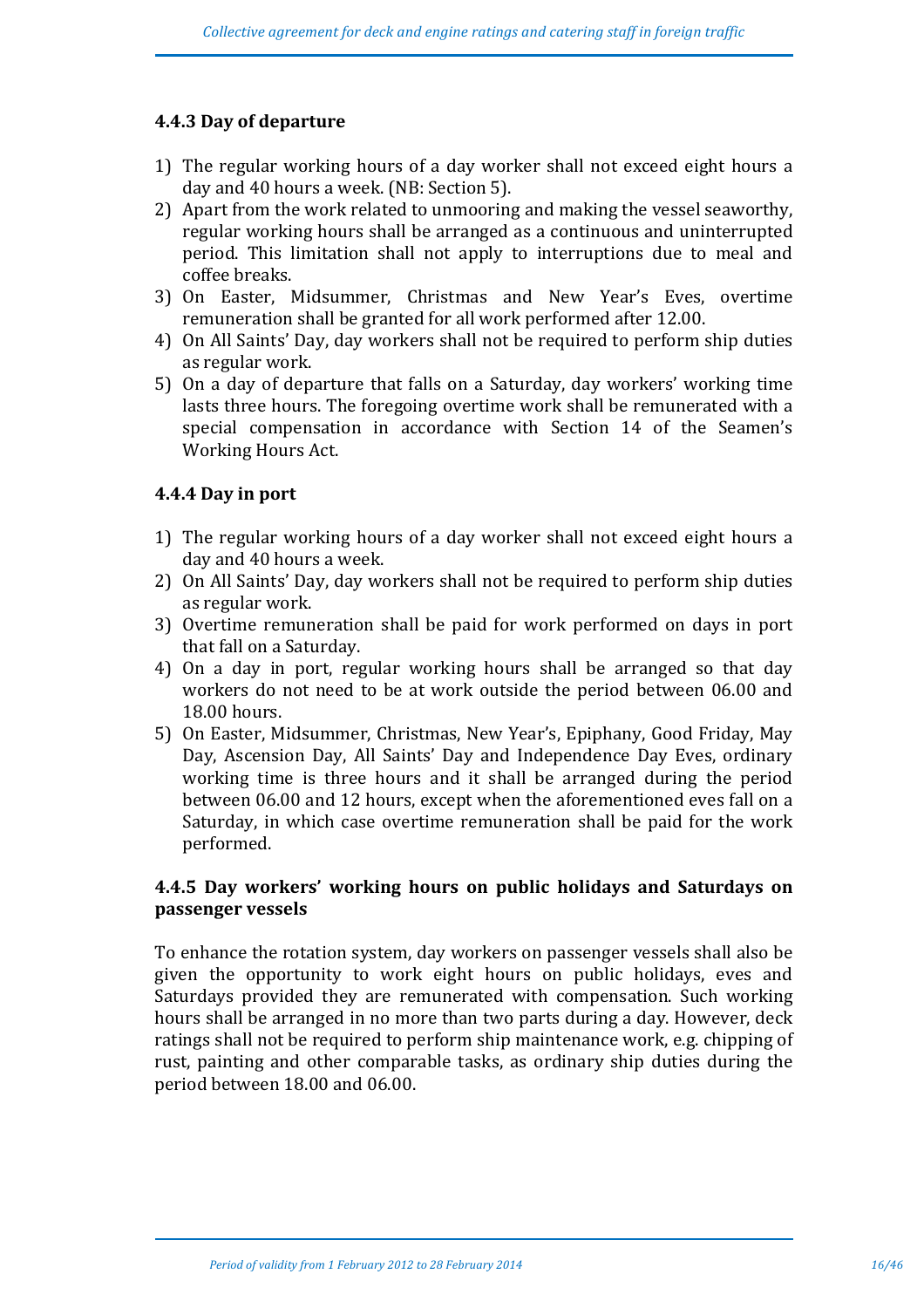#### **4.4.6 Day workers' shift work**

- 1) When a day worker has been assigned watch duties for a period shorter than a day, the provisions on seamen's working hours regarding day workers shall apply to the day worker's regular working hours.
- 2) After the vessel arrives in port, an employee who works as a shift and day worker on alternate voyages shall, in terms of compensation provisions, maintain the position he or she had when the vessel arrived until a new voyage from the port begins.

### **4.5 Watch-keeping in port**

Notwithstanding the above provisions on the arrangement of working hours, the regular working hours may also be arranged during the period between 18.00 and 06.00 hours for the purpose of watch-keeping in port on any other weekday than Saturday. (Seamen's Working Hours Act, Section 5(3).)

### **4.6 Overtime remuneration**

### **4.6.1 Overtime remuneration proper (Seamen's Working Hours Act, Section 13)**

#### **4.6.1.1 Overtime compensation payable in cash**

The hourly overtime compensation payable in cash for overtime worked on a weekday shall be at least  $1/102$  of the employee's monthly wage and for overtime worked on a public holiday at least  $1/63$  of the employee's monthly wage.

#### **4.6.1.2 Bases for remuneration**

The overtime remuneration shall be determined on the basis of monthly wage.  $($  = basic wage  $/$  increased basic wage and possible seniority allowances. When employees are paid an ocean allowance and/or oil transport allowance, these allowances shall also be taken into account when determining the amount of overtime remuneration.)

#### **4.6.1.3 Conversion of overtime into free time**

See Rotation system (Section 5).

### **4.6.2 Overtime remuneration in the form of compensation**

### **4.6.2.1 Statutory compensation (Seamen's Working Hours Act, Section 12(2))**

For work performed during regular working hours on a Saturday, Midsummer Eve, Christmas Eve when it falls on a weekday, and on a public holiday, an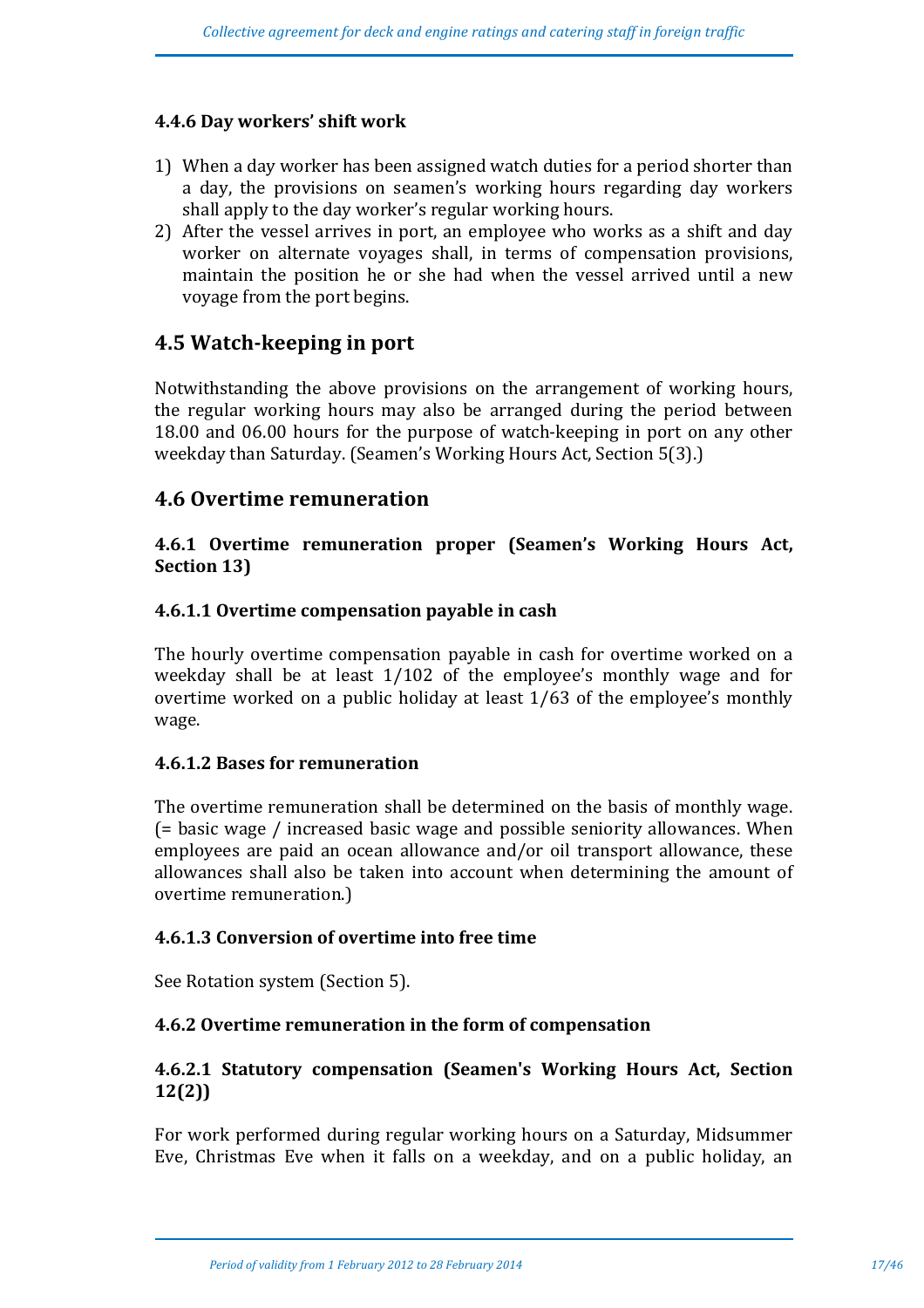employee is entitled to compensation that corresponds to the time used for work.

#### **4.6.2.2 Provision on working hours**

The regular working hours of an employee shall not exceed 40 hours in a week (from Monday to Friday) so that the part exceeding 38 hours (two hours) is remunerated in the form of compensation.

### **4.6.2.3 Additional compensation**

#### *1) Day at sea*

In addition to the statutory compensation, an employee is entitled to an additional compensation of eight hours per day at sea that falls on a public holiday.

#### *2) Day of arrival and/or departure*

On days of arrival and departure that fall on a public holiday, additional compensation shall be granted for an hour per each three-hour period or part thereof that the vessel is at sea.

When a cargo vessel's arrival and departure both fall on a public holiday, the time in port shall be treated as time at sea if an employee on duty is prevented from leaving the vessel.

On passenger vessels, on days of arrival and/or departure that fall on a public holiday, time in port shall be treated as time at sea if an employee on duty is prevented from leaving the vessel.

Time at sea is considered to begin when a vessel is cast off for departure from the port berth where it was moored, or if the vessel has been moored somewhere else than at a berth, time at sea is considered to begin when the vessel casts off from such other location. Time at sea is considered to end when a vessel is moored in the above-mentioned locations or when a vessel is at anchor provided it is possible to go ashore from the vessel.

If the vessel stays in the afore-mentioned location for no more than three hours, the formation of additional compensation is not interrupted.

#### **4.6.3** The use of statutory and additional compensation

When previously earned compensation is used in the form of free time on shore, a maximum of eight hours is deducted from the compensation for each weekday off other than a Saturday.

When the compensation earned is granted in the form of free time in port, the compensation shall be granted in periods of four or eight hours.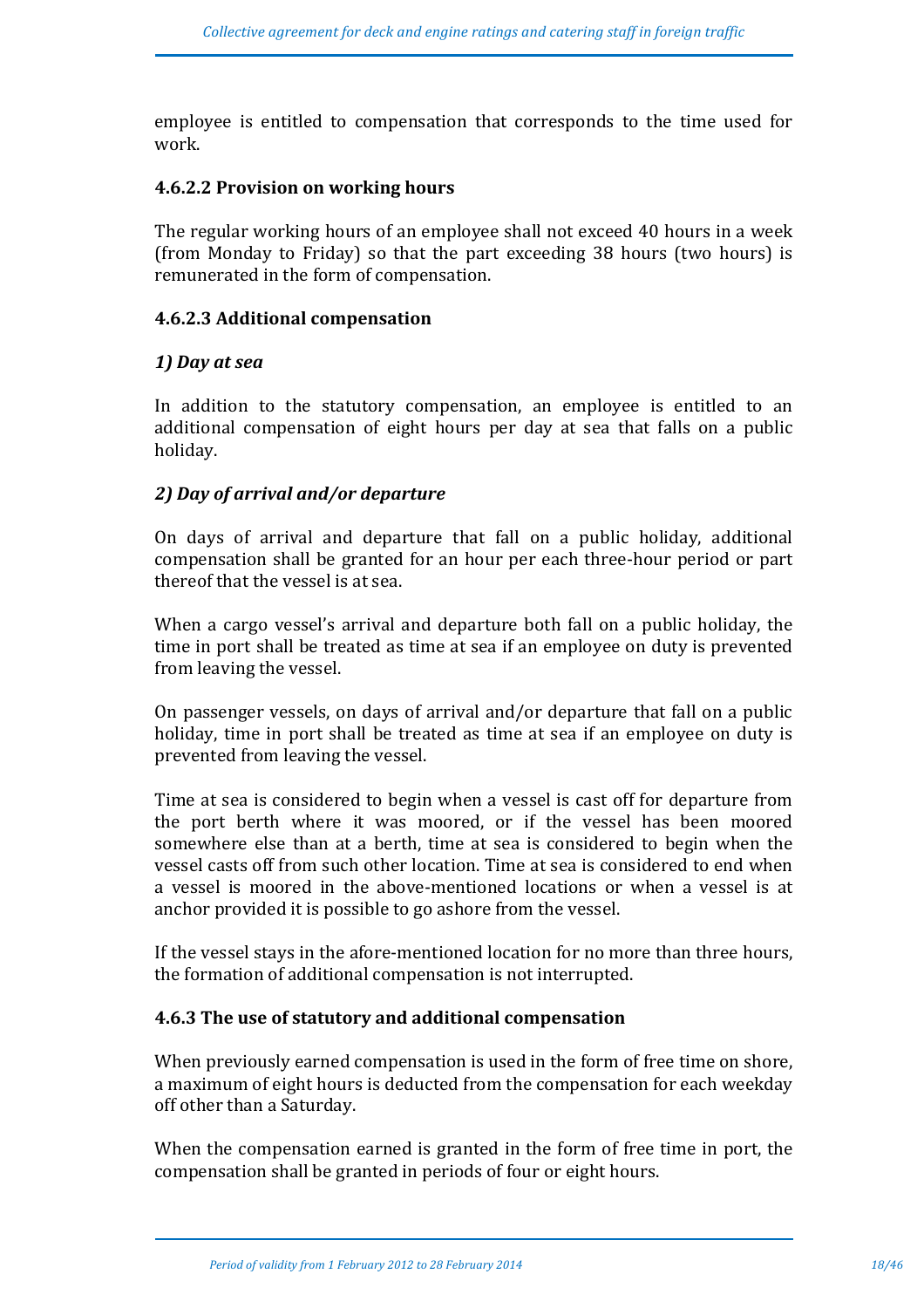However, on Epiphany, Good Friday, May Day, Ascension Day, Independence Day and New Year's Eves, no more than three hours shall be deducted from the compensation.

When the aforementioned days off are used, the provisions of the Seamen's Annual Holidays Act  $(433/1984)$  regarding the port in which holiday shall be granted and the notifications given to employees about the dates of holiday shall apply where appropriate. However, this shall not apply to compensation under paragraph 2 of Section 14(1) of the Seamen's Working Hours Act that shall, in addition to the rotation system, be granted as free time in port in the employee's home country or, subject to agreement to that effect, in a foreign port, for which purpose the free time shall be at least as long as the hours of work entitling the employee to compensation.

### **4.6.4** The payment of statutory and additional compensation

If it is agreed that the compensation is payable in cash, the compensation shall amount to at least  $1/164$  of an employee's monthly wage for each hour.

When employment ends, all unpaid compensations shall be paid so that one day's wage is paid for each 6.5 hours that entitle the employee to compensation.

### **4.6.4.1 Bases for remuneration**

When an employee has during his or her employment performed work that entitles to a higher wage scale rate, the employee shall in situations referred to in paragraphs 1 and 3 of Section  $14(1)$  of the Seamen's Working Hours Act be remunerated with compensation that is based on the wage of the title corresponding to the work in which the employee has earned the compensation.

When calculating the compensation, account shall be taken of the same allowances as those included when calculating holiday pay. When an employee has been entitled to allowances only for a part of the time, the allowances will be taken into account in proportion to the allowances paid during the time.

### **4.7 Meals, meal times and breaks**

The employer is required to organise three meals and snacks a day for the employees. The food shall be nutritional, varied, tasty, sufficient in quantity, and of a high quality.

The social partners in the maritime sector consider it necessary that meal and coffee breaks should be organised in ports within the following time limits, unless there are special reasons preventing this: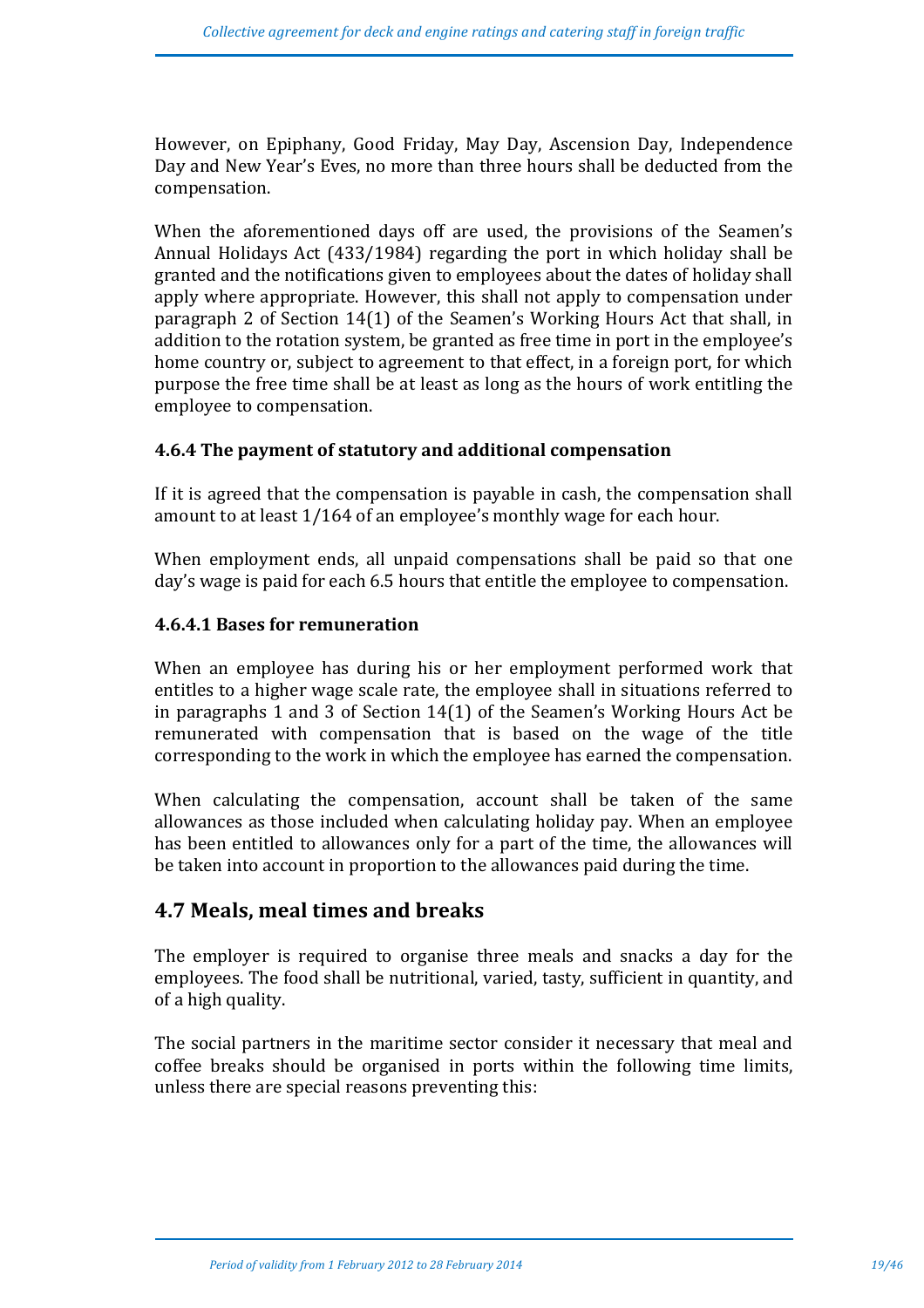| breakfast / coffee breakfast | 06.30-08.30 |
|------------------------------|-------------|
| lunch.                       | 11.00-13.00 |
| afternoon coffee             | 15.00-16.30 |
| dinner                       | 16.30-18.30 |

Meal breaks may be shortened to a minimum of a half an hour and their starting times changed by a maximum of one hour. The meal system shall be drafted jointly by the representatives of the vessel's different departments and the chief steward and approved by the shipmaster, and it shall be displayed in a visible location in the dining area.

Those in charge of supervising work on the vessel and the chief steward shall together, when necessary, plan a meal system that is appropriate and creates as little disturbance as possible, and they shall also communicate the meal breaks to the vessel's shopkeepers, stowage personnel etc. When necessary, meals should be served in several sittings (half-hour turns). If for some reason (e.g. special port conditions) it is necessary to deviate from the ordinary meal system, the kitchen staff and those most closely responsible for supervising the different staff groups shall be notified as soon as possible.

If an employee is required to work overtime during the period between 18.00 and 06.00, the employee shall have a ten-minute break after every two hours of work and the break shall be counted as working time. After every four hours of work, the employee shall have a half-hour coffee break that is not counted as working time. This shall not apply to emergency and safety duty.

If a cargo vessel arrives in port on a public holiday or an eve of a public holiday and the vessel berths before 10.00, afternoon meals are served according to the same procedure as on public holidays or on the eves of public holidays when the vessel is in port. This shall also apply to anchorages and berths where the vessel is loaded or unloaded.

The Seamen's Working Hours Act includes provisions on minimum periods of rest, entering the rest periods in the relevant registers, and participation in firefighting, rescue and other safety drills.

# **4.8 Estimated time of departure of a vessel**

The time of departure of a vessel shall be notified on a notice board or display located near the shore gangway, if possible at least four hours before the estimated time of departure. However, this provision shall not apply to vessels that operate a scheduled service.

# **5 ROTATION SYSTEM**

# **5.1 General**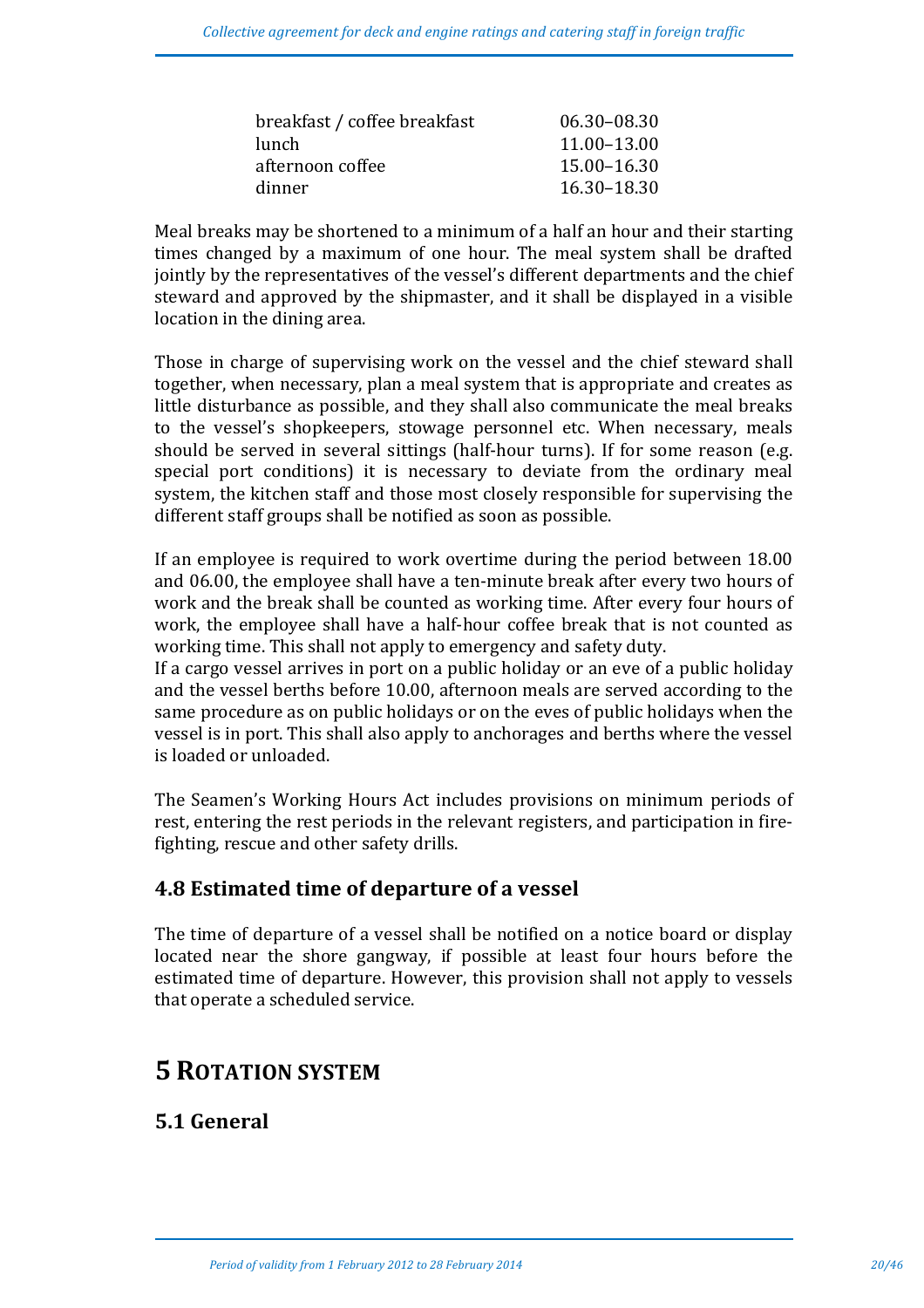A rotation system means a system in which the employees' on-duty and off-duty shifts are repeated as regularly as possible.

The employer drafts a detailed proposal for the implementation of the rotation system, and the employer's representative and the crew's representative / shop steward shall agree on the proposal in accordance with the provisions below.

If the employer and the crew are unable to reach a consensus on the rotation system, the matter shall be resolved in negotiations between the parties to the Collective Agreement, in accordance with the negotiation procedure laid down in the Collective Agreement.

A register shall be kept of the rotation system in accordance with the provisions on the working hour register in the Seamen's Working Hours Act. The agreed rotation system shall also be displayed in a suitable location where it can be seen by those whom it concerns.

### **5.2** Rotation on cargo vessels

1) The minimum ratio used in the implementation of the rotation system shall be  $2:1 - 1:1$  (time unit of work : time unit of free time). The implementation of the rotation system shall take account of the yessel's service schedule and traffic area which means that work should be arranged so that an on-duty shift lasts no more than four to five months. Derogations from this are allowed if an employee suffers from an unexpected illness, starts studying or completes compulsory military training or if some other comparable event takes place. Derogations are also allowed when a vessel is in an overseas port and is due to arrive in a port from which the journey home is less costly or easier to arrange.

To implement the rotation system, the use of overtime hours accumulated during the pay period or the working period preceding an off-duty period and holiday days that have been accumulated and become due on the basis of the Seamen's Annual Holidays Act and the Collective Agreement shall be allowed in addition to the use of statutory compensation, additional compensation and compensation based on shortened working hours. However, such compensation shall be granted in accordance with the provisions of the Seamen's Working Hours Act.

- 2) The regularity of the rotation system may vary depending on the season, the type of the vessel, and the route, but the aim shall nevertheless be to divide compensations and annual holidays into sensible periods, taking into account the vessel's location and the employees' possible homeward journeys.
- 3) Overtime remuneration shall be payable in cash or, subject to the employee's consent, granted in the form of free time. If the rotation system so requires, overtime hours may be converted into compensation. In such cases, one hour of overtime work on a weekday shall correspond to 1.4 hours of free time and one hour of overtime work on a public holiday to 2.0 hours of free time.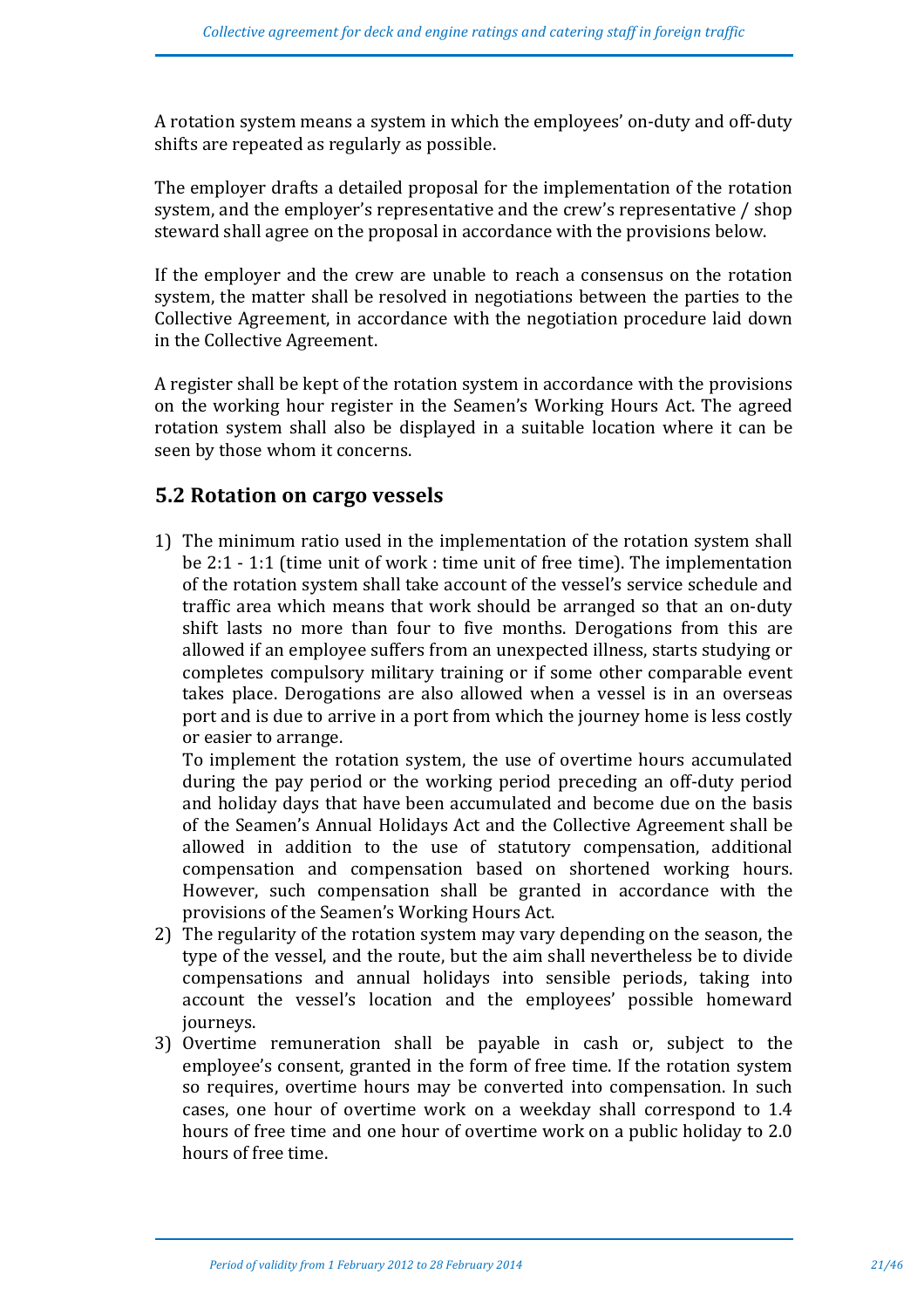4) If the off-duty shift of a Finnish employee begins in a foreign port and the journey to Finland requires more than 12 hours of travelling, the off-duty shift is considered to begin at  $24.00$  on the day following the day on which the journey begins. In other cases, the off-duty shift is considered to begin at 24.00 on the day on which the journey begins. Unless otherwise agreed. an employee shall return to work after an off-duty shift so that he or she can begin the journey back to the vessel within his or her regular working hours.

### **5.3** Rotation on passenger vessels

### **5.3.1 General**

- 1) A 1:1 rotation system shall be followed on the vessel. In the rotation system, an off-duty shift is as long as an on-duty shift.
- 2) To implement the rotation system, the use of overtime hours accumulated during the pay period or the working period preceding an off-duty period and holiday days that have been accumulated and become due on the basis of the Seamen's Annual Holidays Act and the Collective Agreement shall be allowed in addition to the use of statutory compensation, additional compensation and compensation based on shortened working hours. However, such compensation shall be granted in accordance with the provisions of the Seamen's Working Hours Act. When overtime is converted into free time, one hour of overtime work on a weekday shall correspond to 1.4 hours of free time and one hour of overtime work on a public holiday to 2 hours of free time.
- 3) Those hours of overtime work that are not needed to implement the rotation system are remunerated in accordance with the overtime remuneration provisions of this Collective Agreement (Section 4.6.1.1). On an employee's request, these overtime hours shall be converted into free time in accordance with Section 5.3.1.2. Granting such additional free time shall not create a need for additional labour.
- 4) To balance off-duty and on-duty shifts, additional labour may be employed when necessary. The need may arise due to, for example, holidays, training, and illnesses.
- 5) The parties recommend that the 1:1 rotation system be implemented through periods that do not on average exceed two weeks (two weeks on duty : two weeks off duty). Derogations from this are allowed based on a mutual agreement between the relevant employees. However, the employer's representative shall confirm such arrangements.

### **5.3.2 Miscellaneous provisions concerning SEASONAL TRAFFIC**

1) A 1:1 rotation system will be followed on vessels engaged in seasonal traffic. The rotation system may be implemented so that the on-duty shift is longer than the off-duty shift; however, the duration of an on-duty shift shall not exceed 14 days, and the combined total duration of the off-duty shifts shall be equal to the duration of the on-duty shifts. During the sailing season, a rotation system of at least 2:1 shall be applied.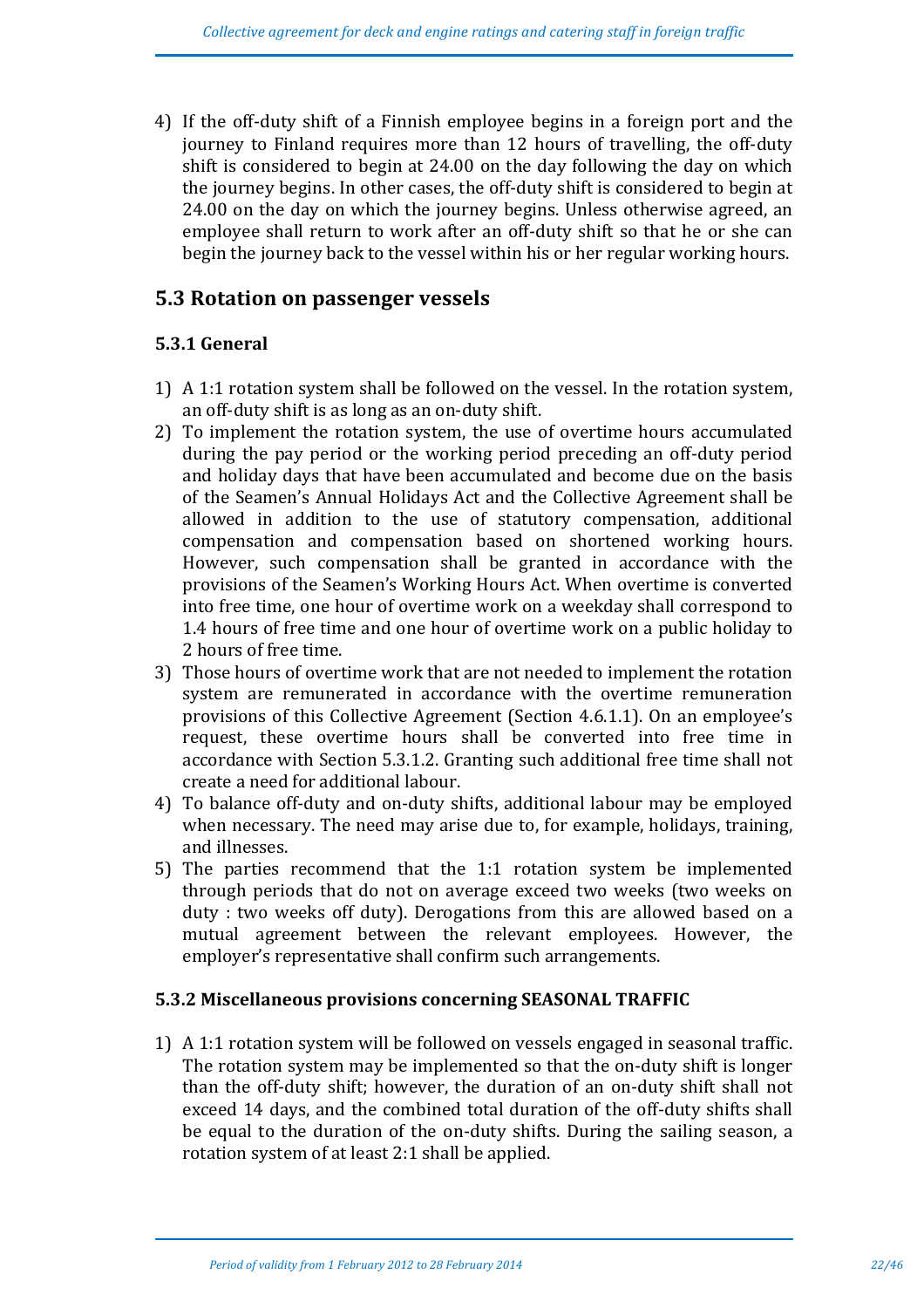- 2) If the parties so agree, the rotation system may be implemented by granting some of the off-duty shifts as free time outside the sailing season as soon as the season ends by prolonging the employment. For this purpose, the following may be used:
	- a. statutory and additional compensations, compensations based on shortened working hours, and holiday days that have accumulated and become due on the basis of the Seamen's Annual Holidays Act and the Collective Agreement;
	- b. overtime hours that are not needed to implement the rotation system, converted to free time so that one hour of overtime work on a weekday corresponds to 1.4 hours of free time and one hour of overtime work on a public holiday corresponds to 2.0 hours of free time.

# **6 ABSENCE**

# **6.1 50th and 60th birthday**

An employee whose employment has lasted an uninterrupted minimum of three years is entitled to one extra day of paid leave for his or her  $50<sup>th</sup>$  and  $60<sup>th</sup>$ birthday. The same benefit may be granted to an employee who has served on board a vessel in the Finnish merchant fleet for at least ten years, provided that his or her employment has continued for an uninterrupted period of six months immediately prior to the birthday.

# **6.2 Sudden illness, funeral and employee's own wedding**

In case of a sudden illness of a family member, an employee is entitled to a short temporary paid leave of a maximum of three days. A similar leave of a maximum of two days shall also be granted to an employee for attending the funeral of a close relative and for his or her own wedding.

In the situations referred to in this Section, leave shall be granted on condition that it is feasible in each case considering the nature of the tasks of the employee in question.

The term close relative means an employee's spouse or cohabiting partner, registered partner, children, spouse's or cohabiting partner's children, registered partner's children, and parents as well as the parents of an employee's spouse, cohabiting partner or registered partner, and an employee's siblings.

Cohabiting partner refers to partners who live in a shared household in a relationship resembling marriage.

# **6.3 Care of a child with a severe illness**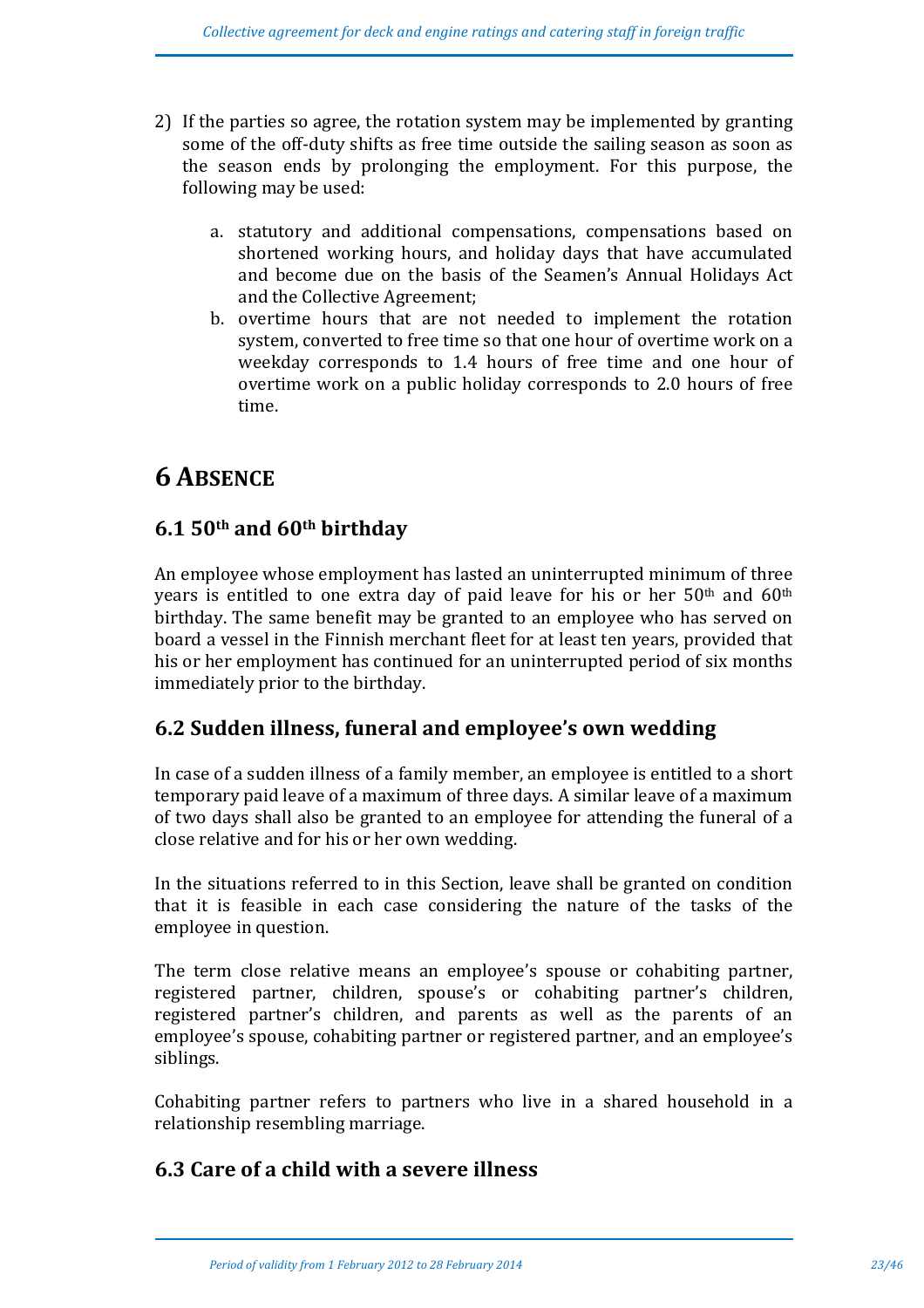An employee whose child has a severe illness as defined in the government decision  $(130/85)$  (on the allowance for the care and rehabilitation of a child with a severe illness) has the right to be absent from work to participate in the care, rehabilitation, or care guidance of a child, as defined in the said government decision, after having in advance agreed on the absence with the employer.

### **6.4 Participation in union activities**

If a member of the Finnish Seamen's Union is elected as a delegate to the Union Congress or as a member of the Union's General Council or Executive Committee, the employer shall, subject to the provisions below, grant the employee unpaid leave for any necessary meeting trips whenever it is possible without undue detriment.

In each case separately, an agreement may be made with the employee in question to deduct the leave granted from previously earned compensations or other free time. It is also possible to use days of annual holiday for this purpose.

### **6.5 Maternity and paternity leave**

An employee entitled to maternity allowance has the right to receive wages for 78 weekdays starting from the beginning of the maternity allowance period (maternity leave).

An employee on paternity leave shall be paid for 12 days the difference between his wages and the paternity allowance under the Health Insurance Act.

# **7 PROVISIONS CONCERNING ANNUAL HOLIDAY**

# **7.1 General**

Annual holiday is accrued in accordance with the Seamen's Annual Holiday Act  $(433/84)$  as subsequently amended.

After employment exceeding five years, the duration of annual holiday is 16 working days for a full holiday credit period.

An employee who has been employed for 60 months on the same shipowner's or group's passenger vessels engaged in seasonal traffic is entitled to 2.67 working days of annual holiday for each holiday credit month.

# **7.2 Holiday pay**

Holiday pay shall be calculated based on the wage the employee receives at the time when the annual holiday begins. If the employee has during the holiday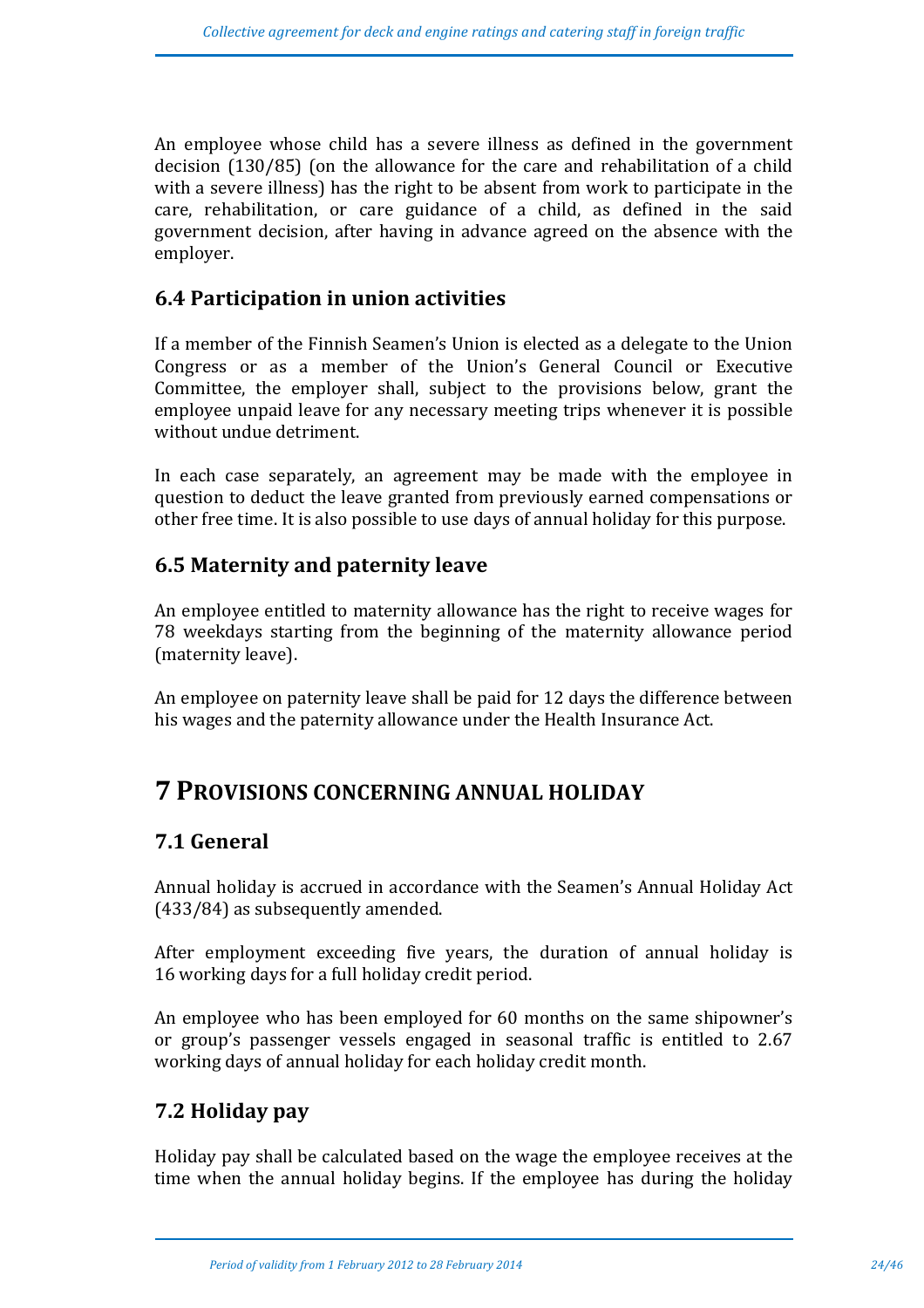credit period temporarily worked a minimum total of one month in tasks with a higher wage scale rate, the holiday pay  $/$  holiday compensation shall be increased proportionately.

The holiday pay comprises the wage scale rate and any qualification and seniority allowances. The holiday pay will also include oil transport allowance, ocean allowance, uniform allowance, passenger vessel allowance, large vessel allowance, common duty allowance and war risk zone allowance in proportion to the amounts paid during the holiday credit period.

Service allowances paid per on-duty shift on passenger vessels shall also be taken into account when calculating the holiday pay.

Any other relevant provisions of this Collective Agreement shall apply to the compensation of fringe benefits during annual holidays. (24.2)

# **7.3 Holiday bonus**

An employee entitled to annual holiday based on the Seamen's Annual Holiday Act receives  $50\%$  of his or her holiday pay as a holiday bonus (when calculating the holiday bonus, fringe benefits are included).

The holiday bonus is calculated based on the increased daily wage (Section 13(2) of the Seamen's Annual Holiday Act) and fringe benefits that have not been increased.

Holiday bonus is paid on the same pay day as holiday pay.

If annual holiday is divided, the corresponding amount of holiday bonus is paid at the start of each holiday period in accordance with the above provisions.

An employee who has been employed for a full season on a vessel engaged in seasonal traffic is entitled to a holiday bonus at the end of his or her employment.

# **8 TRAVEL**

# **8.1 General**

At the beginning of employment, the employer shall reimburse travel expenses in Finland for the journey from the place of residence to the vessel.

A substitute employee's travel expenses in Finland and abroad shall be reimbursed by the employer at the beginning and end of employment, based on the home–vessel–home principle. The homeward journey shall be made without undue delay.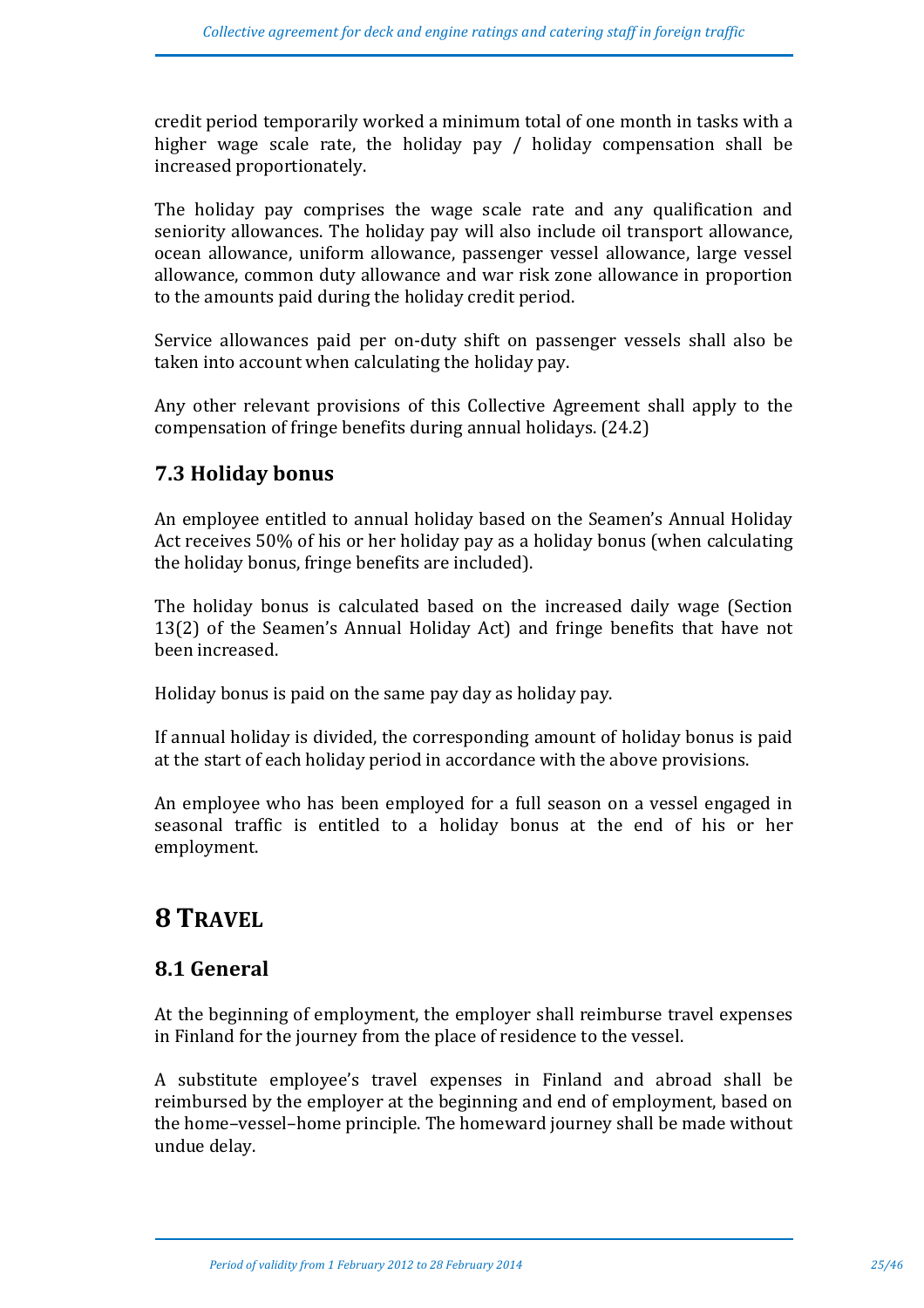# **8.2 Reimbursement of travel expenses**

When an employee is sent to serve on a vessel or away from the vessel, the employer shall pay the travel expenses and ensure the employee receives reasonable nutrition during journeys exceeding six hours. In such cases, relevant travel expenses shall be reimbursed based on an invoice.

If an employee is required to travel by ship or rail at night, the employee is entitled to reimbursement for a second-class berth ticket or, if there is no second class, for a berth ticket in economy or equivalent class, provided sleeping accommodation is available and has actually been used.

As regards trips at the expense of the shipowner, the chief steward is entitled to travel in the first or equivalent class when travelling by rail or ship and in tourist or economy class when travelling by plane. If the journey takes place abroad, he or she is entitled to travel in a class that in those conditions corresponds to the aforementioned class. Relevant travel expenses shall be reimbursed based on an invoice.

When an employee uses his or her own car, the expenses shall be reimbursed according to the bus fare. The use of a taxi shall be allowed to a reasonable extent (see the appendix on wages) when travelling between a bus terminal, railway station or airport and port in the following cases:

- − There is no bus connection.
- − The employee has been asked to return to the vessel at a time of day when no public transport is available.
- − The employee and the shipmaster or shipowner have agreed on the use of a taxi in advance.

The taxi fare shall be reimbursed only on the basis of a receipt or, exceptionally, some other reliable account.

### **8.3 Holiday travel**

An employee returning to work after an annual holiday, compensatory free time, a rotation system off-duty shift or sick leave is entitled to reimbursement by the employer for a train, bus, ship or a reduced-price air ticket for the return journey from the place of residence in Finland to the vessel. When a reduced price is not available, the employee shall be reimbursed for an economy class air fare.

Unless otherwise provided in the Seamen's Annual Holiday Act, an employee is entitled to a free homeward journey if he or she has made a written agreement with the shipowner to return to work on a vessel engaged in cross-trade traffic at the shipowner's expense after his or her annual holiday. Reasonable accommodation and food expenses during the journey are reimbursed based on invoices.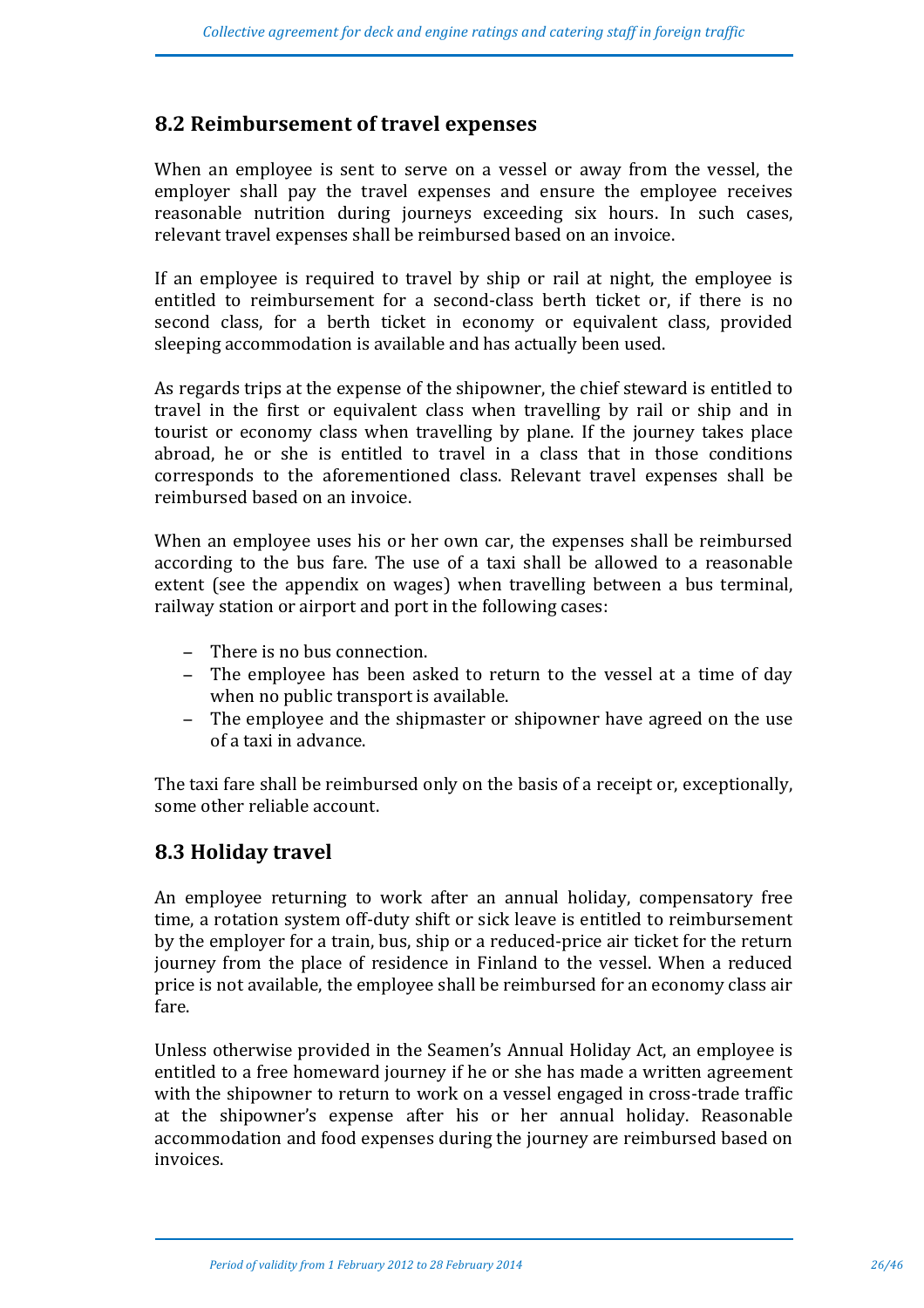Unless the employer and an employee have made some other agreement in advance, a cargo vessel employee returning to work after an annual holiday, compensatory free time, an off-duty shift as referred to in the rotation system or a sick leave shall be reimbursed the taxi fare between the bus terminal, railway station or the airline city terminal (or airport if that is closer) in the place where the employee is returning to work and the port or the employee's home in his or her place of domicile in the following situations:

- − There is no public transport connection available between the aforementioned places.
- − The employee has been asked to return to the vessel at a time of day when no public transport is available.

The taxi fare shall be reimbursed only on the basis of a receipt or, exceptionally, some other reliable account. The maximum reimbursement is stated in the appendix on wages.

If the change in accordance with the rotation system takes place at a time when an employee cannot immediately begin his or her homeward journey, the employer shall reimburse the accommodation expenses.

# **8.4 Travel to meetings**

The Finnish Seamen's Union shall pay any travel expenses incurred by a Union member who has been elected as a delegate to the Union Congress or as a member of the General Council or the Executive Committee of the Union.

# **9 CLOTHING**

### **9.1 Protective clothing**

A vessel shall be equipped with a necessary amount of proper protective clothing and footwear and other protective gear for use by employees.

At the employer's expense, uniform protective overalls with reflecting tape shall be provided for all employees working in the cargo areas of passenger and ro-ro ships.

The protective clothing the employer has provided/reserved for the employees' use shall be laundered at the employer's expense or washed during working hours.

When spray painting or when cleaning containers that have contained hazardous cargo or when performing other similar work, employees shall use protective masks and other protective gear provided by the employer.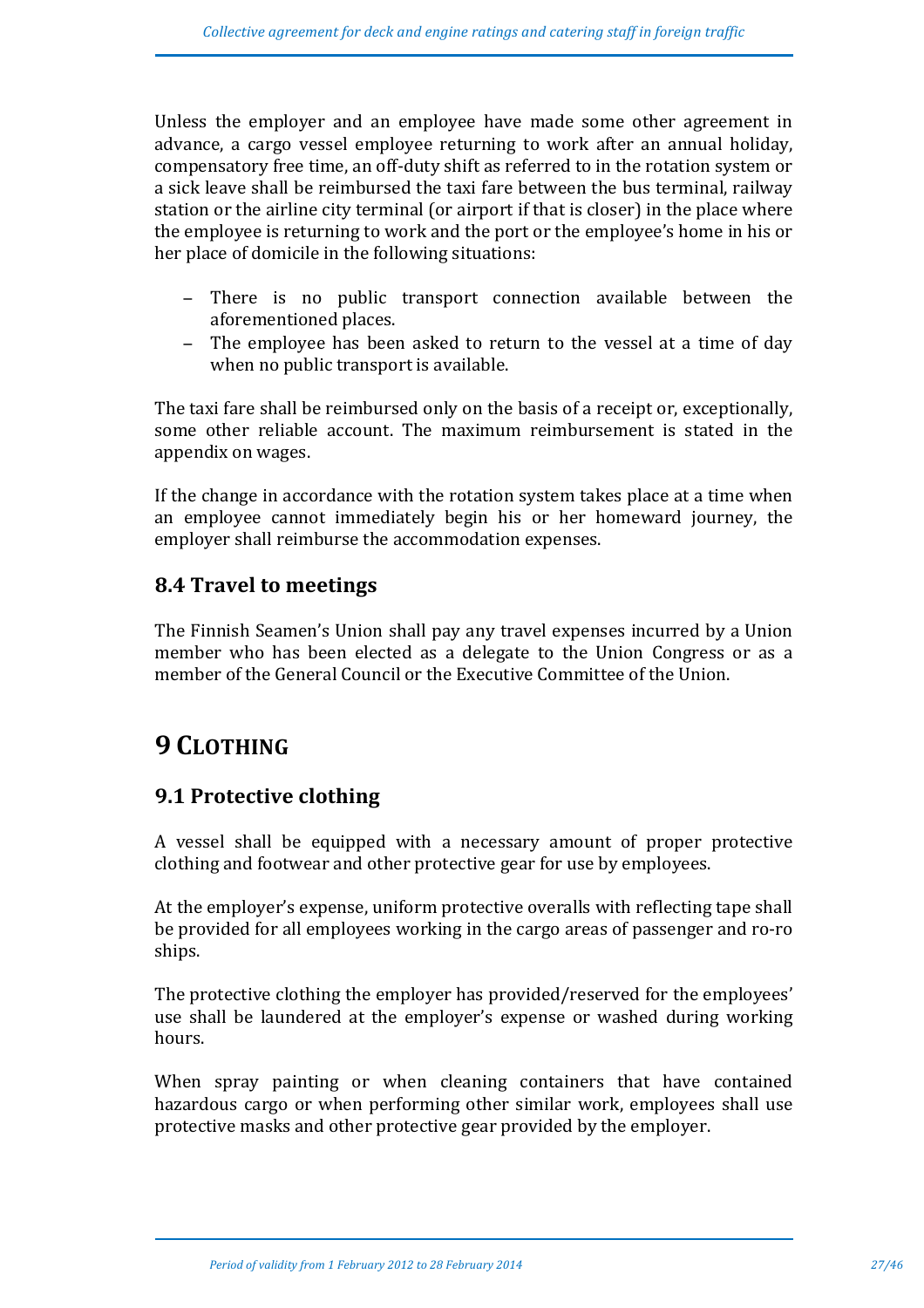# **9.2 Catering staff's work clothes**

On passenger vessels and vessels on which the employer requires the catering staff to wear special work clothes manufactured according to the shipowner's specific instructions, the employer shall provide the catering staff with the required clothing.

The catering staff are entitled to have the work clothes provided by the employer laundered at the employer's expense or wash the clothes during working hours. This shall also apply to the kitchen staff's own special work coats, work trousers, aprons and cook's caps.

If the employer requires the kitchen staff to wear work coats, work trousers and caps, the employer shall pay for the clothing.

# **10 CLEANING**

The dishes and cutlery shall be washed and the dining area organised and cleaned after each mealtime. An opportunity for the washing and cleaning shall be provided during regular working hours.

The sleeping cabins shall be organised and cleaned daily. The sleeping cabins and dining areas shall also be cleaned and washed thoroughly once a week.

These tasks are performed during regular working hours.

If the tasks referred to in this Section cannot be performed during regular working hours, they shall be carried out as overtime work for statutory overtime remuneration. The said tasks are not considered overtime work if they are performed on a public holiday by an employee on watch duty.

It is recommended that employees for their part promote cleanliness and comfort by making their own beds.

The chief steward shall supervise the cleaning tasks performed by the catering staff.

# **11 OFF-DUTY INSURANCE**

The employer is required to insure the employees for accidents that take place during the employees' free time and sports activities aboard a vessel under the same statutory conditions that apply to occupational accident insurance. Compensatory free time and holidays under the Seamen's Annual Holiday Act are also considered free time.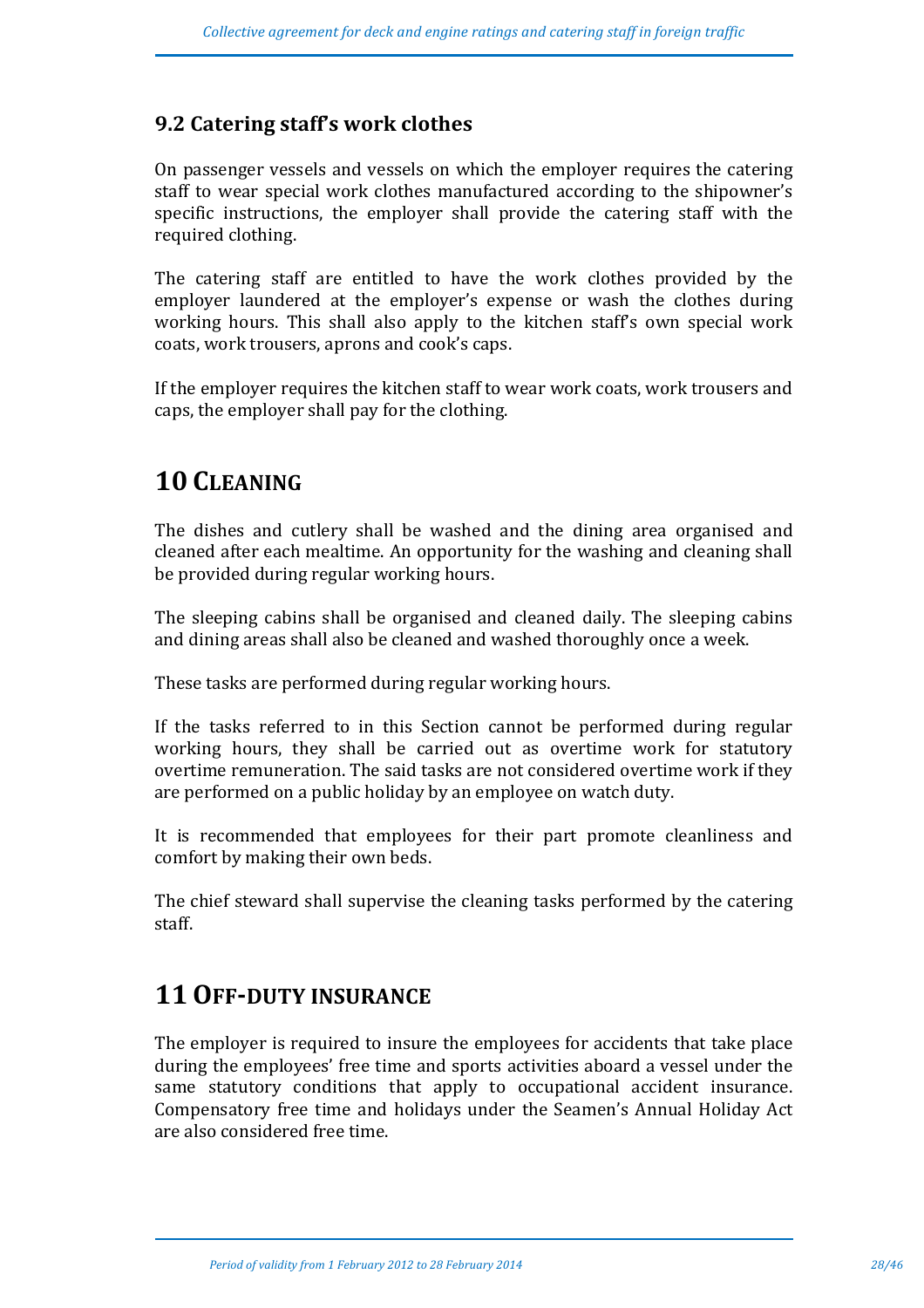The employer is also required to take out additional leisure-time insurance coverage for the crew for the indemnification of injuries deliberately caused by a third party, provided that the injured party, by his or her own act, has not decisively contributed to the incident causing the injury.

If the employer has neglected these obligations, the employer shall nevertheless be responsible for ensuring that an employee or his or her assignee receives the accident indemnity referred to above.

When an employee suffers an accident he or she must immediately report the accident to the employer or its representative which shall on request provide the employee with a certificate of receiving the notification. After an accident has taken place, the shipmaster or the shipowner shall report the accident to the relevant insurance institution without delay.

If the shipmaster or shipowner fails to report the accident to the insurance institution in time, the shipowner is responsible for ensuring that the employee receives statutory compensation for the accident.

The illness-related benefits the employee is entitled to under the Seamen's Act shall also be guaranteed in the case of an accident.

# **12 REPATRIATION OF MORTAL REMAINS**

The repatriation of the mortal remains of an employee who has died in foreign traffic shall be arranged and paid for by the shipowner in accordance with the Seafarers' Employment Contracts Act.

# **13 ADDITIONAL PROVISIONS CONCERNING MUSICIANS**

The following additional provisions concern musicians, soloists, disc jockeys and operators of amplification equipment (hereinafter referred to as musicians):

- 1. Working hours
	- a) Regular working hours shall not exceed eight (8) hours a day. During these hours, the maximum duration of performance time is 6.5 hours, and overtime remuneration shall be payable for the exceeding time.
	- b) The regular working hours shall be arranged in a maximum of three periods in a day, beginning at 00.00.
	- c) If the time between work periods is less than two hours, the break is considered working time.
	- d) For each hour performed, an employee has a 15-minute break that is counted as working time.
- 2. The rotation provisions shall not apply to a musician whose employment has been agreed to last a maximum of one month.
- 3. Uniform allowance shall be paid in accordance with Appendix 1.
- 4. If the performance of a team of musicians is broadcast on radio or television, the team shall be granted an additional remuneration for that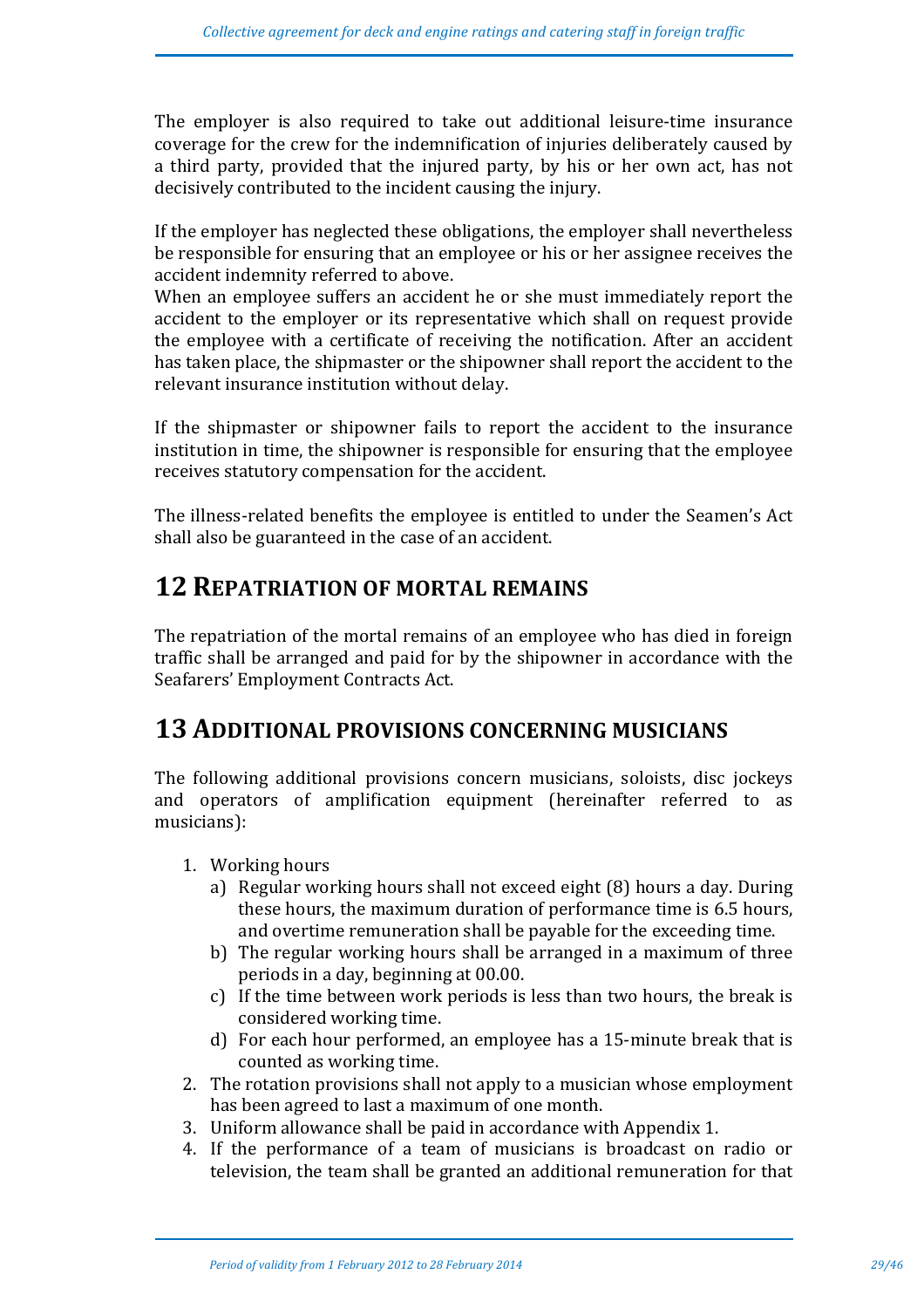time in compliance with the collective agreements for the radio and television industry.

- 5. For each number, musicians are entitled to a paid rehearsal of at least two (2) hours.
- 6. Freight costs shall be reimbursed as appropriate similarly to homeward travel.
- 7. Music performed by the team of musicians shall not be transmitted via sound transmission equipment / television to another part of the vessel without the consent of the team.
- 8. If reasonable, musicians' cabins should be located in an area as silent as possible. Therefore, for each vessel separately, the shipowner and the team of musicians / employee in question shall agree on the location and details of the cabin at the latest within two weeks of the beginning of the employment. If the parties are unable to reach an agreement, either party may terminate the employment contract with seven days' notice.

# **14 STRIKE/LOCK-OUT/BLOCKADE ANNOUNCED IN PORT**

If in any port in which a vessel arrives or is docked a strike, lock-out or blockade has been legally decided on and announced, employees shall not be ordered to perform work under dispute apart from the work that is essential for equipping the vessel with food, fuel and other items that are absolutely necessary for departure from the port.

# **15 NEGOTIATION PROCEDURE**

### **15.1 Negotiations between the parties**

If it has been impossible to locally settle disputes arising from the application of this Collective Agreement, for example, in accordance with the procedure referred to in the shop steward agreement, the organisations that are signatory to this Agreement shall, when either side so requests, attempt to settle the disputes through negotiations. The organisation representing the party that considers a settlement necessary shall present to the other party a justified written proposal to which the other party shall respond in the same manner without delay.

If either party to the Agreement considers the other party to have clearly breached this Agreement or provisions concerning seamen, no other measures shall be taken before the relevant signatory organisations have attempted to reach an understanding through negotiations.

If a dispute that has arisen from the application or interpretation of this Agreement has not been settled through negotiations, the dispute shall be referred to the Labour Court.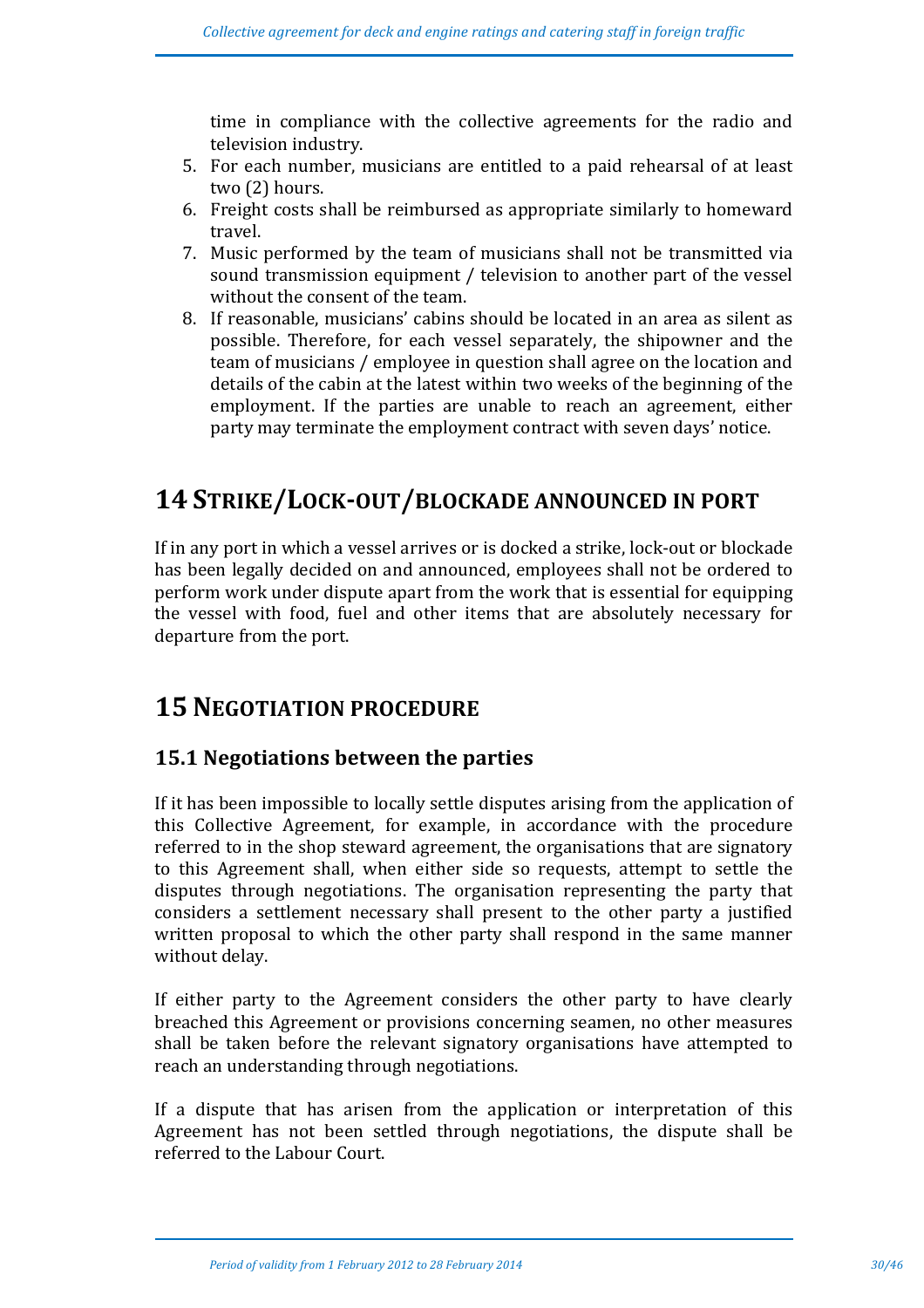If the issue in question does not fall within the competence of the Labour Court, the matter shall be referred to a five-member arbitral tribunal, composed in the manner stated below, for proceedings and a final decision.

### **15.2 Principle of continuous negotiations**

If one of the parties to this Collective Agreement wishes to initiate a process of amending or supplementing the Agreement, it shall present to the other party a justified written proposal to which the other party shall respond in the same manner in writing without delay.

If the parties reach an agreement on amending or supplementing the Agreement, the amendment may enter into force in a manner agreed on by the parties despite that the period of validity of the Collective Agreement has not expired.

In other respects, the negotiation procedure between the parties is subject to the provisions on the order of negotiation laid down in this Agreement.

The above provisions do not change the commitment to labour market harmony between the parties, in accordance with the Collective Agreements Act. Thus, if negotiations in accordance with the principle of continuous negotiations are inconclusive, it shall not mean that the validity of the Collective Agreement provision which the proposed amendment concerned has expired or nor shall it mean the cancellation of the related commitment to labour market harmony.

# **15.3 Arbitral tribunal**

For each separate case under dispute, both of the parties to this Collective Agreement shall choose two members. The chairperson shall be a person appointed by the arbitral tribunal or, if no unanimity on the appointment can be reached, a person appointed by the National Conciliator. For each separate case, the arbitrators shall determine whether one of the parties shall pay the costs incurred by the arbitration meetings and proceedings in full or in part together with the other party and whether a party to the dispute shall be ordered to compensate the legal costs of the opposite party and what the compensation amount should be.

Applying this Agreement and the Collective Agreements Act, the arbitrators shall consider and resolve the matter in compliance with the current Arbitration Act.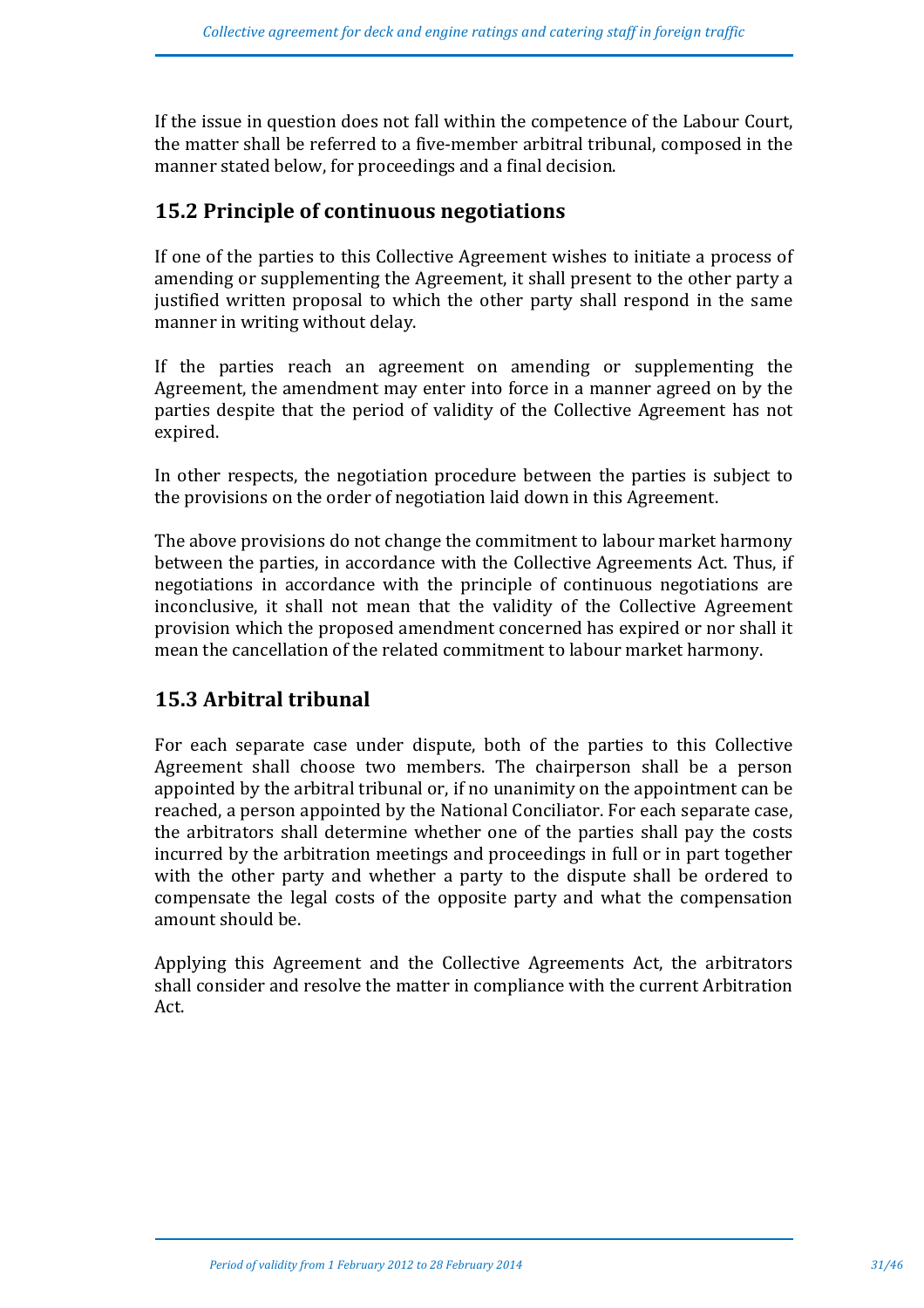# **16 UNION ACTIVITIES**

# **16.1 Shop-floor committees / trade union branches**

Shop-floor committees established by members of the Finnish Seamen's Union are entitled to hold meetings at the workplace, however, without disturbing work.

The appointed officials of trade union branches shall be entitled to visit vessels in matters concerning the members.

On vessels, announcements, meeting notices and bulletins of trade union branches may be posted on the bulletin board specified in the shop steward agreement.

### **16.2 Representatives**

Representatives of the Finnish Seamen's Union shall be entitled to visit vessels in professional and union matters. The representatives shall have a power of attorney from the Union, and the visit shall not disturb the crew's work.

If doubt arises concerning an employee's pay or other employment-related matters, the representative of the Finnish Seamen's Union shall be given all information pertinent to clarifying the contested case.

# **17 ASSIGNMENT OF A VESSEL AND CHANGE OF FLAG**

If the shipowner assigns a vessel to another owner or changes its flag state and if the measure leads to a situation in which the employer has grounds for the termination of employment contracts in accordance with Chapter 8, Section 3 of the Seafarers' Employment Contracts Act, the co-operation negotiations between the shipowner and its employees shall aim at an agreement on a transition period that is sufficiently long and enables the employees to be reemployed.

If the negotiations do not lead to a solution that satisfies the shipowner and the employees, the matter shall be referred to the parties to the Collective Agreement.

If one of the parties to the co-operation negotiations so requests in the above situation, the parties to the Collective Agreement may also negotiate on measures that improve the shipowner's profitability and may enable the shipowner to avoid assigning a vessel or changing its flag state.

If the vessel continues to operate on the same routes after the assignment or change of flag and if an employee continues working aboard the vessel after the assignment or change of flag, the assignor is responsible for ensuring that the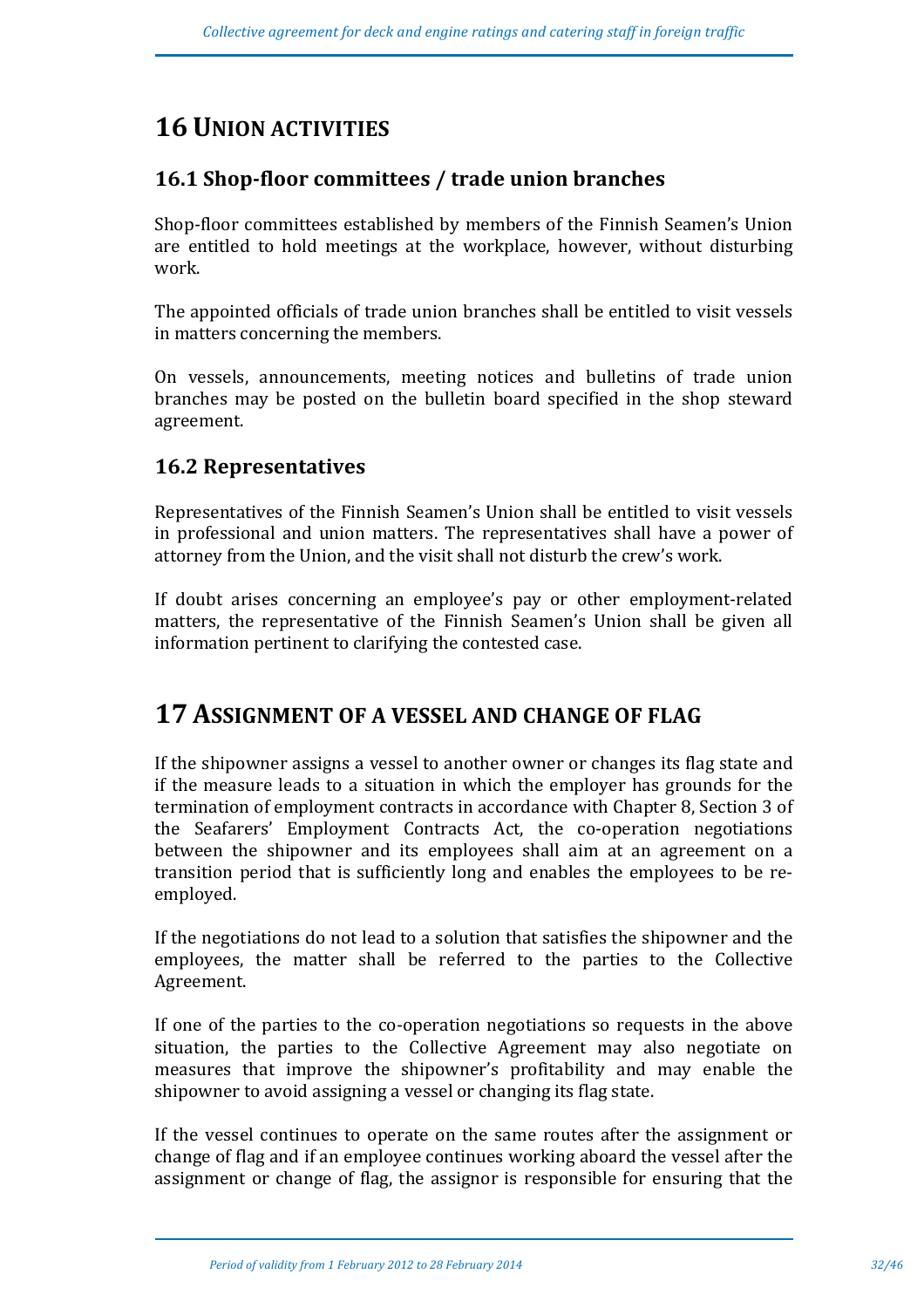employee during the period of notice receives a wage that corresponds at least to the level laid down in the Collective Agreement between the parties.

If an employee does not continue working on the vessel after the assignment or change of flag and if the assignor cannot offer the employee work corresponding to his or her occupation for the period of notice and if the employee during the period of notice begins working for a third party and is therefore no longer available to the employer/assignor, the employee is nevertheless entitled to receive his or her wage for the entire period of notice provided that he or she has given a notification of the new employment before the assignor has announced any compensatory tasks.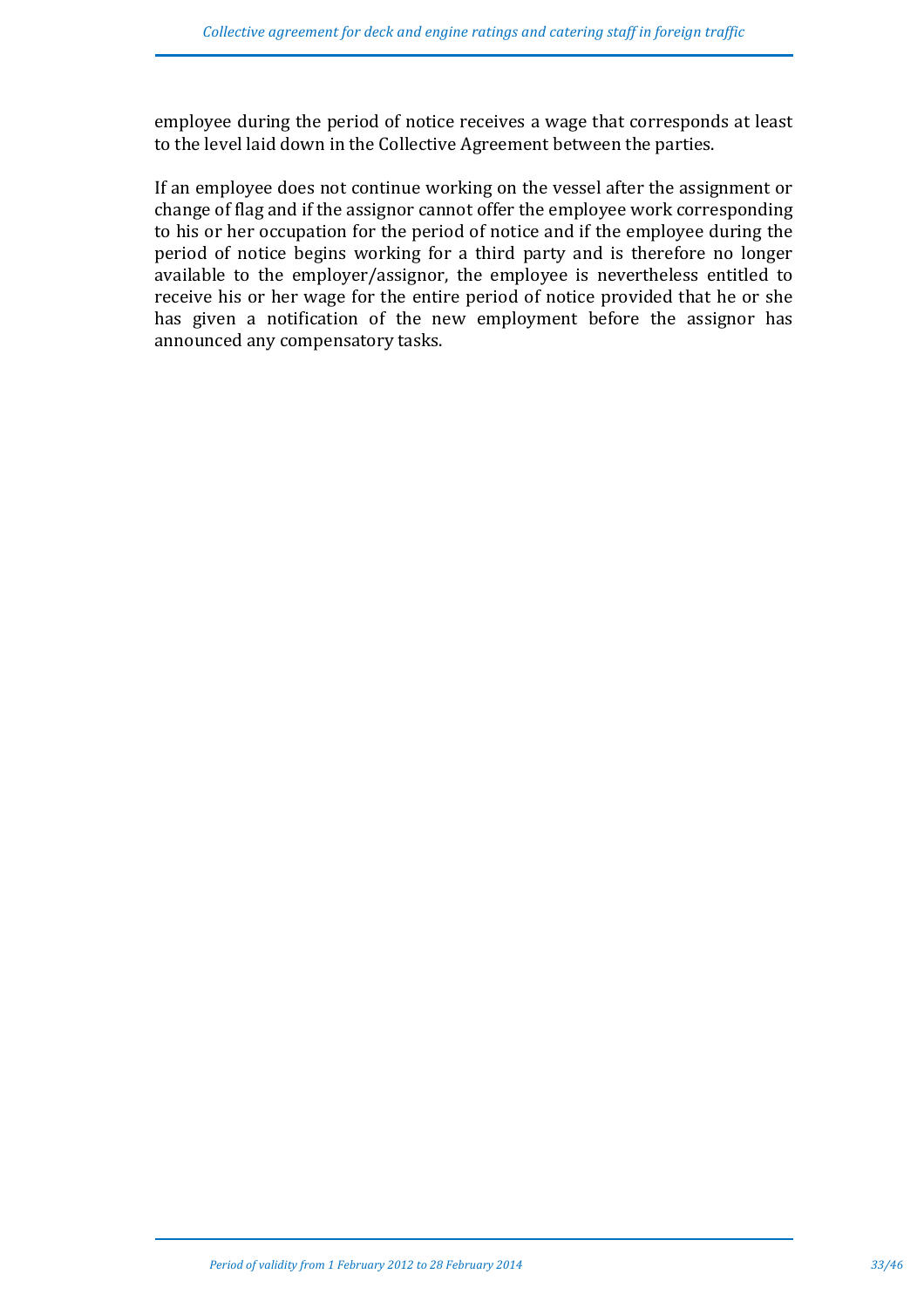# **B WAGE CONDITIONS**

# **18 PAYMENT OF WAGES**

Wage shall be paid from the beginning of the day on which the employee arrives at work or, if the employee has to travel from the place where the contract was made to reach the vessel, from the beginning of the day on which the employee begins the journey or, if the vessel is delayed, from the day on which the employee was due to arrive at the vessel according to the shipowner's instructions.

During the employment, an employee's wage is paid as a monthly wage. When an employment relationship ends, the last wage payable shall be at the employee's disposal or withdrawable without delay but at the latest on the sixth (6) working day after the end of the employment. In exceptional cases when the wage is not clear, for example, because all the information needed for calculating the amount of the wage component are not available at the end of employment, the last wage shall be at the employee's disposal or withdrawable at the latest on the tenth  $(10)$  working day after the end of the employment.

The wage shall also be paid as a monthly wage for those months that the employee has spent in full or in part on paid leave on shore.

If employment begins or ends in the middle of a calendar month, the wages for such months are calculated by dividing the monthly wage by 30 and multiplying the result by the number of days the employee has been employed during the month.

Otherwise the wages shall be paid in compliance with the provisions of Chapter 2 of the Seafarers' Employment Contracts Act and Section 13 and Section 15(1) of the Seamen's Annual Holidays Act.

Whenever the vessel is in port, the employees are, under Chapter 2, Section 20 of the Seafarers' Employment Contracts Act, entitled to receive their wages once a week within the limitations laid down in the said Act. If possible, such payment of wages shall be made before 12.00 on days when the employee has a half-day leave in accordance with current provisions.

Upon paying wages or making corrections to them, the employer must provide the employee with an itemisation that states the amount paid and how it was calculated. 

Full wages in accordance with the Seafarer's Employment Contracts Act or some other similar act refer to the monthly wage defined above in Section 2.

# **19 WAGES OF MISSING CREWMAN**

See Appendix 2.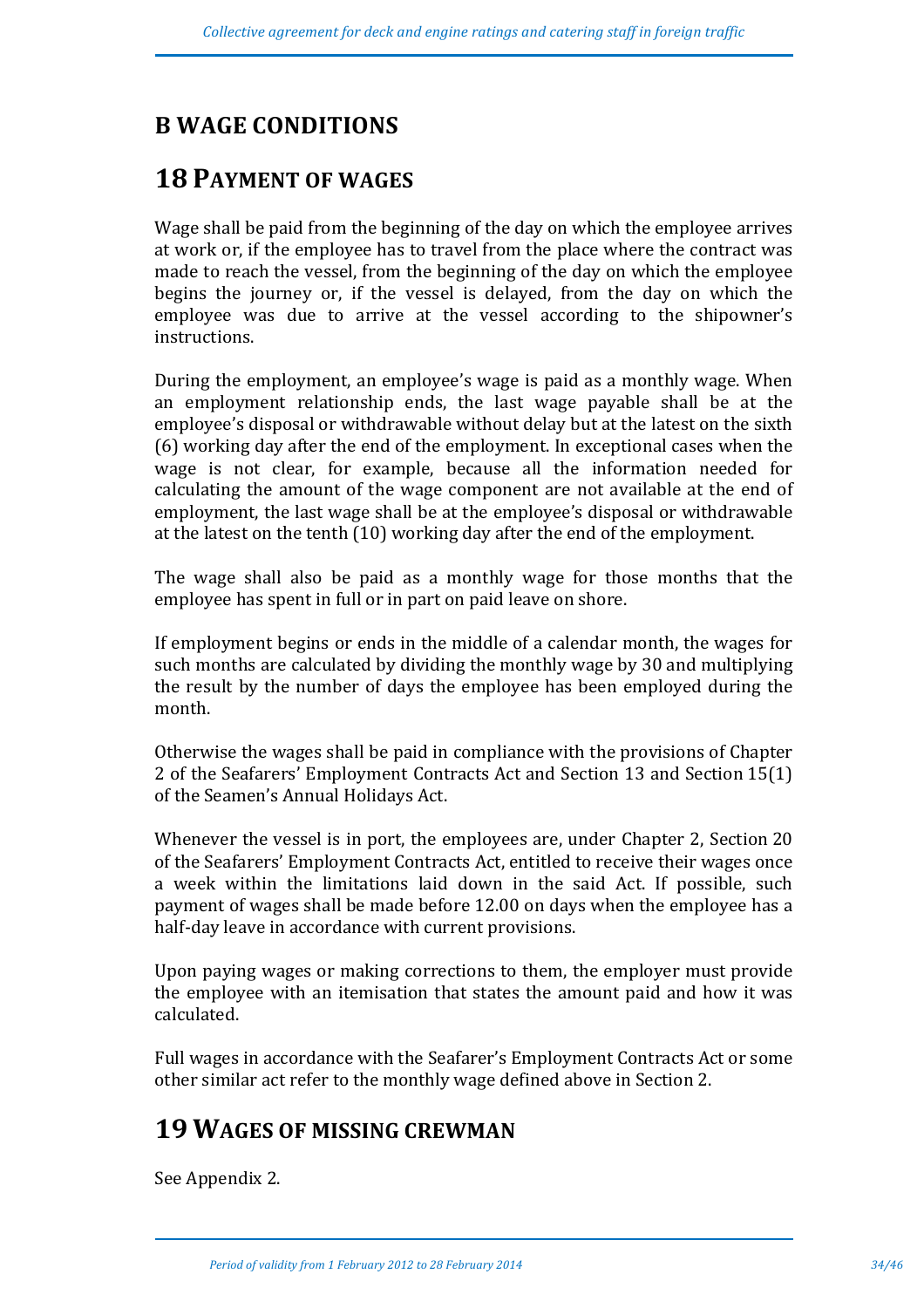# **20 WAGE SCALE RATES**

### **20.1 General**

- 1) When making an employment contract, the titles used must be in compliance with the Collective Agreement.
- 2) However, if the adding of new titles that are not mentioned in the Agreement is considered necessary during the agreement period, the signatory parties shall first agree on the conditions concerning wages and other matters.
- 3) If the wage of an employee to whom this scale applies is above the wage defined in a new wage scale when the new scale enters into force, the employee's wage shall not be decreased.

### **20.2 Miscellaneous bases for wages**

One of the motormen (not applicable to electricians) shall be paid at the minimum the wage of a donkeyman.

If a tank vessel does not have a pumpman, the crew member who performs the tasks of a pumpman shall be paid the wage of a pumpman.

If a day motorman is employed on a vessel, he or she shall be paid at least the wage of a motorman. When the day motorman is required to have turnery or welding skills, he or she shall be paid the wage of a repairman.

If a vessel of 6,000 DWT does not have a carpenter, one of the able seamen shall be paid the wage of a carpenter.

On a vessel that does not have a chief steward / cook steward, the cook shall be considered a cook steward with regard to the terms of contract.

### **20.3 Wages on cargo vessels**

(See Appendix 1.)

### **20.4 Wages on passenger vessels**

(See Appendix 1.)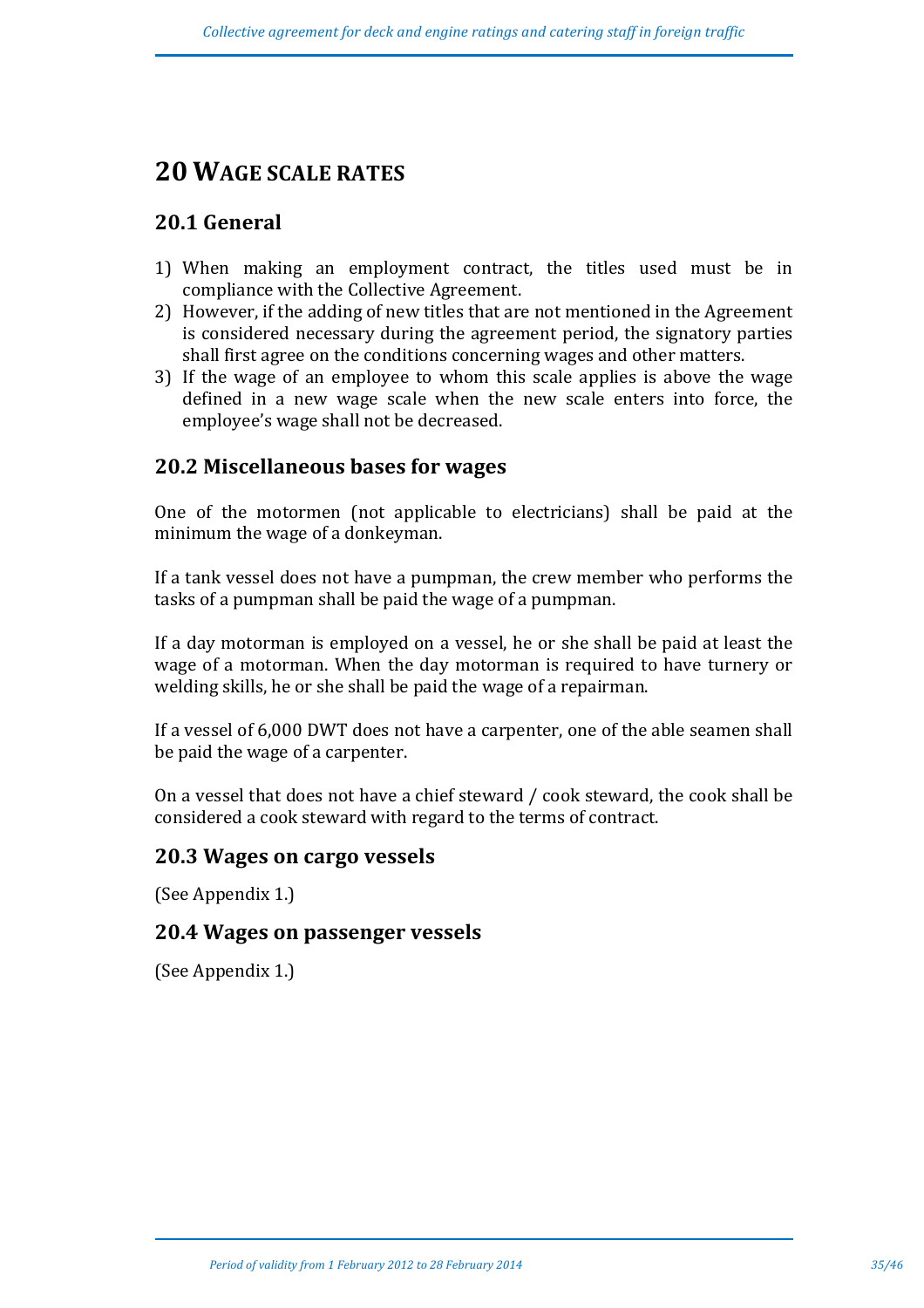# **21 ALLOWANCES**

### **21.1 Seniority allowance**

An employee is entitled to a seniority allowance of 5% of the basic wage after 3, 5, 8, 11, 14 and 17 years of uninterrupted employment with the same shipowner.

The first four seniority allowances are paid irrespective of the shipwoner to an employee who has been employed for at least 3, 5, 8 or correspondingly  $11$ years.

When calculating the later seniority allowances linked to the shipowner, only a maximum of 11 years of employment is taken into account irrespective of the shipowner.

Catering staff employees receive the first four seniority allowances irrespective of the shipowner provided that they have been employed in a vessel catering department for at least 3, 5, 8 or respectively 11 years. When calculating the later seniority allowances that are linked to the shipowner, only a maximum of 11 years of employment in a vessel catering department is taken into account irrespective of the shipowner.

When calculating the time entitling an employee to a seniority allowance, shipowners with shared management are considered one shipowner.

If an employee is re-employed by a shipowner, his or her previous uninterrupted period of employment with the said shipowner shall be taken into account in the seniority allowance calculations.

For the above-mentioned seniority allowances paid irrespective of the employer, an employee shall present the relevant certificates in order to have those periods taken into account.

### **21.1.1 Time entitling to seniority allowance**

The time entitling to a seniority allowance shall be spent in employment in longer-distance traffic than inland waterway traffic  $(=$  near-coastal or further distance traffic). For the seniority allowances paid irrespective of the shipowner, time in service on foreign vessels shall also be taken into account.

The time entitling to a seniority allowance shall also include the time an employee has been on annual holiday or compensatory leave as well as time during employment when the employee has been prevented from working for the following reasons:

- 1) annual holiday of other employees:
- 2) military reserve exercises or extraordinary military service, if the employee has returned to work as soon as such hindrance ended;
- 3) an interruption referred to in paragraph 3 of Section  $3(2)$  of the Seamen's Annual Holiday Act;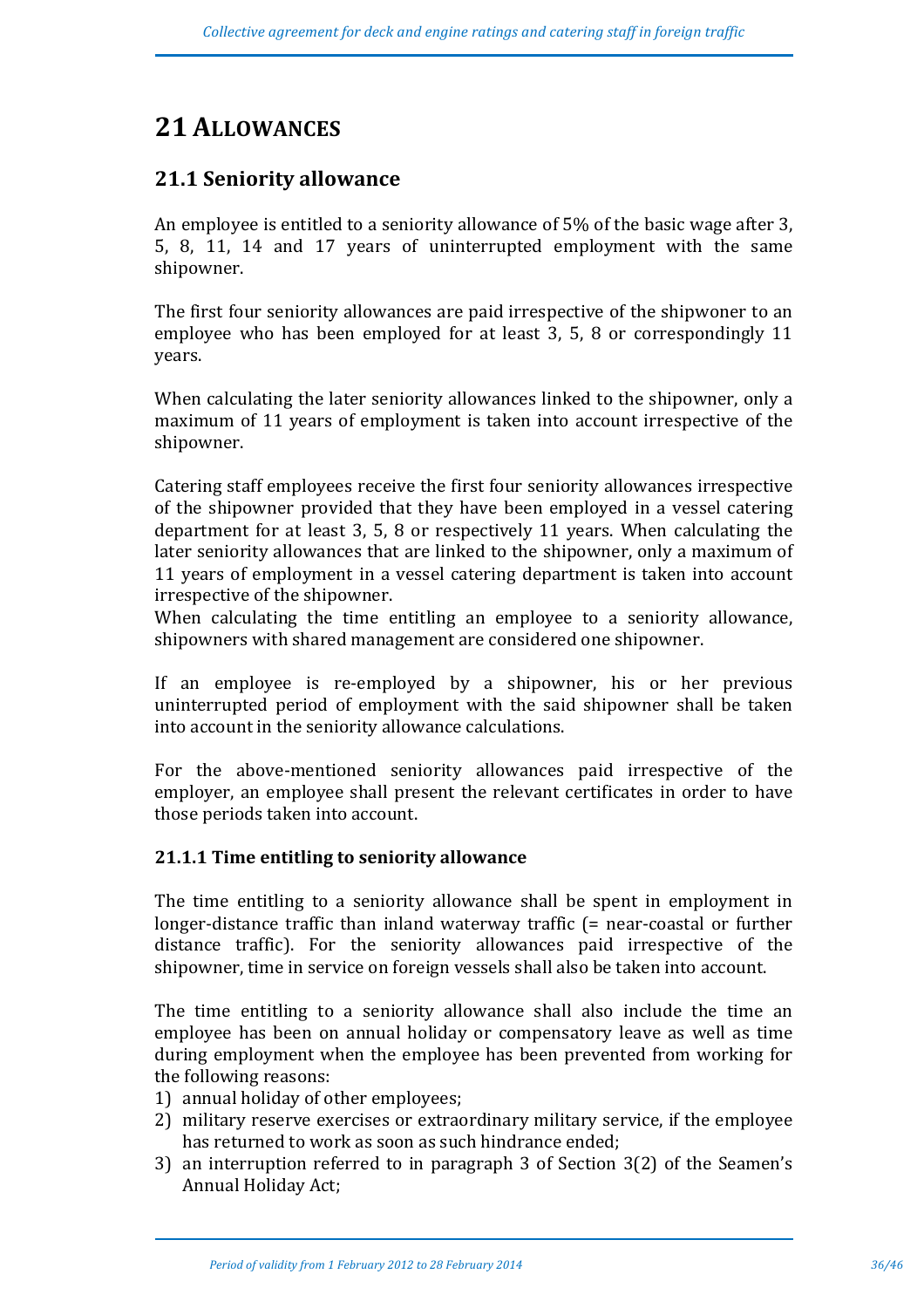- 4) a medical examination referred to in the Occupational Health Care Act (1383/2001) or the act on seamen's medical examinations (*Laki laivaväen lääkärintarkastuksista* 1171/2010) or ordered by the employer or as a result of any sickness or accident;
- 5) maternity leave, special maternity leave, paternity leave, or parental leave referred to in the Seafarer's Employment Contracts Act;
- 6) municipal or other public elective function or appearance as a witness in a court of law testimonial which the employee was not entitled to refuse according to the law, or refusal of which would only have been permitted for a special cause stated in the law:
- 7) an order issued by the authorities to prevent the spreading of a disease;
- 8) travel required by work, if these travel days are not otherwise counted as working days for the employee;
- 9) for any other reasons if the employer is by law required to pay the employee remuneration for such time despite of his absence;
- 10) with the employer's consent, taking part in training required by the work, however so that only 30 days at a time are counted as equivalent to working days.

### **21.1.2.** Interruptions in an employment relationship

### **21.1.2.1 Seasonal traffic**

An employee on a passenger vessel engaged in seasonal traffic is credited with the time he or she has been employed during successive sailing seasons on passenger vessels in seasonal traffic. In such cases, 11 months constitute one year when calculating the seniority allowance.

### **21.1.2.2** Interruptions due to reasons beyond the control of the employee

If an employee's employment is terminated due to issues beyond his or her control, such as shipowner bankruptcy, going out of business, assignment of business, or reasons stated in Chapter 12, Section 4 of the Seafarer's Employment Contracts Act, the employee is entitled to include in his or her next employment relationship the seniority allowances that were effective when the previous employment was terminated.

### **21.2 Oil transport allowance**

10% of the basic wage on board container ships that transport fuel oil, crude oil or lubricating oil and/or comparable substances. The allowance is also paid on board container vessels transporting compressed or liquefied gases, gases dissolved under pressure, flammable liquids, substances that may self-ignite and create flammable gases when in contact with water, organic peroxides, oxidising substances, toxic substances, pollutants or other hazardous substances.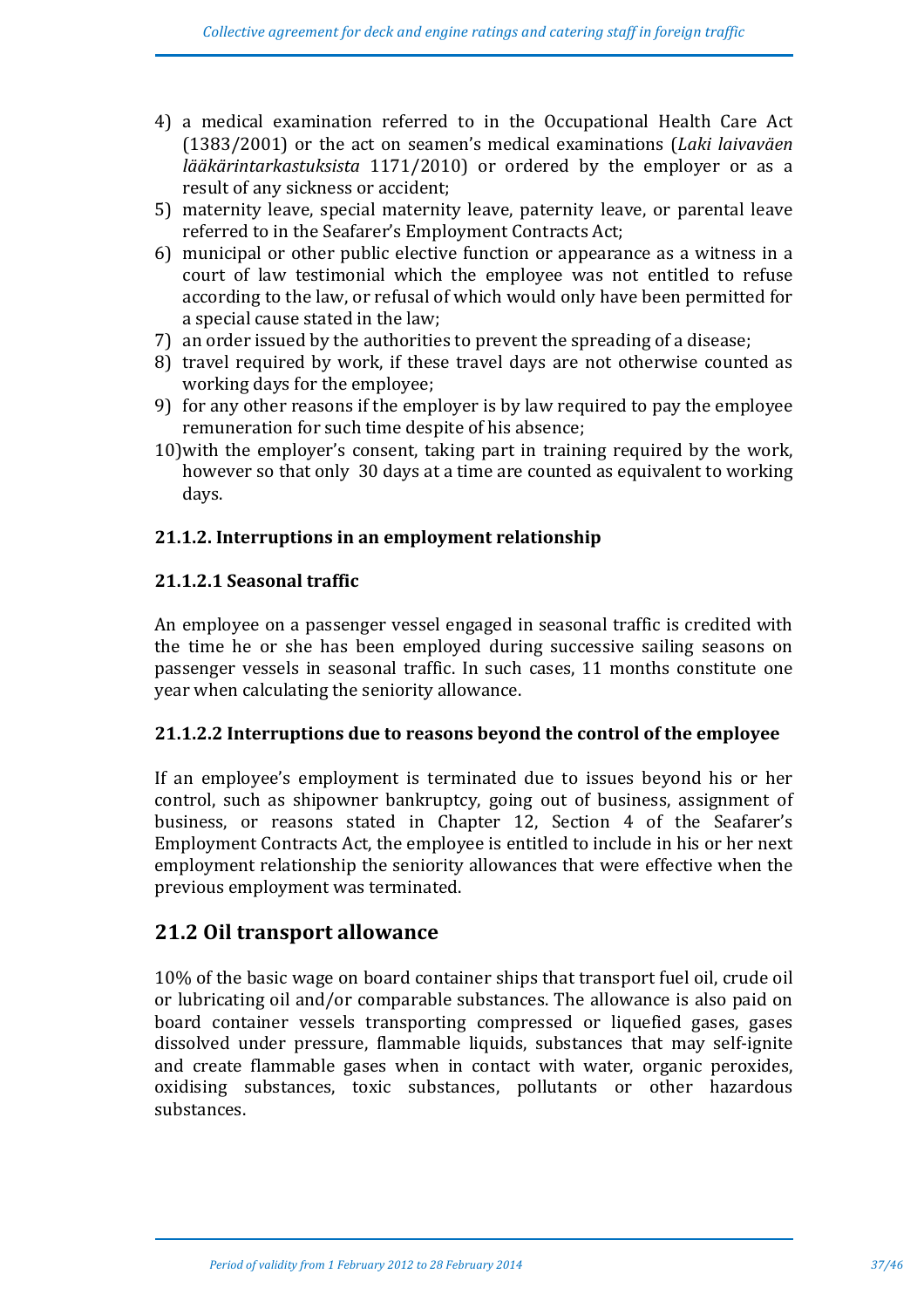When the vessel is in port, the allowance is paid for no more than 20 days after the day of arrival. However, the allowance is always paid for the time the vessel is fully or partially loaded and has to remain in port and/or roadstead.

# **21.3 Ocean allowance**

On vessels engaged in ocean traffic, an ocean allowance is paid in accordance with Appendix 1.

The allowance is paid

- a) for all vessels that are regularly in route traffic to overseas ports for the entire work period; however, the allowance is paid for a maximum of  $20$ days for a time period when the vessel is not in operation due to repairs or other reasons:
- b) for other vessels travelling to overseas ports, the allowance is paid starting from the day when the vessel departs the last loading or unloading port in the European traffic area and heads to ports overseas and until the day the vessel arrives at the first loading or unloading port in the European traffic area and no more than 20 days after this. If, however, a vessel described above makes two or more continuous trips in overseas traffic, the allowance is paid as above also for the time in port after returning from the first trip. In this regard, repair and unrigging ports are comparable to loading and unloading ports. The aforementioned allowance shall also be paid if the vessel operating in the Arctic Ocean has arrived at a port east of  $45^{\circ}$  E longitude.

European traffic refers to traffic outside of the Baltic Sea to ports in the White Sea,  $11^{\circ}$  W longitude in the West and the Mediterranean and its waters, but no further than Suez.

### **21.3.1 Increased ocean allowance**

When a vessel operates exclusively between ports in North and/or South America and within the area limited to 30 $\degree$  W longitude, 60 $\degree$  S latitude and 170 $\degree$ W longitude, the basic wages are paid at 125% for the time the vessel operates within the aforementioned area.

The increased allowance is paid starting from the day when the vessel is within the abovementioned area and begins to load for another port inside the area to the day the vessel departs the last port within the area.

### **21.4 Large vessel allowance**

On vessels of a minimum of 30,000 DWT, the basic wage of ratings (boatswain, carpenter, pumpman, electrician and repairman, turner and donkeyman) is 2.5% higher and on vessels of a minimum of  $80,000$  DWT 5% higher than the corresponding wage scale rate.

# **21.5 Common duty**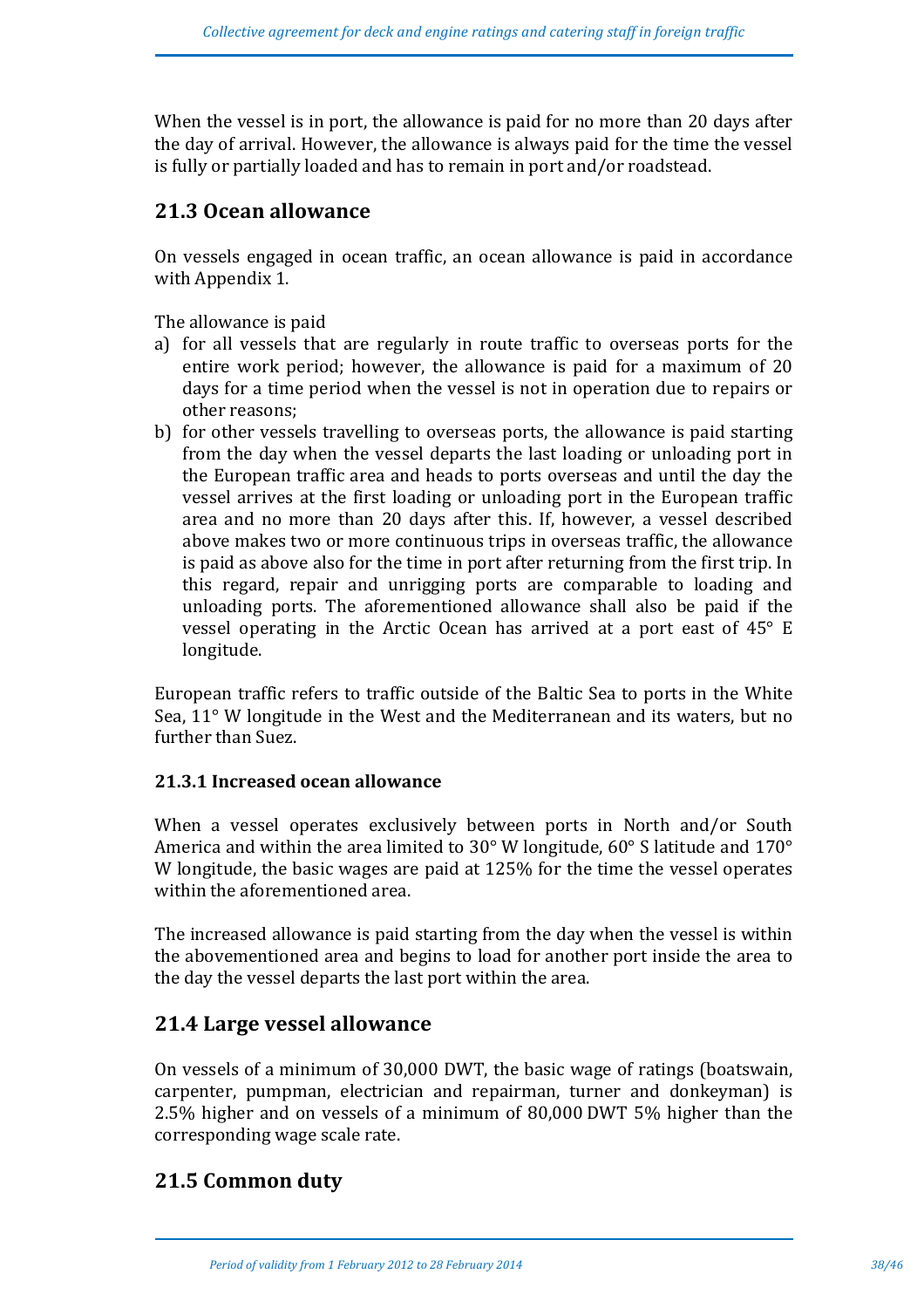Employees employed for common duty are entitled to a basic wage increased by 10%. (Wage including the common duty allowance is stated in the wage scale table.)

### **21.6 Cook steward's qualification allowance**

A cook steward with a chief steward's certificate is entitled to a basic wage that is  $10\%$  higher than the wage scale rate.

In addition to the above, a cook steward with a chief steward's certificate is entitled to a qualification allowance on top of the basic wage, in compliance with Appendix 1.

### **21.7 Steward's uniform allowance**

If a uniform is to be worn, an allowance in accordance with Appendix  $1$  is to be paid on vessels engaged in regular traffic. The use of a so-called patrol uniform (*patrullipuku* in Finnish) or a similar piece of clothing does not entitle one to a uniform allowance.

If a steward is required to wear badges or insignia, the shipowner shall provide them free of charge.

### **21.8 Shipowner allowance on passenger vessels**

The deck and engine-room ratings shall be paid a shipowner allowance in accordance with Appendix 1. (The shipowner allowance has been included in the wage scales in Section  $20.4.1$ )

# **22 MISCELLANEOUS COMPENSATIONS**

### **22.1 Stand-by compensation**

a) If an employee is ordered to remain on board the vessel during his or her free time for stand-by duty under Chapter 4, Section 6 of the Seafarers' Employment Contracts Act or for some other related important reason, the employee shall receive for each hour or part thereof the following compensation:

| on a weekday        | 1/320 of the monthly wage and |
|---------------------|-------------------------------|
| on a public holiday | 1/160 of the monthly wage.    |

Instead of stand-by compensation, compensation for work performed during the stand-by time is paid as overtime pay. The employer shall aim to notify the employees of the stand-by duty well in advance before the end of regular working hours.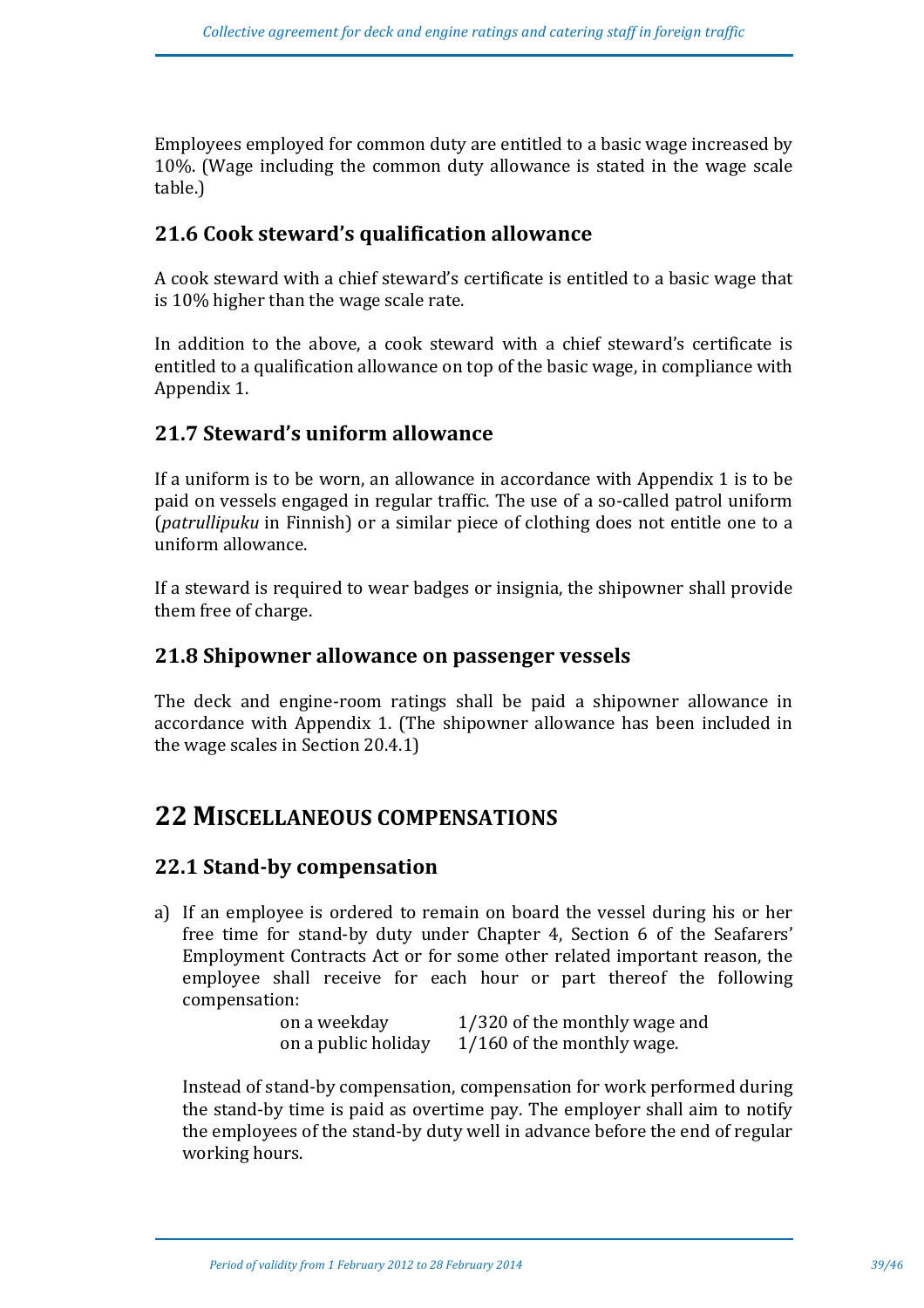- b) If an employee is ordered to come to the vessel during his or her free time to perform a task, the employee shall be remunerated for two hours of overtime work on a weekday if the employee is not entitled to stand-by compensation under the provisions of the first paragraph above.
- c) If a deck and engine-room rating on a cargo or passenger vessel is ordered on stand-by duty during his or her free time when the vessel is at sea and is required to carry a pager, radiotelephone or some other similar technical device, the employee shall be compensated for the stand-by time in accordance with point a) above.

### **22.2 Compensation for cargo handling**

If a vessel crew member exceptionally participates in cargo handling, mooring and/or casting-off on board the vessel, the employee shall receive, in addition to a regular wage, for each hour of cargo handling a compensation of  $1/164$  of the wage scale rate. Winch operators shall receive compensation for cargo handling if they operate winches during loading and unloading.

### **22.3 Catering allowance**

### **22.3.1 Cargo vessels**

### **1)** *Temporary passengers*

If a cargo vessel temporarily carries passengers or visitors, the shipowner shall pay the chief steward, cook steward, cook, second cook and catering assistant each compensation in accordance with the following if the passengers or visitors cause them additional work:

- a) A basic allowance is paid for each passenger.
- b) An additional allowance is paid for each passenger and each day.

This provision presupposes that the work load of the catering staff increases, and the provision only applies to those cargo vessels which do not have extra service staff for passengers or on which the staff does not already receive compensation for passengers.

Passengers or visitors are people who are on board the vessel for more than a day, including the family members of the crew.

### **2)** *Temporary meal guests*

When meals are served on cargo vessels, with the shipowner's/shipmaster's consent, to people other than those referred to above in this section, the catering staff are each paid an allowance in accordance with Appendix 1 per person and per day, regardless of the number of meals served. The allowance is also paid when on-shore workers eat on board the vessel. The allowance is not paid for maritime pilots, customs officers, security guards or family members of the crew.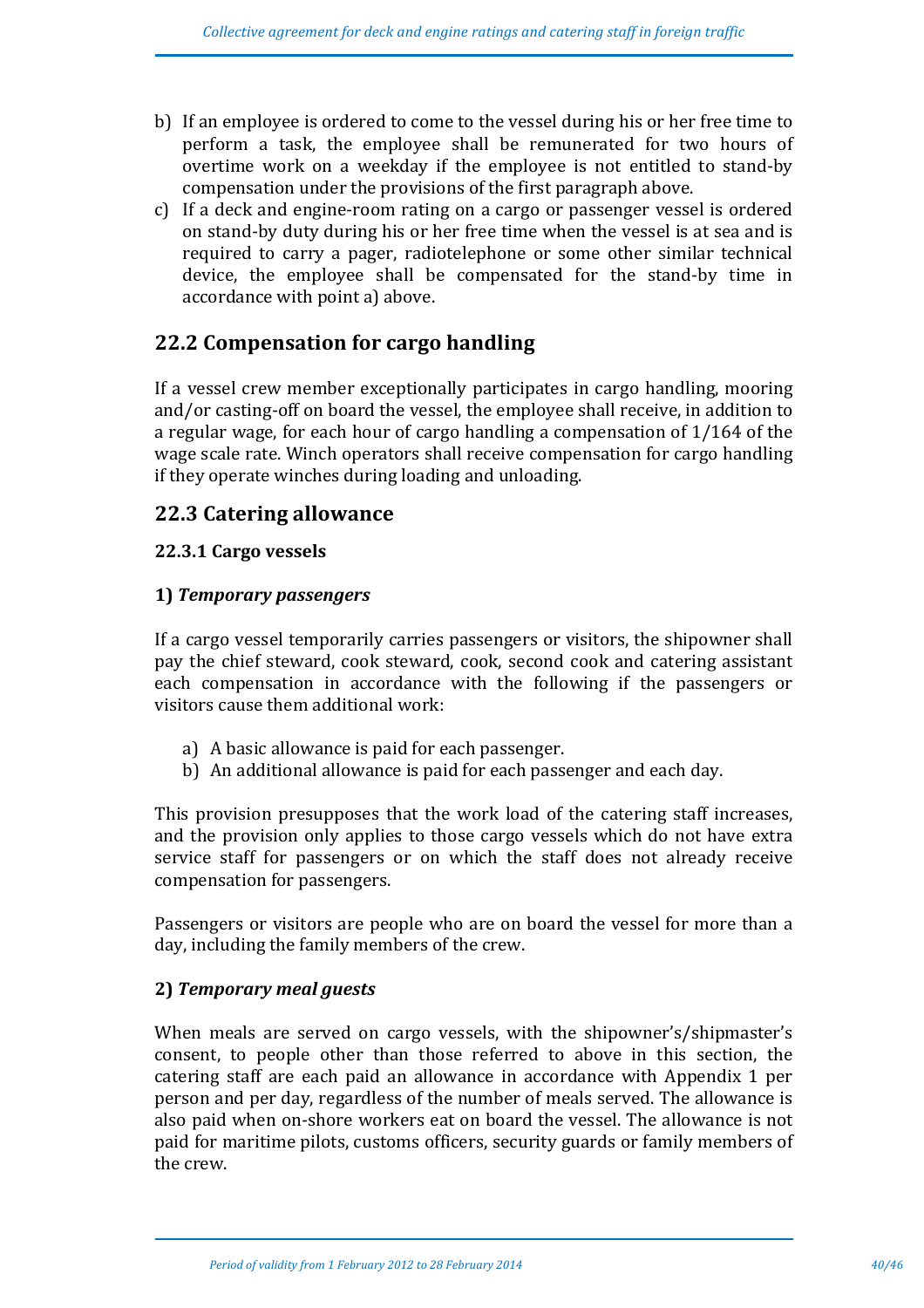### **22.3.2 Passenger vessels**

When meals are temporarily served to people other than crew members in the crew mess with the shipowner's/shipmaster's consent, the catering assistants are paid an allowance in accordance with Appendix 1 for each diner and for each day regardless of the number of meals served. However, the allowance is not paid for maritime pilots, customs officers, security guards or family members of the crew.

### **22.4 Night work compensation on cargo vessels**

On cargo vessels, when the engine room is unmanned, shift workers are remunerated a night work compensation for work performed between 00.00 and 04.00 hours.

### **22.5 Dirty work allowance**

An employee is entitled to a dirty work allowance in accordance with Appendix 1 when he or she is required to clean or in his or her work handle to an unusual extent vomit, faeces or other similar secretions, or blood.

In such situations, the employee's supervisors shall be contacted to determine whether the situation constitutes the aforementioned work that is subject to separate compensation.

### **22.6 Trainee instruction allowance**

If a trainee is working on the vessel, a crew member must be assigned to provide instructions to the trainee. In addition to regular wages, the crew member is to be compensated in accordance with the wage appendix for each day when instructions were provided.

### **22.7 War risk zone allowance**

If the vessel operates in a war risk zone or a warlike risk area, the provisions of the War Risk Zone Agreement are to be followed. (Appendix 13)

# **23 CATERING STAFF SERVICE ALLOWANCE ON PASSENGER VESSELS**

- 1) The service allowance paid is 3% of all food and beverages served and sales on the vessel, excluding alcohol sold by bottle in the shop. The minimum service allowances are listed in Appendix 1.
- 2) For making beds, the service allowance is paid in accordance with Appendix 1. This shall not apply to vessels subject to a specific agreement between the Finnish Seamen's Union and the shipowner. The wage scale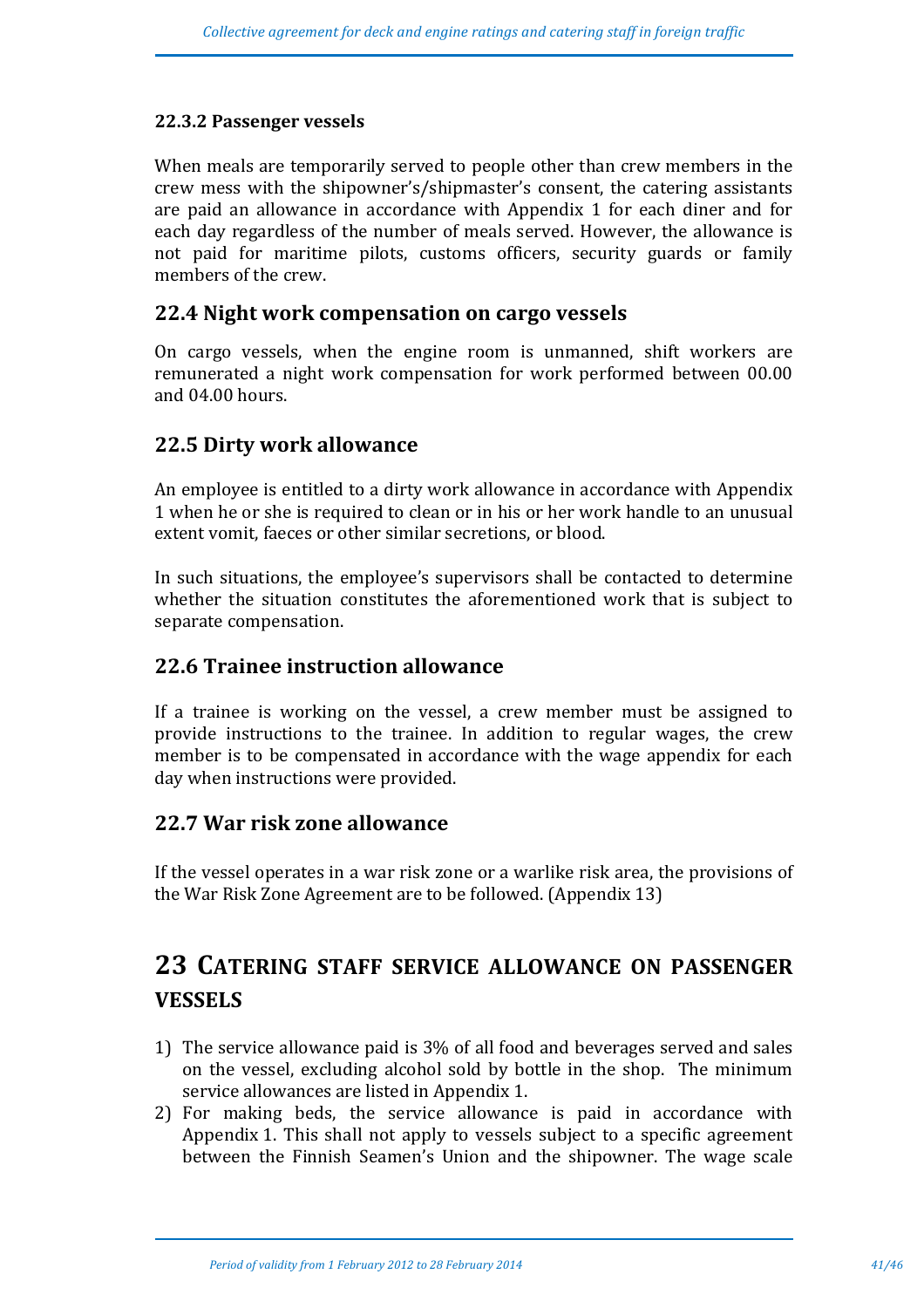wages of cabin stewards/stewardesses or cabin cleaners include a service allowance for 20 beds per day.

- 3) The service allowance is divided among the catering staff in the manner separately agreed upon by the shipowner and the Finnish Seamen's Union. The service allowance does not include overtime remuneration.
- 4) The service allowances paid per work shift, as referred to in points 1 and 2 above, are taken into account when calculating annual holiday pay and sick leave pay.

# **24 FRINGE BENEFITS**

### **24.1 Meal and accommodation allowance**

In the instances where room and board on board the vessel are not arranged for an employee, the shipowner shall arrange similar benefits on land or pay reasonable compensation equal to the value of these benefits. The euro amounts for reasonable meal allowances are specified in Appendix 1.

Relevant accommodation expenses shall be reimbursed based on an invoice.

### **24.2 Compensation of fringe benefits during annual holiday**

Fringe benefits are compensated with the amounts specified in Appendix 1 of this Collective Agreement.

The coefficient 1.18 used for increasing an employee's daily pay during annual holiday, as referred to in Section 13(2) of the Seamen's Annual Holidays Act, does not have to applied to the compensation paid for fringe benefits during annual holiday.

During annual holiday, compensation for fringe benefits is also paid for Sundays, religious holidays, Independence Day, Midsummer Eve, May Day on May 1, Christmas Eve, and Holy Saturday.

When paying holiday compensation, compensation for fringe benefits is only paid for the days when the holiday compensation is paid.

### **24.3 Remuneration of fringe benefits as compensatory free time**

Fringe benefits are compensated with the amounts specified in Appendix 1 of this Collective Agreement.

1) When the compensation is given in the form of free time on a weekday, an employee is entitled to compensation for the fringe benefits for the whole compensatory free time, in accordance with the grounds laid down in the Seamen's Annual Holidays Act. Thus, fringe benefits are also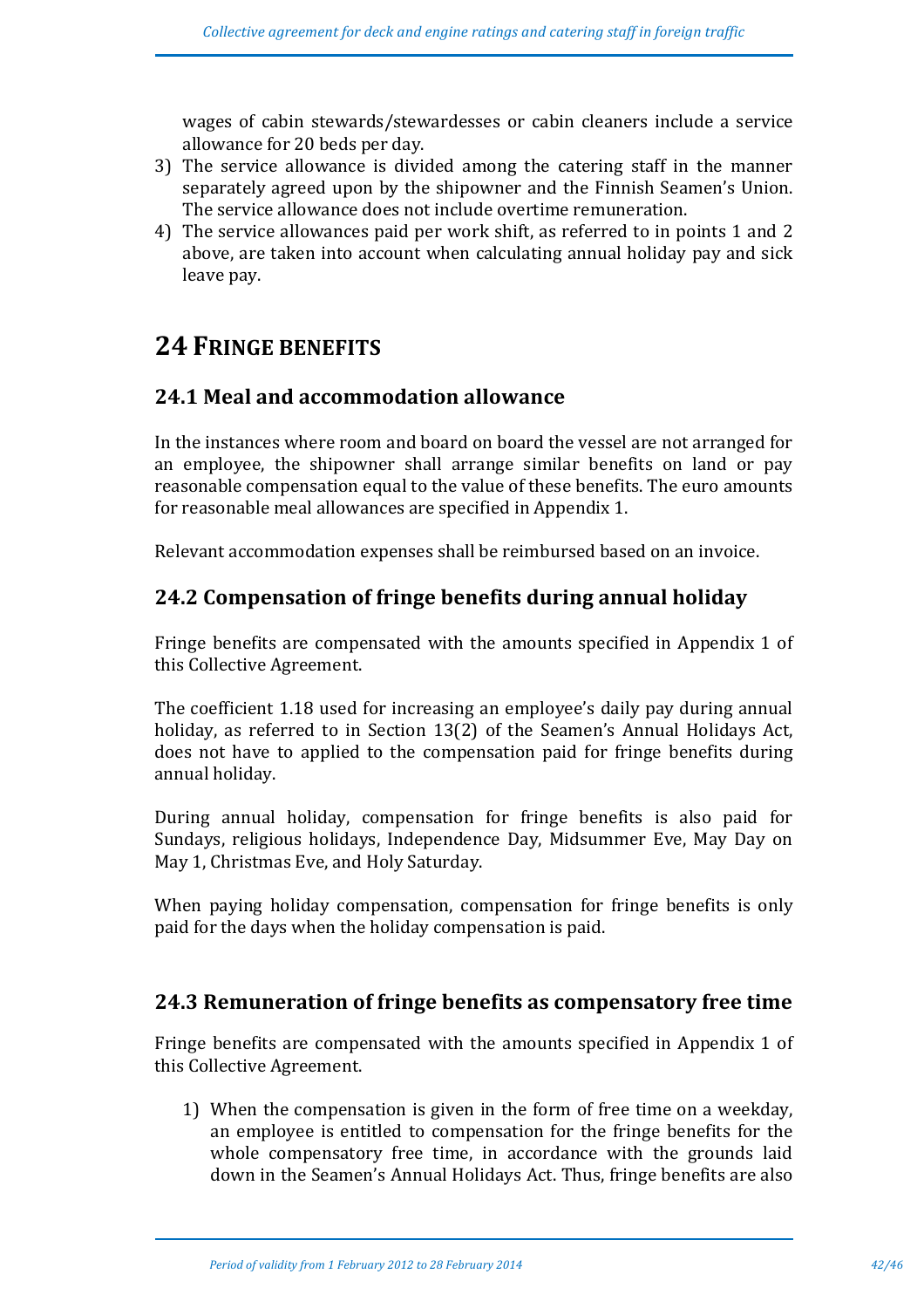granted for Saturdays, Sundays, religious holidays, Independence Day, Midsummer Eve, May Day on May 1 and Christmas Eve during the compensatory free time even though compensation hours are not deducted for these days.

Within the rotation system, compensation for a half-day given as free time entitles to a fringe benefit compensation for a half-day.

- 2) When compensation is given as free time in a domestic port or, on agreement, in a foreign port, an employee is entitled to fringe benefit compensation, in accordance with the grounds laid down in the Seamen's Annual Holidays Act, for each full day of compensation and the related Saturdays and public holidays when he or she does not eat on board the vessel, provided that the employee has notified the chief steward at the latest on the day before his or her working time ends.
- 3) An employee is entitled to fringe benefit compensation when he or she leaves the vessel in a Finnish port for a Saturday and/or Sunday provided that the employee does not eat on board the vessel and has notified the chief steward at the latest on the day before his or her working time ends.

# **24.4 Remuneration of fringe benefits during an illness**

When an employee has a right to subsistence under the Seamen's  $Act<sup>1</sup>$  during an illness and the employee is not treated in a hospital, remuneration is granted in accordance with Appendix 1 as subsistence for each day.

# **24.5 Meal and accommodation compensation included in the holiday compensation in short employment relationships**

In employment relationships of less than 14 days, the meal and accommodation compensation included in the holiday compensation is paid as follows:

| 1-3 days of employment   | 0.5 x meal and accommodation |
|--------------------------|------------------------------|
|                          | compensation                 |
| 4-6 days of employment   | 1 x meal and accommodation   |
|                          | compensation                 |
| 7-9 days of employment   | 1.5 x meal and accommodation |
|                          | compensation                 |
| 10-13 days of employment | 2 x meal and accommodation   |
|                          | compensation                 |

# **25 PERIOD OF VALIDITY**

 

This Agreement is valid from 1 February 2012 to 28 February 2014.

<sup>&</sup>lt;sup>1)</sup> This refers to the provisions of the Seamen's Act  $(423/1978)$  in force before the entry into force of the new Seafarers' Employment Contracts Act on 8 November 2011.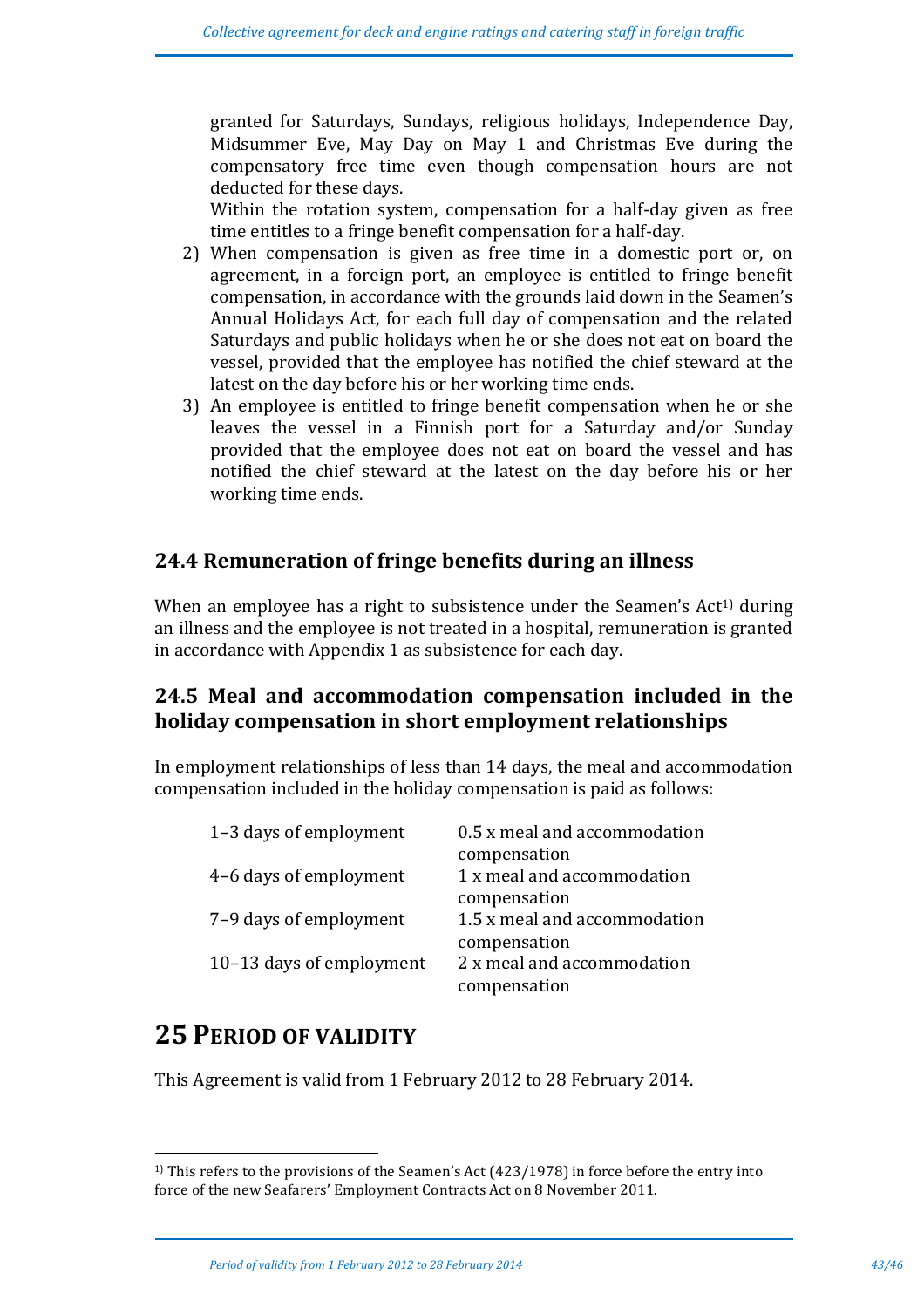# **FRAMEWORK AGREEMENT**

### **1 GENERAL**

The Act on Enhancing the Competitiveness of Ships Engaged in Sea Transport  $(1277/2007)$  lays down some conditions on the State contributing to efforts to maintain the Finnish tonnage and seafarers' profession through financial assistance. The precondition for the subsidy is that the labour costs of vessels entered in the Register of Merchant Vessels have, in a manner agreed on by the social partners, been set on a level that enables operating in international transport taking into account the State subsidy.

### **2 VESSELS OTHER THAN PASSENGER VESSELS ENTERED IN THE REGISTER OF MERCHANT VESSELS FOR THE FIRST TIME**

The labour cost savings referred to in Section 1 above, are made for vessels other than passenger vessels that are entered in the Register of Merchant Vessels for the first time through the vessel-specific agreements on the number and qualification of crew members referred to in Section 3.2 of the Collective Agreement for deck and engine ratings and catering staff in foreign traffic (foreign traffic agreement) and through the agreements on guaranteed wages (vessel-specific agreements) referred to in the said section. All of the aforementioned agreements are concluded between the members of the Finnish Shipowners' Association and the Finnish Seamen's Union.

### When agreeing on savings, priority attention is paid to the following **matters:**

- wage conditions and the related allowances and compensations;
- − wage structure;
- working time provisions, including the rotation system (1:1) and remuneration of overtime;
- provisions on annual holiday, including holiday pay; and
- the number of staff on-board and other issues concerning manning and the crew.

If negotiations on labour cost savings do not lead to a solution, both parties have the right to withdraw from the provisions of the foreign traffic agreement with respect to work performed on the vessel in question; consequently, the foreign traffic agreement shall no longer apply after three (3) months from the withdrawal.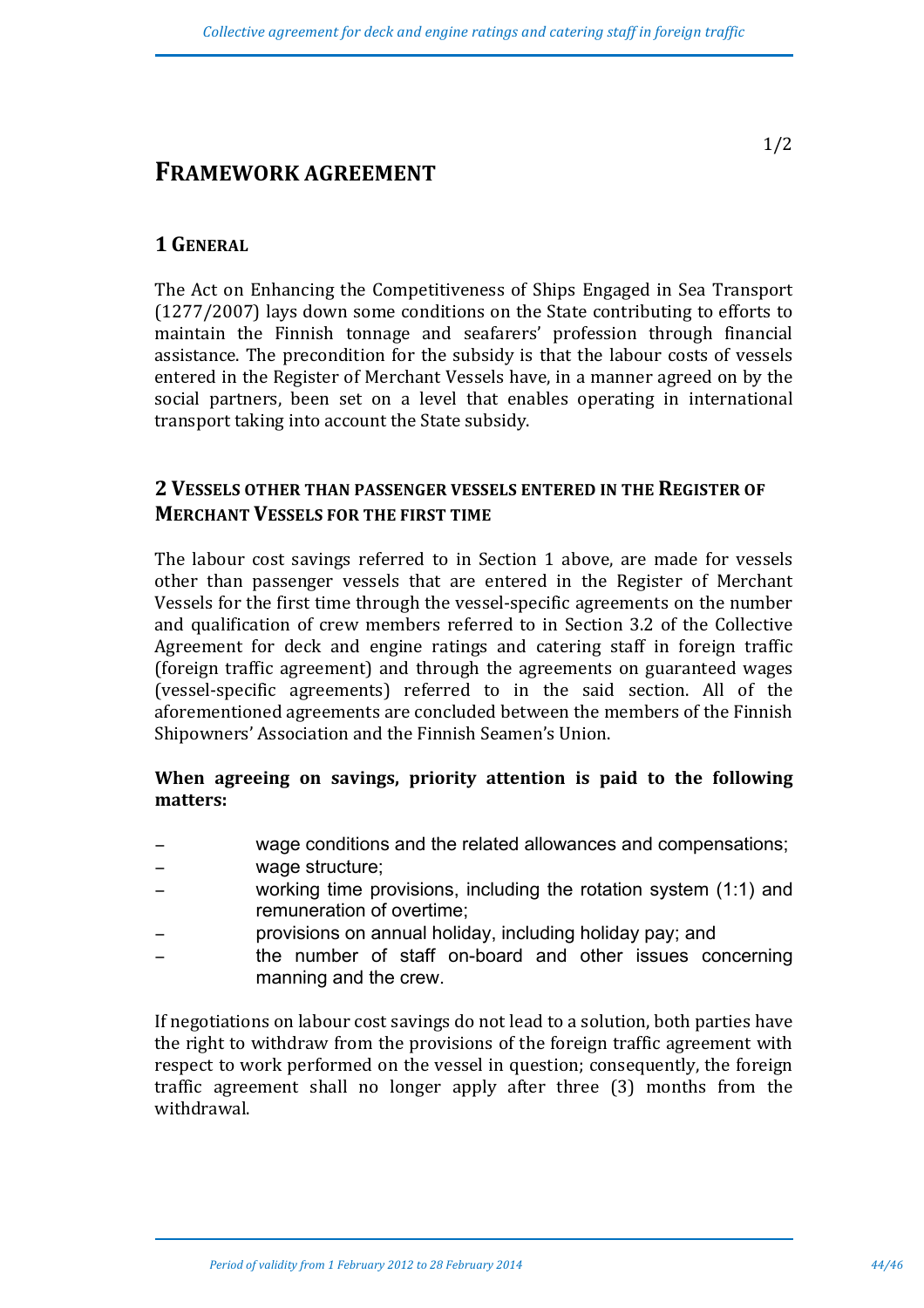#### 2/2

#### **3 PASSENGER VESSELS ENTERED IN THE REGISTER OF MERCHANT VESSELS**

The parties recognise that labour cost savings to be agreed upon by the social partners, as referred to in Section 1 above, have already been implemented with the agreement concerning passenger vessels engaging in foreign traffic that entered into force on 1 March 2001.

### **4 REALLOCATION OF LABOUR COST SAVINGS**

If a party to a vessel-specific agreement concerning cargo vessels or a party bound by the passenger vessel agreement proposes the reallocation or rescaling of savings while this framework agreement, the foreign traffic agreement, vessel-specific agreements, or passenger vessel agreement is in force, the proposal shall be negotiated in accordance with the principles concerning the so-called continuous negotiation procedure separately agreed upon by the parties to the framework agreement.

#### **5 RELATION TO OTHER COLLECTIVE AGREEMENTS**

During the validity of this framework agreement, an employer that is a party to or otherwise bound by the framework agreement, the foreign traffic agreement, a vessel-specific agreement or the passenger-vessel agreement shall not enter with another employee association into a new collective agreement that falls within the scope of the foreign traffic agreement, vessel-specific agreements or the passenger vessel agreement and that is less favourable for the employees than the foreign traffic agreement and the related vessel-specific agreements or the passenger vessel agreement. If an employer referred to above makes, during the period of validity and within the scope of the above-mentioned agreements, a collective agreement with a higher adjustment of wages or other benefits that are more favourable for the employees, the foreign traffic agreement and the passenger vessel agreement are supplemented accordingly.

If an employer had, prior to the entry into force of this framework agreement, been bound by a collective agreement conflicting with the foreign traffic agreement, a vessel-specific agreement concerning a cargo vessel or the passenger vessel agreement, the collective agreement that is more favourable for the employees shall be followed. If there is disagreement about which collective agreement is more favourable, the matter shall be solved by the organisations signatory to this framework agreement.